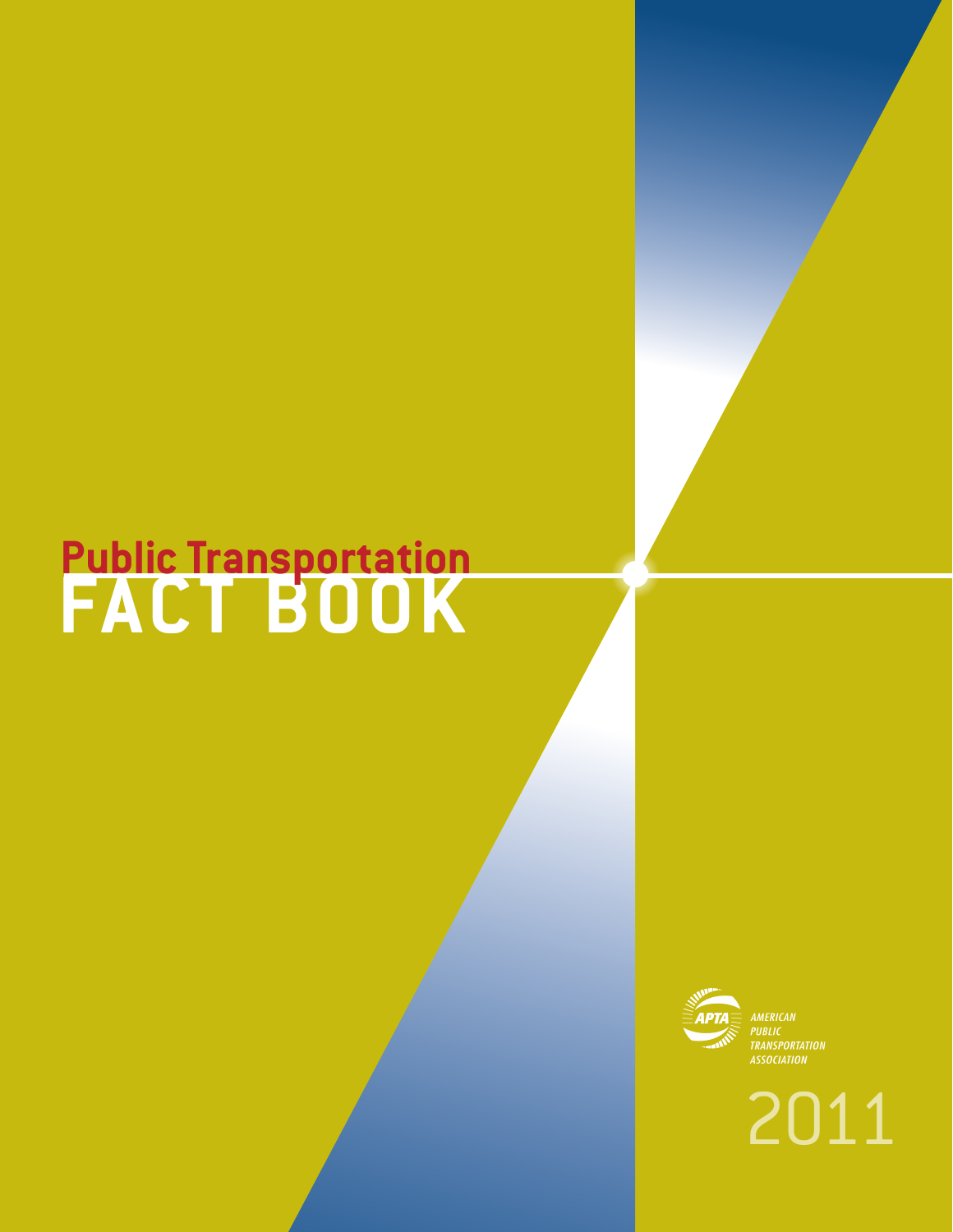# **2011 PUBLIC TRANSPORTATION FACT BOOK**

# *62nd Edition*

**April 2011** 

PUBLISHED BY

**American Public Transportation Association** 

Fact book historical tables and additional data are available at: http://www.apta.com/

**American Public Transportation Association**  1666 K Street, N.W., Suite 1100 Washington, DC 20006 TELEPHONE: (202) 496-4800 E-MAIL: statistics@apta.com www.apta.com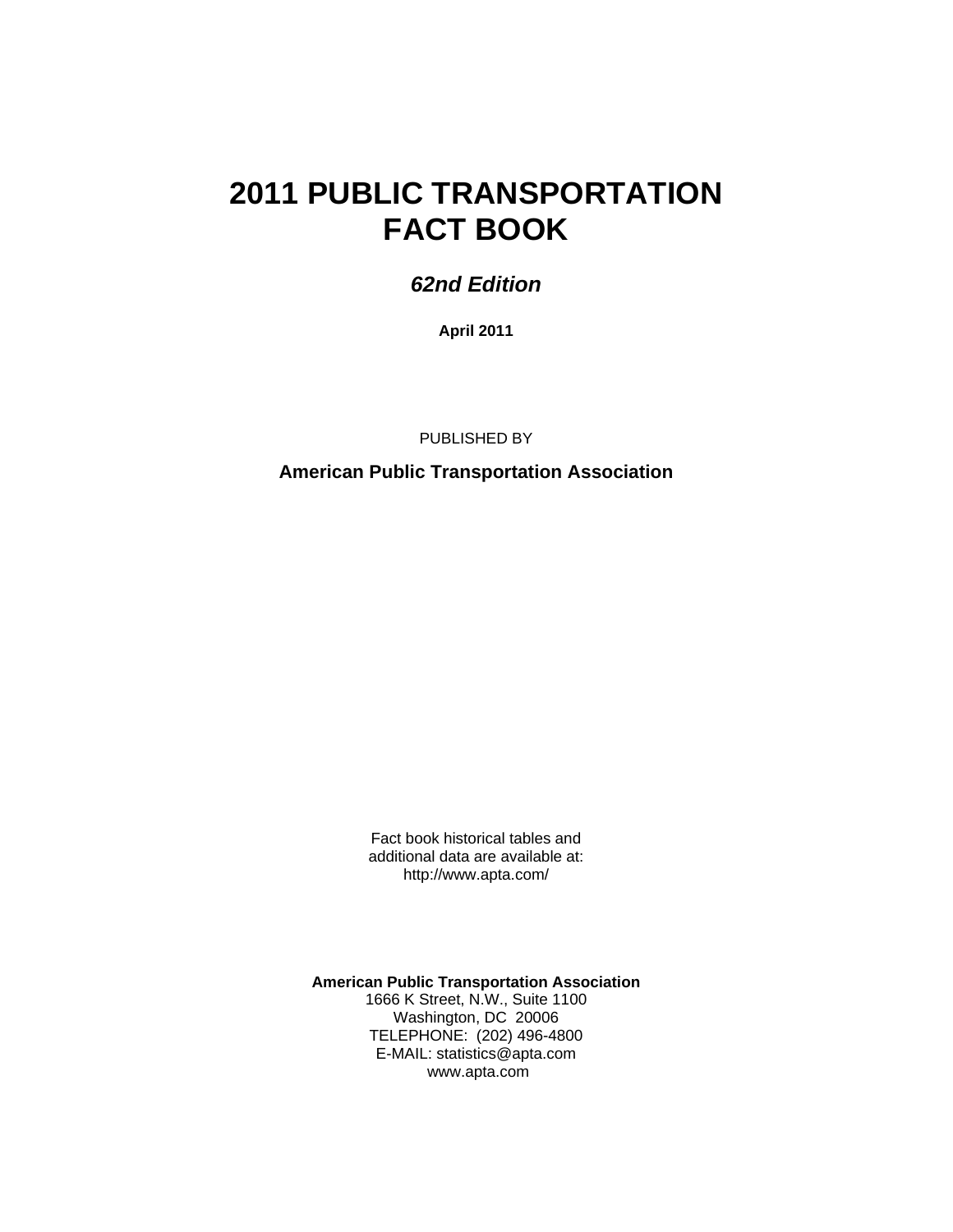#### **APTA's Vision Statement**

Be the leading force in advancing public transportation.

#### **APTA's Mission Statement**

APTA serves and leads its diverse membership through advocacy, innovation, and information sharing to strengthen and expand public transportation.

Prepared by

Matthew Dickens, Statistician mdickens@apta.com (202) 496-4817

John Neff, Senior Policy Researcher jneff@apta.com (202) 496-4812

#### **PUBLIC TRANSPORTATION FACT BOOK**

American Public Transportation Association Washington, DC April 2011

Material from the *2011 Public Transportation Fact Book* may be quoted or reproduced without obtaining the permission of the American Public Transportation Association.

Suggested Identification: American Public Transportation Association: *2011 Public Transportation Fact Book*, Washington, DC, April, 2011.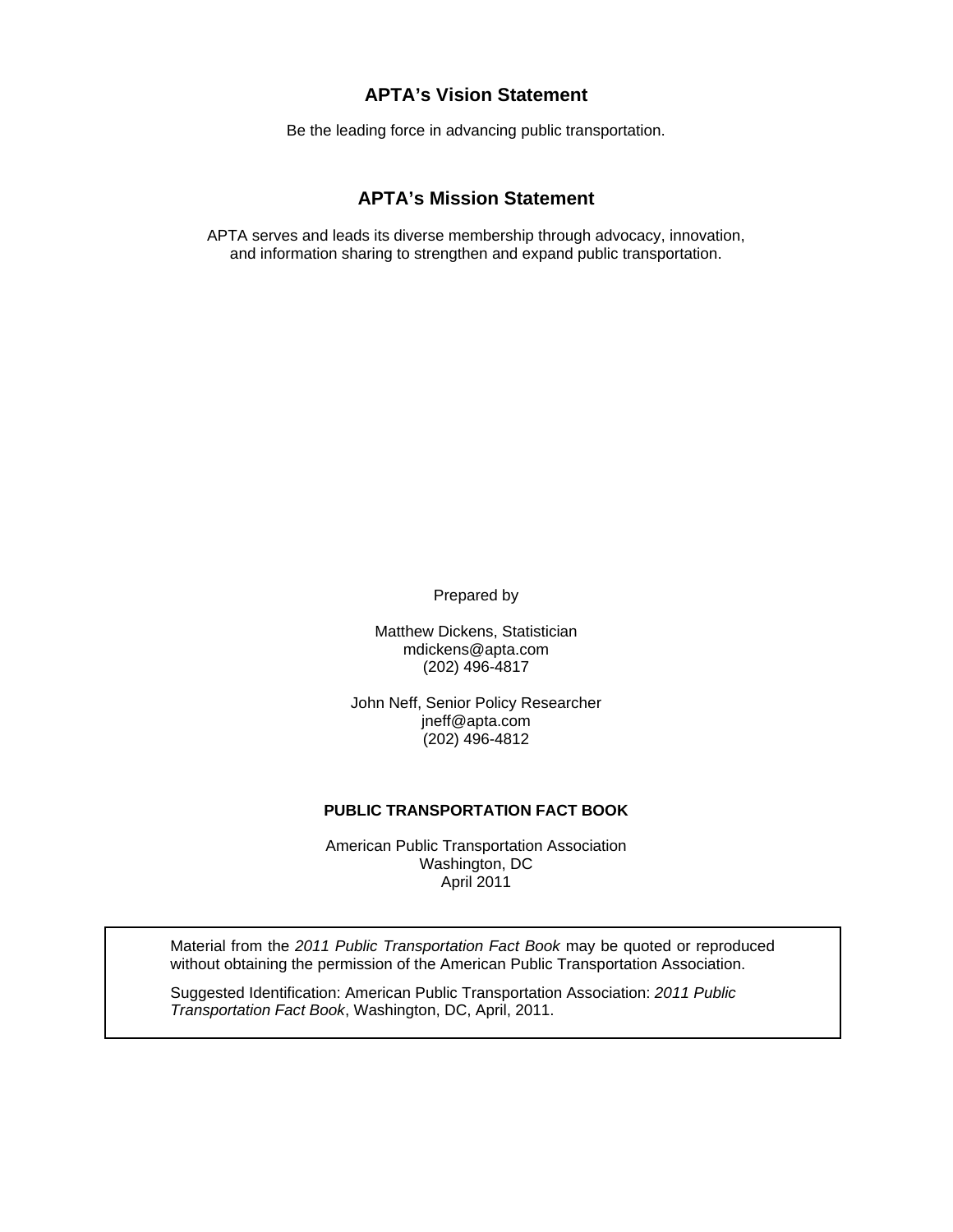# **TABLE OF CONTENTS**

# **Table of Contents**

|                       | Page                                                                                                                                                                                                                                             |                                      |
|-----------------------|--------------------------------------------------------------------------------------------------------------------------------------------------------------------------------------------------------------------------------------------------|--------------------------------------|
|                       |                                                                                                                                                                                                                                                  | CAI                                  |
|                       |                                                                                                                                                                                                                                                  | 16.<br>17 <sub>1</sub>               |
|                       |                                                                                                                                                                                                                                                  |                                      |
| Table                 |                                                                                                                                                                                                                                                  | 18.<br>19.                           |
| 1.<br>2.<br>3.<br>4.  | Number of Public Transportation Service Systems<br>50 Largest Transit Agencies Ranked by<br>Unlinked Passenger Trips and Passenger Miles  8<br>50 Urbanized Areas with the Most Transit Travel,<br>Ranked by Unlinked Passenger Trips, Passenger | <b>CA</b><br>20.<br>21.<br>MО<br>22. |
|                       |                                                                                                                                                                                                                                                  | 23.<br>24.                           |
| 5.<br>6.<br>7.        | Unlinked Passenger Trips by Mode 10<br>Average Length of Unlinked Passenger Trips in                                                                                                                                                             | 25.                                  |
|                       |                                                                                                                                                                                                                                                  | 26.                                  |
|                       |                                                                                                                                                                                                                                                  | 27.<br>28.                           |
| 8.                    | Vehicle Miles Operated, Vehicle Hours Operated,<br>and Speed in Transit Service by Mode 15                                                                                                                                                       | 29.                                  |
|                       |                                                                                                                                                                                                                                                  | 30.                                  |
| 9.<br>10 <sub>1</sub> | Revenue Vehicles by Mode  16<br>Vehicle Characteristics by Mode of Service 16                                                                                                                                                                    | 31.                                  |
| 11.<br>12.            | Vehicle Equipment by Mode of Service  17<br>Vehicle Power Sources by Mode of Service 18                                                                                                                                                          | 32.<br>33.                           |
|                       |                                                                                                                                                                                                                                                  |                                      |
| 13.                   | Employees by Mode and Function  18                                                                                                                                                                                                               | 34.<br>CAI                           |
|                       |                                                                                                                                                                                                                                                  | 35.                                  |
| 14.<br>15.            | Energy and Emission Benefits from Public<br>Vehicle Fuel Consumption by Mode of Service  19                                                                                                                                                      | GL۱                                  |
|                       |                                                                                                                                                                                                                                                  |                                      |

|            | Page                                                                                                                               |
|------------|------------------------------------------------------------------------------------------------------------------------------------|
|            | <b>CAPITAL AND OPERATING EXPENSES  20</b>                                                                                          |
| 16.<br>17. | Capital Expense by Mode and Type 20<br>Operating Expense by Mode and Function                                                      |
| 18.<br>19. | Operating Expense by Mode and Object Class21                                                                                       |
|            | CAPITAL AND OPERATING FUNDING  22                                                                                                  |
| 20.<br>21. |                                                                                                                                    |
|            |                                                                                                                                    |
| 22.<br>23. | Roadway Modes National Totals 26<br>50 Largest Bus Agencies Ranked by Unlinked<br>Passenger Trips and Passenger Miles 27           |
| 24.        | 50 Largest Paratransit Agencies Ranked by<br>Unlinked Passenger Trips and Passenger Miles28                                        |
| 25.        | 50 Largest Vanpool Agencies Ranked by<br>Unlinked Passenger Trips and Passenger Miles29                                            |
| 26.        | Trolleybus Agencies Ranked by Unlinked<br>Passenger Trips and Passenger Miles 30                                                   |
| 27.        | Rail Modes and Ferry National Totals 30                                                                                            |
| 28.        | Commuter Rail Agencies Ranked by Unlinked<br>Passenger Trips and Passenger Miles 31                                                |
| 29.        | Heavy Rail Agencies Ranked by Unlinked                                                                                             |
| 30.        | Passenger Trips and Passenger Miles31<br>Light Rail Agencies Ranked by Unlinked                                                    |
| 31.        | Passenger Trips and Passenger Miles 32<br>Other Rail Agencies Ranked by Unlinked<br>Passenger Trips and Passenger Miles by Type of |
| 32.        | Ferry Boat Agencies Ranked by Unlinked<br>Passenger Trips and Passenger Miles 33                                                   |
| 33.        | Rail Route Mileage and Status of Future                                                                                            |
| 34.        |                                                                                                                                    |
|            |                                                                                                                                    |
| 35.        | Canadian Transit Data Summary 34                                                                                                   |
|            |                                                                                                                                    |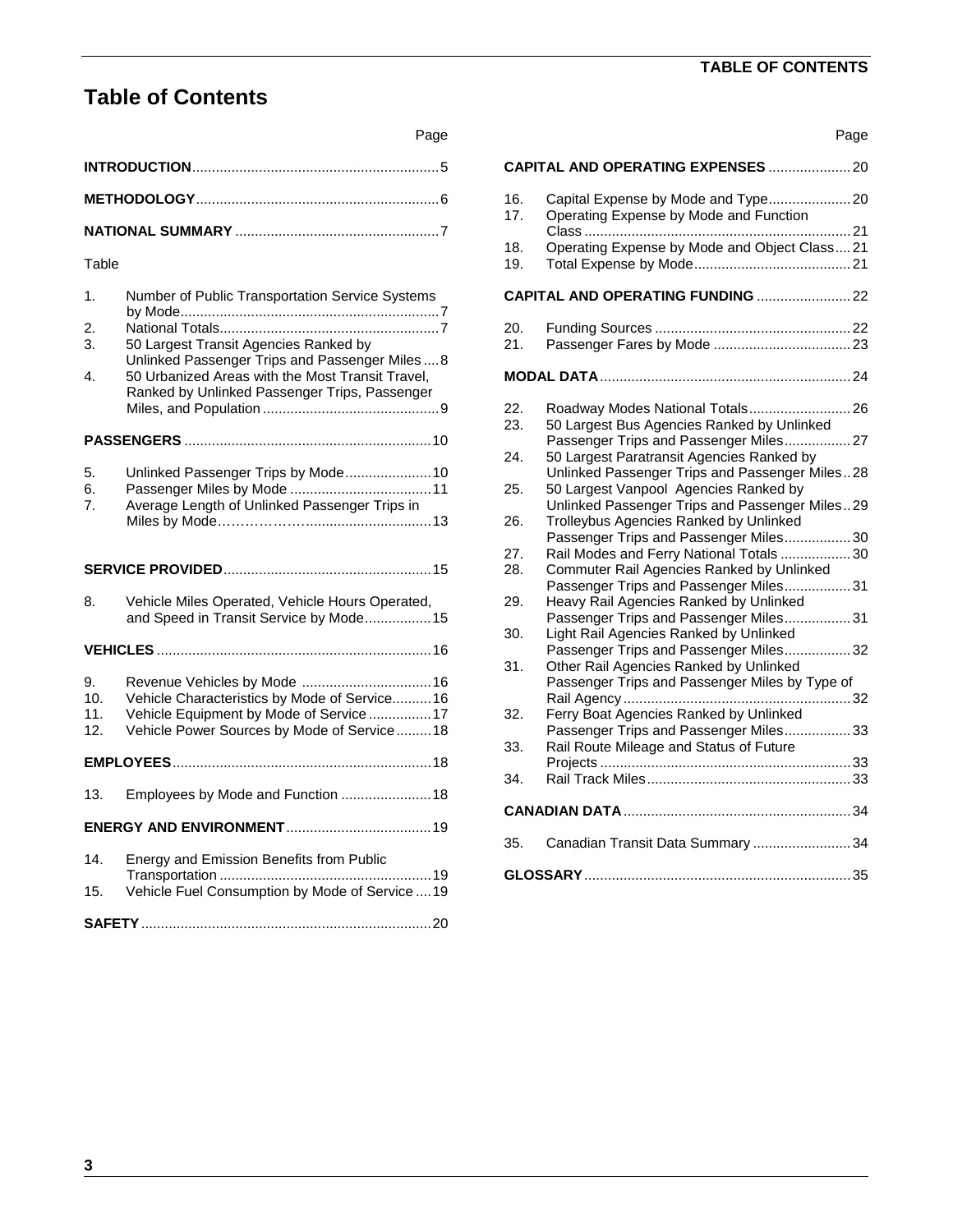# **TABLE OF CONTENTS**

# **List of Figures**

#### Page

| 1.           | Transit Ridership at Highest Level in Five  |  |
|--------------|---------------------------------------------|--|
| 2.           | Since 1995 Transit Use Has Grown More than  |  |
| 3.           | Number of Commuters Using Transit for Their |  |
| $\mathbf{4}$ | Percent of Workers Commuting on Transit12   |  |
| -5.          | Vehicle Speed vs. Trip Length by Mode  12   |  |
| 6.           | Comparison of Unlinked Passenger Trips and  |  |
|              |                                             |  |
| 7.           |                                             |  |
| 8.           | Number of Transfers to Complete Trip 14     |  |

| 9.  |                                               |  |
|-----|-----------------------------------------------|--|
| 10. |                                               |  |
| 11. |                                               |  |
| 12. | Increase of Transit Vehicle Accessibility  16 |  |
| 13. | Growth in Percentage of Buses with Passenger  |  |
|     |                                               |  |
| 14. |                                               |  |
| 15. | Growth in Capital Funding by Source22         |  |
| 16. | Growth in Operating Funding by Source  23     |  |
|     |                                               |  |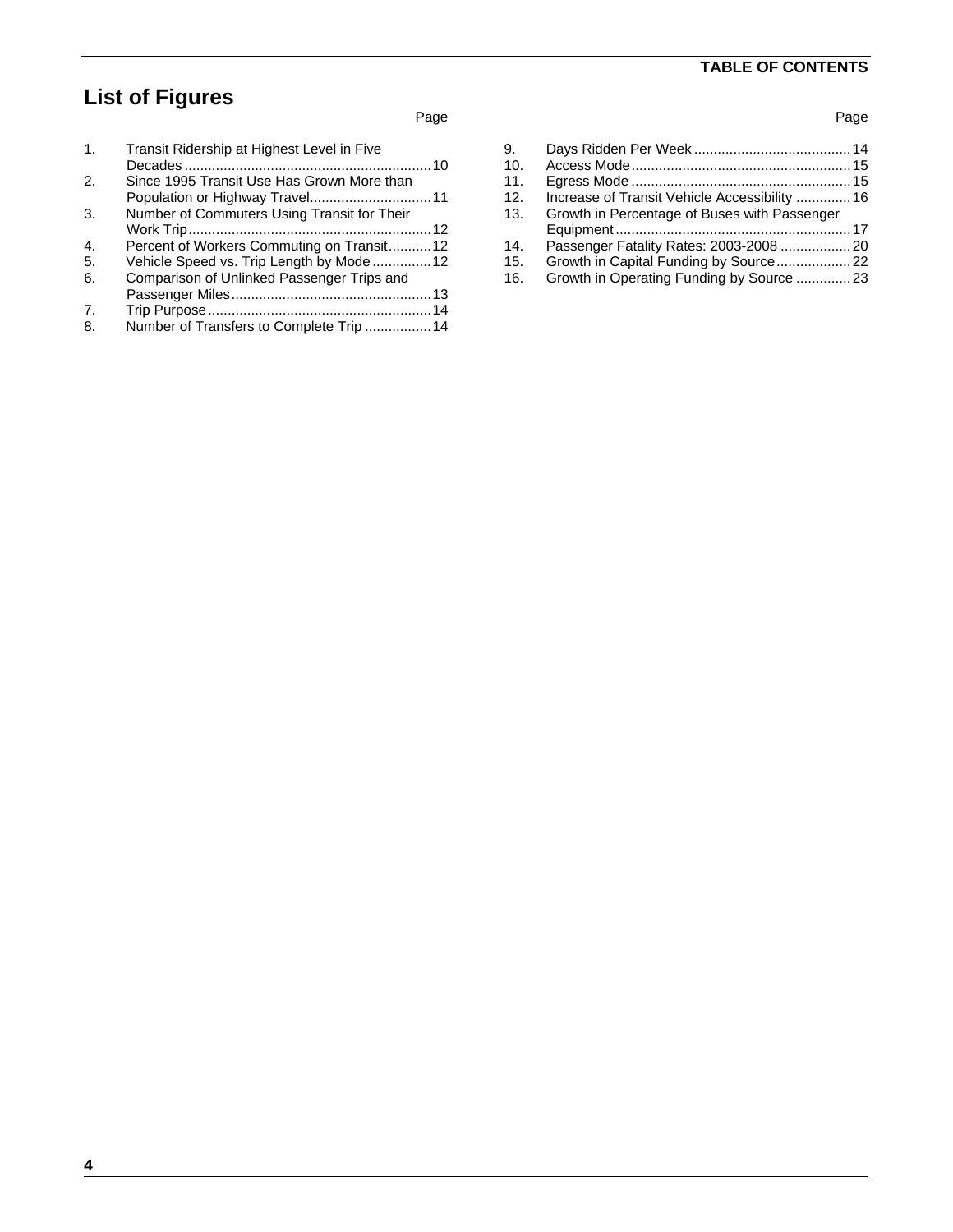### **Introduction**

The American Public Transportation Association is a nonprofit international association of more than 1,500 public and private member organizations including public transportation systems and commuter rail operators; planning, design, construction and finance firms; product and service providers; academic institutions; transit associations; and state departments of transportation. APTA members serve the public interest by providing safe, efficient and economical public transportation services and products. Over 90 percent of persons using public transportation in the United States and Canada are served by APTA members.

The **Public Transportation Fact Book** (formerly the **Transit Fact Book**) was first published in 1943. Available data are expanded by standard statistical methods to estimate U.S. national totals*. All data are for the U.S. only, except for the section on Canada.* Data for Canada were provided by the Canadian Urban Transit Association (CUTA).

This book includes only public transportation data and excludes taxicab, unregulated jitney, school, sightseeing, intercity, charter, and military services, and services not available to the general public, or segments of the general public (*e.g*., governmental and corporate shuttles), and special application systems (*e.g*., amusement parks, airports, and the following types of ferry service: international, rural, rural interstate, and urban park).

Data are based on the annual National Transit Database (NTD) report published by the U.S. Federal Transit Administration (FTA). APTA supplements these data with special surveys. Where applicable, data are calculated based on 2000 U.S. Census Bureau urbanized area population categories. Because data are reported to the NTD based on transit agency fiscal years rather than calendar years, data listed for a particular year are necessarily extrapolations of the sum of data reported for all fiscal years ending in a particular calendar year. All Canadian data are based on calendar years.

**Public Transportation Fact Book** data differ from national total data reported in the NTD in two ways: (1) **Fact Book** data are expanded to include all United States public transportation, while totals reported in the NTD are limited to summation of those systems reporting data in the NTD. Systems not currently included in NTD totals are small transit operators given waivers from NTD reporting requirements, some private operators not contracting with public agencies, and some operators who choose not to participate in the NTD. Data from rural operators in the NTD is limited. (2) The **Fact Book** reports some data collected by APTA surveys and not taken from the NTD. Any such data are noted on tables in this book

The **Public Transportation Fact Book** is published in three parts. This format allows greater detail in statistical content while improving accessibility of information.

This **Public Transportation Fact Book** presents statistics describing the entire United States transit industry for 2009. Also included are definitions of reported data items.

The **Public Transportation Fact Book, Appendix A: Historical Tables** presents primary data items for the entire time period they have been reported in **Fact Books** and other statistical reports prepared by APTA and its predecessor organizations. Many data items are reported for every year beginning in the 1920s, and ridership is reported from 1907. It is available online at www.apta.com.

The **Public Transportation Fact Book, Appendix B: Transit Agency and Urbanized Area Operating Statistics** presents six operating statistics for each transit agency in size order, totaled for all service modes operated by the agency and in size order for each individual mode. Data are also summed for urbanized areas, both all modes totaled and for individual modes. These lists greatly expand similar data in previous **Fact Books** and allow a simple method to determine comparably sized transit agencies, a difficult task when using existing data sources. It is available online at www.apta.com.

APTA produces additional data reports that provide detailed information about individual transit agencies that are not available from other sources. These reports or information for obtaining these reports is on the APTA web site at www.apta.com.

The **Public Transportation Fare Database**, published annually, reports details of individual transit agency fare structures, fare collection practices, and fare collection equipment.

The **Transit Vehicle Database**, published annually, lists all vehicles owned by participating agencies in fleets, that is, groups of identical vehicles manufactured in the same year. Extensive information is included on their propulsion plants, dimensions, and equipment such as communications and passenger amenities.

The **Transit Infrastructure Database**, published in alternating years, lists all fixed-guideways and stations operated by participating transit agencies. The status of fixed guideways not yet open is reported, and the equipment in stations is detailed.

The **Public Transportation Ridership Report**, published quarterly, presents ridership for three months plus quarterly and year-to-date tallies for all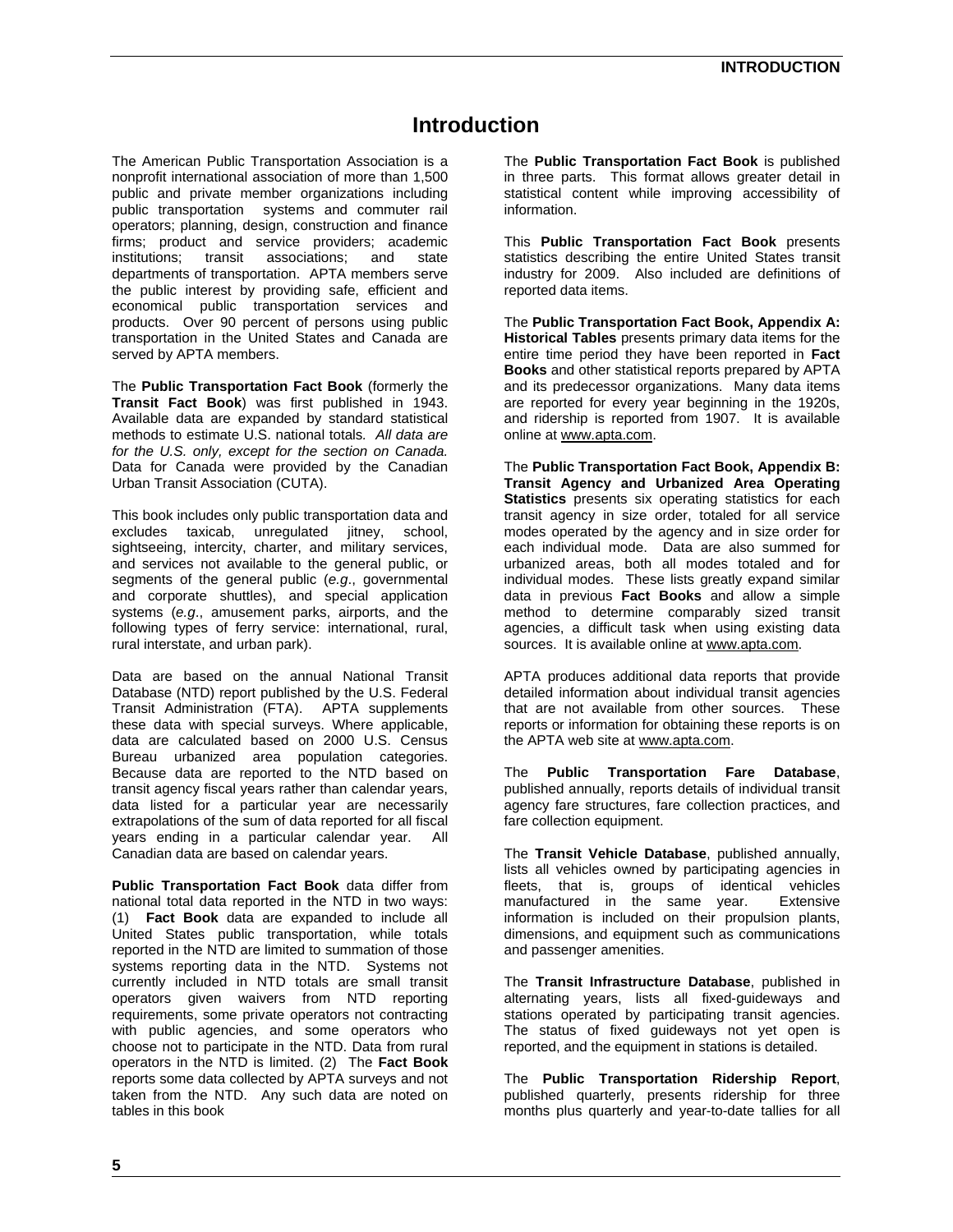participating transit agencies. The reported data are used to estimate national total ridership that is reported for individual service modes and an aggregate total. This report presents a quick indicator of the state of the transit industry shortly after the close of the period being reported.

The **APTA Primer on Transit Funding** presents a detailed explanation of funding programs in federal laws authorizing funding for the transit industry. Detailed statistics report the federal funds available and the text describes eligible uses for these funds and the methods by which funds are distributed. A new **Primer** is prepared for each surface transportation authorization law, and it is updated

annually to reflect annual appropriations of federal funds for transit.

**A Profile of Public Transportation Passenger Demographics and Travel Characteristics Reported in On-Board Surveys** is an extensive investigation of the demographic characteristics and travel behavior of transit passengers based on transit agency surveys of onboard passengers.

Extensive data for individual transit agencies can be found at the Federal Transit Administration's National Transit Database web site:

http://www.ntdprogram.gov/ntdprogram/.

# **Methodology**

The procedure for estimating total data in the **2011 Public Transportation Fact Book,** and prior issues of the Fact Book, is to expand available data by standard statistical methods to estimate U.S. national totals. It includes only public transportation data and excludes taxicab, unregulated jitney, school, sightseeing, intercity, charter, military, and services not available to the general public or segments of the general public (e.g., governmental and corporate shuttles), and special application systems (e.g., amusement parks, airports, and the following types of ferry service: international, rural, rural interstate, and urban park).

The Fact Book can be indirectly traced to the Bureau of Census *Report on Transportation in the United States at the Eleventh Census: 1890, Part II - Street Railway Transportation,* published in Washington, DC, by the Government Printing Office in 1895. That volume listed data for individual street railways and aggregate data for the entire street railway industry. The Census was conducted again in 1902, 1907, and 1912, but a report with data for individual railways was not published during World War I. The *Census of Electrical Industries: 1917, Electric Railways*, published by the Government Printing Office in 1920, provided summary data only; no data for individual electric railways were included. Summary data were published by the Census every five years through 1937. The census of transit operations was not conducted in 1942. In response, the APTA predecessor American Transit Association (ATA) published *The Transit Industry of the United States: Basic Data and Trends, 1942 Edition* in March 1943. The following year the summary of transit data, titled the *Transit Fact Book 1944,* was published and dated for the year in which it was published, which has been continued as the Fact Book dating policy since then.

All data in this Fact Book calculated by APTA and its predecessors are statistical expansions of sample data designed to represent the total activity of all transit agencies. Base data are taken from the Federal Transit Administration's National Transit Database (NTD). These data are supplemented by data from other sources including state departments of transportation and APTA surveys of APTA transit system members. Data are expanded by mode in stratified categories of similar systems based on population and other characteristics. All procedures are adapted to minimize the maximum possible error, a standard statistical procedure.

Because NTD data are collected for "report years," Fact Book data are also calculated for report years. A report year is each transit agency's fiscal year that ends during a calendar year.

All data in the Fact Book are reported for "modes of service." A mode of service is not always identical with a vehicle type of the same name. For example, fixed-route bus service may in specific circumstances be provided by larger van type vehicles and variable origin and destination paratransit service may in specific circumstances be provided by bus vehicles.

A description of historical changes in Fact Book data preparation is in the Methodology section of the **Public Transportation Fact Book, Appendix A: Historical Tables.** It is APTA policy to continually seek to improve the quality of data reported in the Fact Book. Data are sought from all available sources and statistical procedures used to verify that the data presented in the Fact Book are improved in order to be as accurate as possible.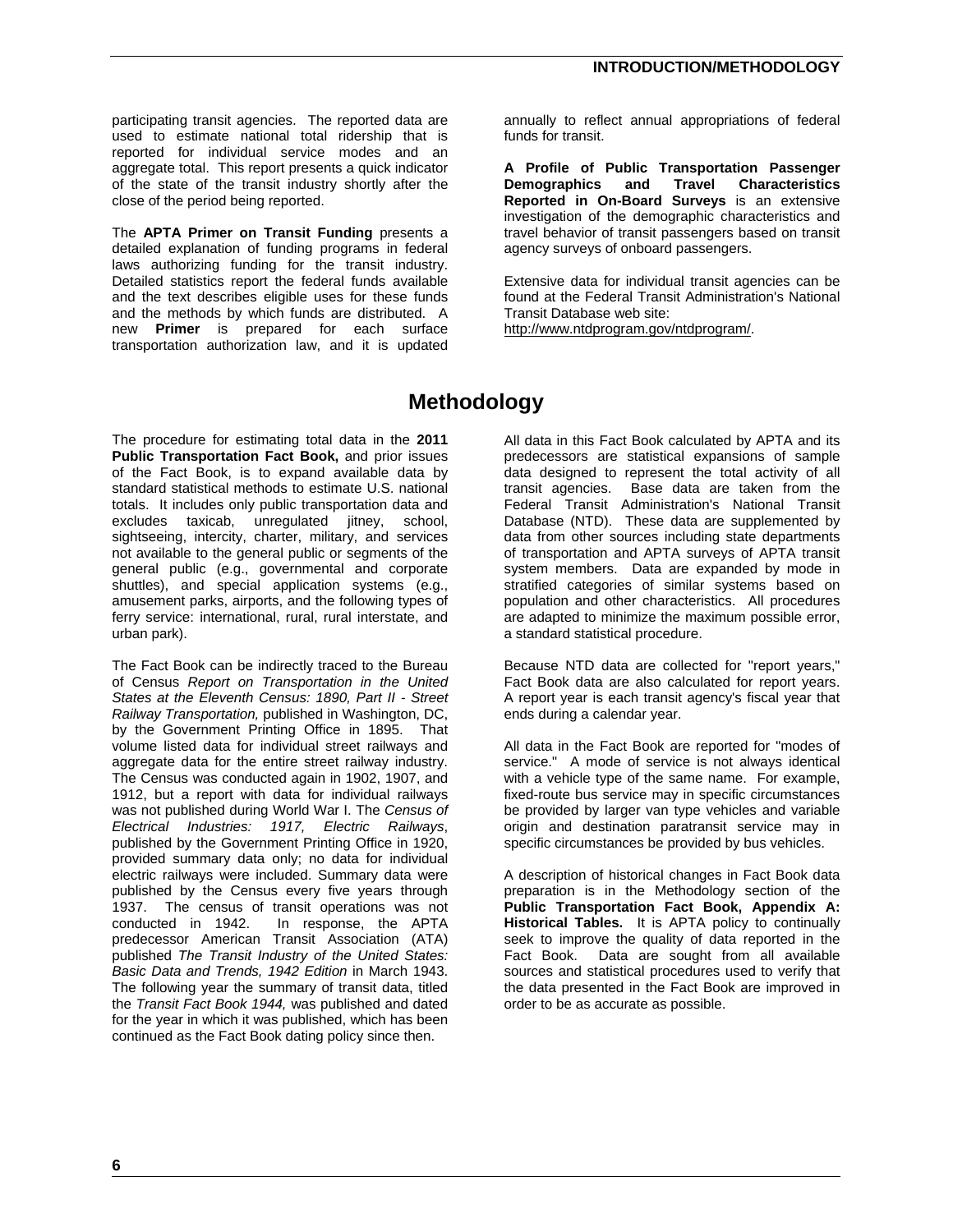# **National Summary**

Public transportation was provided in the United States during 2009 by 7,960 organizations ranging from large multi-modal systems to single-vehicle special paratransit service providers. The number of transit agencies operating each mode of service ranges from a single cable car operator to approximately 6,668 paratransit providers.

Public transportation spent \$55.2 billion for service provision and capital investment in 2009. Passengers took 10.4 billion trips and rode transit vehicles for 55.2 billion miles. Summary data for the entire U.S. transit industry is shown on Table 2, and each data item on that Table is shown in detail by mode in the tables later this publication*.*

The largest transit agency, MTA New York City Transit, carried passengers on 3.2 billion trips for 11.9 billion miles. Table 3 shows the 50 largest transit systems ranked in order of unlinked passenger trips. Table 4 shows the 50 urbanized areas with the most transit use ranked by unlinked trips.

#### Table 1: Number of Public Transportation Service Systems by Mode, Report Year 2009

| Mode                              | Number of Systems (a) |
|-----------------------------------|-----------------------|
| Aerial Tramway                    | 2                     |
| <b>Automated Guideway Transit</b> |                       |
| Bus                               | 1,088                 |
| Cable Car                         |                       |
| Commuter Rail                     | 27                    |
| Ferryboat                         | 32                    |
| Heavy Rail                        | 15                    |
| <b>Inclined Plane</b>             | 4                     |
| Light Rail                        | 35                    |
| Monorail                          | 2                     |
| Paratransit (b)                   | 6,700                 |
| Publico                           |                       |
| Trolleybus                        | 5                     |
| Vanpool                           | 77                    |
| Total (b,c)                       | 7,200                 |

(a) As of December 31, 2009.

(b) Includes 5,300 providers of service for elderly and persons with disabilities.

(c) Total is not sum of all modes since many providers operate more than one mode.

| Table 2: National Totals, Report Year 2009 |  |  |  |  |  |
|--------------------------------------------|--|--|--|--|--|
|--------------------------------------------|--|--|--|--|--|

| Systems, Number of                         | 7,200       |
|--------------------------------------------|-------------|
| Trips, Unlinked Passenger (Millions)       | 10,381      |
| Miles, Passenger (Millions)                | 55,233      |
| Trip Length, Average (Miles)               | 5.3         |
| Miles, Vehicle Total (Millions)            | 5,219.4     |
| Miles, Vehicle Revenue (Millions)          | 4,640.9     |
| Hours, Vehicle Total (Millions)            | 345.6       |
| Hours, Vehicle Revenue (Millions)          | 312.5       |
| Speed, Vehicle in Revenue Service,         |             |
| Average (mph)                              | 14.9        |
| Fares Collected, Passengers (Millions)     | \$12,273.2  |
| Fare per Unlinked Trip, Average            | \$1.18      |
| Expense, Operating Total (Millions)        | \$37,245.0  |
| Operating Expense by Object Class:         |             |
| Salaries and Wages (Millions)              | \$14,212.3  |
| <b>Fringe Benefits (Millions)</b>          | \$9,926.8   |
| Services (Millions)                        | \$2,453.2   |
| Materials and Supplies (Millions)          | \$4,193.1   |
| Utilities (Millions)                       | \$1,296.6   |
| Casualty and Liability (Millions)          | \$851.2     |
| <b>Purchased Transportation (Millions)</b> | \$5,224.5   |
| Other (Millions)                           | $-$ \$912.6 |
| Operating Expense by Function Class:       |             |
| <b>Vehicle Operations (Millions)</b>       | \$16,997.0  |
| Vehicle Maintenance (Millions)             | \$6,349.1   |
| Non-vehicle Maintenance                    |             |
|                                            | \$3,344.3   |
| <b>General Administration (Millions)</b>   | \$5,330.2   |
| <b>Purchased Transportation (Millions)</b> | \$5,224.5   |
| Expense, Capital Total (Millions)          | \$17,919.2  |
| Facilities, Guideway, Stations,            |             |
| <b>Administration Buildings</b>            | \$10,207.5  |
| Rolling Stock (Millions)                   | \$5,844.4   |
| Other (Millions)                           | \$1,867.3   |
| Revenue Vehicles Available for             |             |
| <b>Maximum Service</b>                     | 172,893     |
| Revenue Vehicles Operated at               |             |
| <b>Maximum Service</b>                     | 139,995     |
| Revenue Vehicles with Alternative          |             |
| <b>Power Source</b>                        | 39.0%       |
| Revenue Vehicles Accessible                | 90.1%       |
| <b>Employees, Operating</b>                | 390,326     |
| Employees, Vehicle Operations              | 245,714     |
| Employees, Vehicle Maintenance             | 63,891      |
| Employees, Non-Vehicle Maintenance         | 38,556      |
| <b>Employees, General Administration</b>   | 42,165      |
| Employees, Capital                         | 12,619      |
| Diesel Fuel Consumed (Gallons, Millions)   | 660.6       |
| <b>Other Fossil Fuel</b>                   |             |
| Consumed (Gallons, Millions)               | 348.7       |
| Electricity Consumed (kWh, Millions)       | 6,542.7     |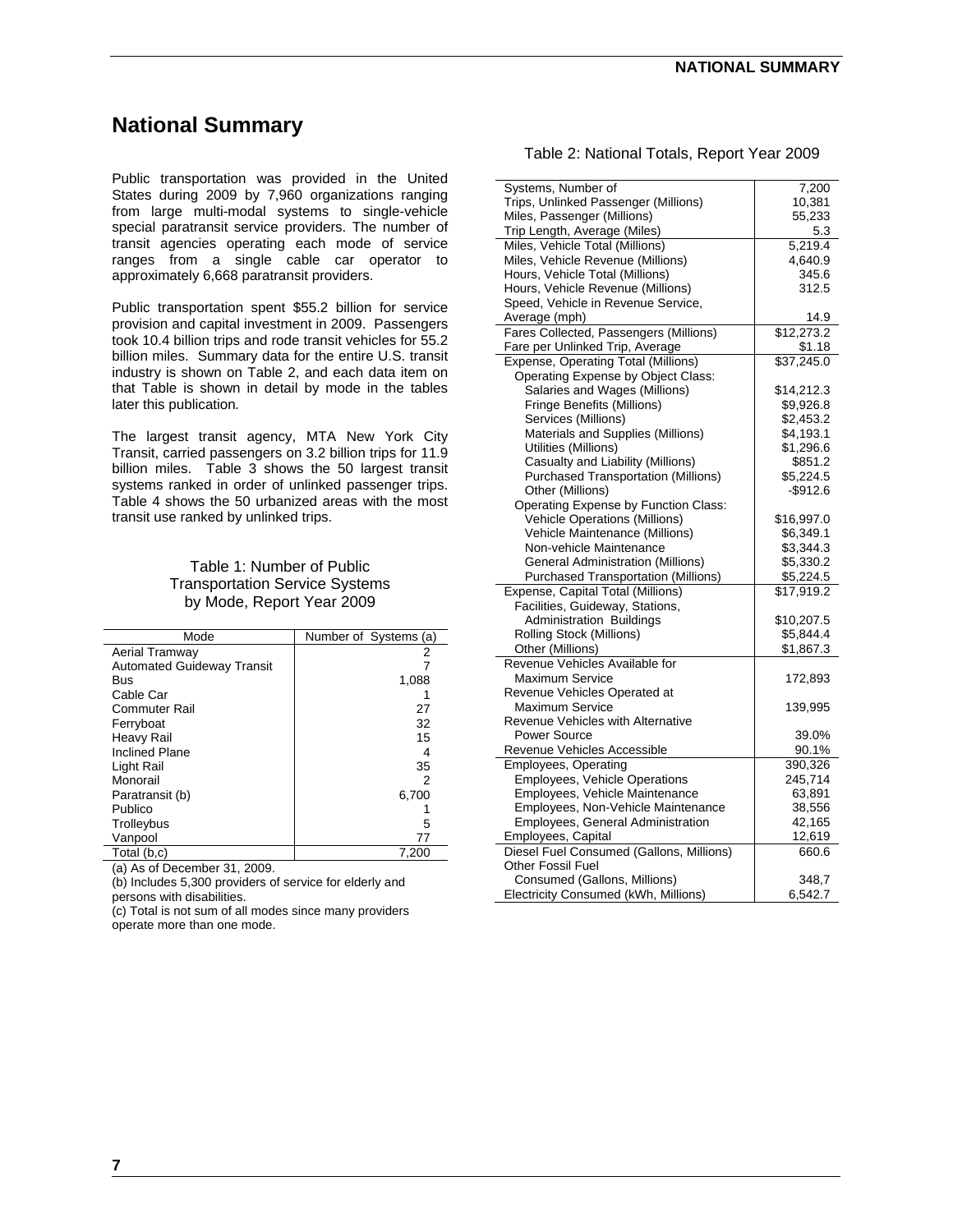| Table 3: 50 Largest Transit Agencies Ranked by Unlinked Passenger Trips |
|-------------------------------------------------------------------------|
| and Passenger Miles, Report Year 2009 (Thousands)                       |

| <b>Transit Agency</b>                                      | Urbanized Area<br>(First City and | Unlinked<br>Passenger Trips |      | Passenger Miles |                |
|------------------------------------------------------------|-----------------------------------|-----------------------------|------|-----------------|----------------|
|                                                            | State Names Only)                 | Thousands                   | Rank | Thousands       | Rank           |
| MTA New York City Transit(NYCT)                            | New York, NY                      | 3,206,871.2                 | 1    | 11,877,605.8    | 1              |
| Chicago Transit Authority (CTA)                            | Chicago, IL                       | 521,241.8                   | 2    | 1,940,403.6     | 7              |
| Los Angeles County Metropolitan Transp. Auth.(LACMTA)      | Los Angeles, CA                   | 481,435.6                   | 3    | 2,184,552.9     | 4              |
| Washington Metropolitan Area Transit Authority (WMATA)     | Washington, DC                    | 435,858.9                   | 4    | 2,108,123.7     | 5              |
| Massachusetts Bay Transportation Authority (MBTA)          | Boston, MA                        | 367,247.6                   | 5    | 1,843,855.0     | 8              |
| Southeastern Pennsylvania Transp. Auth. (SEPTA)            | Philadelphia, PA                  | 348,314.7                   | 6    | 1,546,111.7     | 10             |
| New Jersey Transit Corporation (NJ TRANSIT)                | New York, NY                      | 281,447.6                   | 7    | 3,558,985.3     | $\overline{2}$ |
| San Francisco Municipal Railway (MUNI)                     | San Francisco, CA                 | 227,130.3                   | 8    | 467,020.7       | 19             |
| Metropolitan Atlanta Rapid Transit Authority (MARTA)       | Atlanta, GA                       | 156,542.4                   | 9    | 818,652.1       | 12             |
| Maryland Transit Administration(MTA)                       | Baltimore, MD                     | 123,697.4                   | 10   | 808,525.2       | 13             |
| MTA Bus Company(MTABUS)                                    | New York, NY                      | 119,975.8                   | 11   | 327,795.1       | 25             |
| King County DOT(King County Metro)                         | Seattle, WA                       | 115,834.3                   | 12   | 568,372.7       | 15             |
| San Francisco Bay Area Rapid Transit District(BART)        | San Francisco, CA                 | 114,654.6                   | 13   | 1,442,124.0     | 11             |
| Tri-County Metropolitan Transp. District of Oregon(TriMet) | Portland, OR                      | 108,551.8                   | 14   | 470,377.4       | 18             |
| Miami-Dade Transit(MDT)                                    | Miami, FL                         | 103,504.6                   | 15   | 549,269.5       | 16             |
| Denver Regional Transportation District(RTD)               | Denver, CO                        | 98,205.2                    | 16   | 523,731.8       | 17             |
| MTA Long Island Rail Road(MTA LIRR)                        | New York, NY                      | 97,350.6                    | 17   | 1,954,744.8     | 6              |
| Metropolitan Transit Auth. of Harris County, Texas(Metro)  | Houston, TX                       | 88,510.7                    | 18   | 590,000.9       | 14             |
| San Diego Metropolitan Transit System (MTS)                | San Diego, CA                     | 88,336.0                    | 19   | 408,151.5       | 22             |
| Port Authority Trans-Hudson Corporation(PATH)              | New York, NY                      | 81,553.2                    | 20   | 345,451.8       | 24             |
| MTA Metro-North Commuter Railroad (MTA-MNCR)               | New York, NY                      | 80,045.9                    | 21   | 2,200,313.3     | 3              |
| City and County of Honolulu DOT Services (DTS)             | Honolulu, HI                      | 78,244.1                    | 22   | 416,271.1       | 21             |
| Metro Transit                                              | Minneapolis, MN                   | 76,343.0                    | 23   | 319,522.2       | 26             |
| Northeast Illinois Regional Commuter Railroad(Metra)       | Chicago, IL                       | 71,767.2                    | 24   | 1,657,430.3     | 9              |
| Port Authority of Allegheny County(Port Authority)         | Pittsburgh, PA                    | 68,677.2                    | 25   | 301,652.9       | 27             |
| Regional Transp. Commission of Southern Nevada(RTC)        | Las Vegas, NV                     | 67,126.4                    | 26   | 212,741.5       | 36             |
| Orange County Transportation Authority (OCTA)              | Los Angeles CA                    | 66,610.9                    | 27   | 298,109.5       | 28             |
| Dallas Area Rapid Transit(DART)                            | Dallas, TX                        | 65,009.1                    | 28   | 375,247.8       | 23             |
| Alameda-Contra Costa Transit District(AC Transit)          | San Francisco, CA                 | 61,154.8                    | 29   | 199,139.5       | 37             |
| Bi-State Development Agency(METRO)                         | St. Louis, MO                     | 52,743.0                    | 30   | 289,839.9       | 30             |
| City of Phoenix Public Transit Department (Valley Metro)   | Phoenix, AZ                       | 51,103.7                    | 31   | 193,948.4       | 38             |
| Milwaukee County Transit System(MCTS)                      | Milwaukee, WI                     | 47,972.1                    | 32   | 148,761.2       | (a)            |
| Santa Clara Valley Transportation Authority (VTA)          | San Jose, CA                      | 46,599.7                    | 33   | 222,597.0       | 35             |
| The Greater Cleveland Regional Transit Authority (GCRTA)   | Cleveland, OH                     | 45,612.1                    | 34   | 181,570.9       | 43             |
| VIA Metropolitan Transit(VIA)                              | San Antonio, TX                   | 44,500.3                    | 35   | 192,773.7       | 39             |
| Department of Transportation and Public Works(DTPW)        | San Juan, PR                      | 40,059.2                    | 36   | 175,884.9       | 45             |
| Capital Metropolitan Transportation Authority (CMTA)       | Austin, TX                        | 39,438.6                    | 37   | 183,490.1       | 42             |
| City of Detroit Department of Transportation(DDOT)         | Detroit, MI                       | 38,864.6                    | 38   | 190,833.0       | 40             |
| <b>Broward County Transportation Department (BCT)</b>      | Miami, FL                         | 37,720.7                    | 39   | 176,472.7       | 44             |
| Utah Transit Authority (UTA)                               | Salt Lake City, UT                | 37,219.0                    | 40   | 255,953.8       | 32             |
| Sacramento Regional Transit District(Sacramento RT)        | Sacramento, CA                    | 35,354.7                    | 41   | 154,769.5       | 47             |
| Pace - Suburban Bus Division(PACE)                         | Chicago, IL                       | 32,341.2                    | 42   | 253,658.8       | 33             |
| Westchester County Bee-Line System                         | New York, NY                      | 32,166.3                    | 43   | 149,062.0       | 50             |
| City of Los Angeles Department of Transportation(LADOT)    | Los Angeles, CA                   | 31,444.4                    | 44   | 81,436.4        | (a)            |
| Metropolitan Suburban Bus Auth. (MTA Long Island Bus)      | New York, NY                      | 31,182.6                    | 45   | 154,721.3       | 48             |
| Long Beach Transit(LBT)                                    | Los Angeles, CA                   | 29,799.1                    | 46   | 93,477.2        | (a)            |
| Ride-On Montgomery County Transit                          | Washington, DC                    | 29,739.3                    | 47   | 108,902.9       | (a)            |
| Niagara Frontier Transportation Authority (NFT Metro)      | Buffalo, NY                       | 28,329.9                    | 48   | 101,915.1       | (a)            |
| Charlotte Area Transit System (CATS)                       | Charlotte, NC                     | 25,650.3                    | 49   | 136,276.1       | (a)            |
| Central Florida Regional Transportation Authority(LYNX)    | Orlando, FL                       | 24,616.4                    | 50   | 151,389.7       | 49             |
| Southern California Regional Rail Authority (Metrolink)    | Los Angeles, CA                   | 12,241.8                    | (a)  | 419,885.0       | 20             |
| Peninsula Corridor Joint Powers Board(PCJPB)               | San Francisco, CA                 | 12,923.5                    | (a)  | 296,923.1       | 29             |
| Central Puget Sound Regional Transit Authority (ST)        | Seattle, WA                       | 19,667.9                    | (a)  | 274,184.1       | 31             |
| Academy Lines, Inc.                                        | New York, NY                      | 3,816.4                     | (a)  | 230,367.5       | 34             |
| Hudson Transit Lines, Inc.(Short Line)                     | New York, NY                      | 3,562.3                     | (a)  | 184,082.3       | 41             |
| Washington State Ferries(WSF)                              | Seattle, WA                       | 22,510.8                    | (a)  | 175,293.8       | 46             |
|                                                            | T1/0000B                          |                             |      |                 |                |

Includes only transit agencies reporting to Federal Transit Administration FY 2009 National Transit Database. (a) Not among 50 largest transit agencies in this category.

For complete size ranking lists of all transit agencies reporting to the Federal Transit Administration 2009 National Transit Database see the *2011 Public Transportation Fact Book, Appendix B: Transit Agency and Urbanized Area Operating Statistics* at www.apta.com.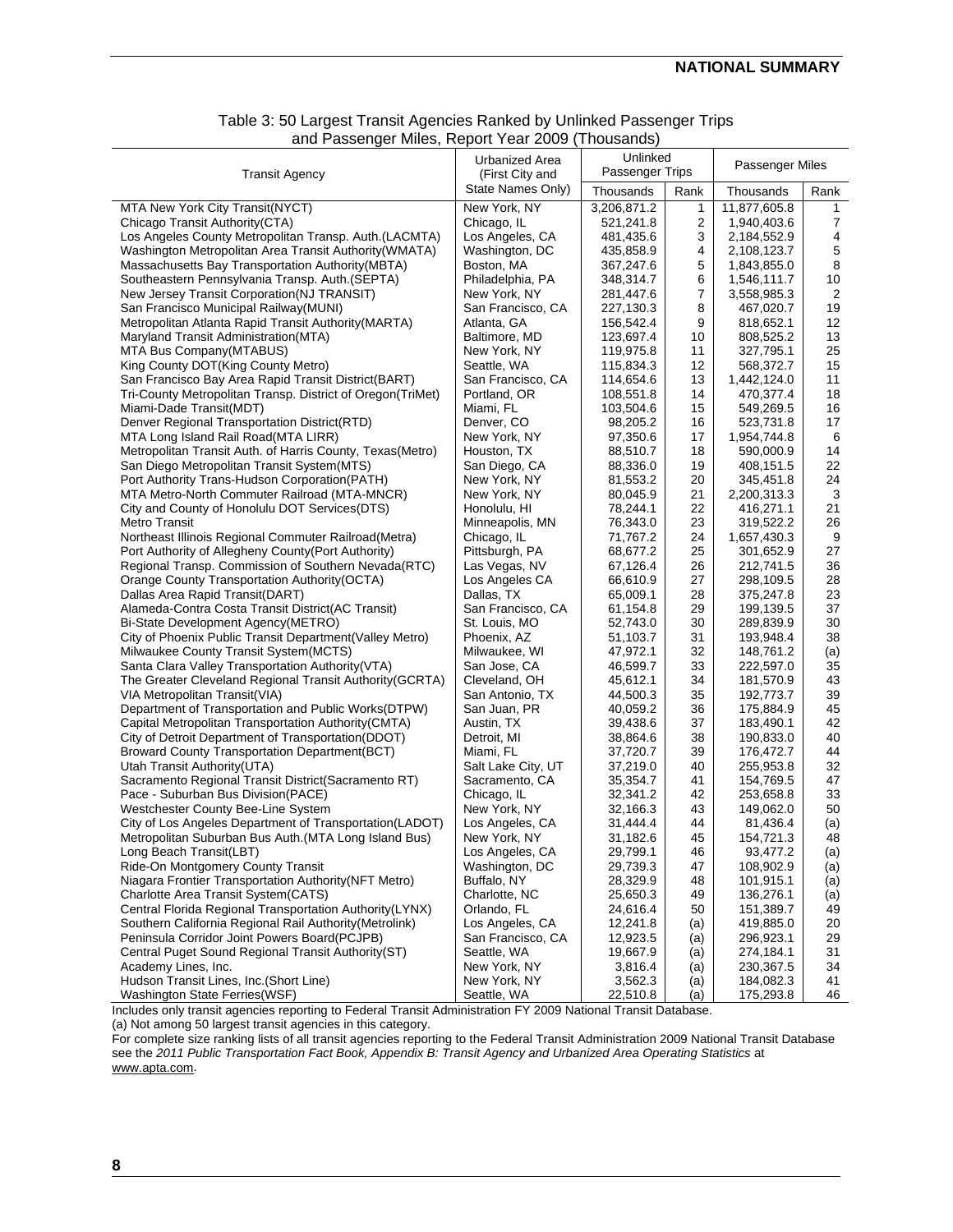#### **NATIONAL SUMMARY**

| Passenger Miles, and Population, Report Year 2009 (Thousands) |                                 |      |                     |              |                                 |                |  |  |  |
|---------------------------------------------------------------|---------------------------------|------|---------------------|--------------|---------------------------------|----------------|--|--|--|
| Urbanized Area                                                | Unlinked<br>Passenger Trips (a) |      | Passenger Miles (a) |              | Population<br>(2000 Census) (b) |                |  |  |  |
|                                                               | Thousands                       | Rank | Thousands           | Rank         | Number                          | Rank           |  |  |  |
| New York-Newark, NY-NJ-CT                                     | 4,019,429.5                     | 1    | 21,787,623.9        | $\mathbf{1}$ | 17,799,861                      | $\mathbf{1}$   |  |  |  |
| Los Angeles-Long Beach-Santa Ana, CA                          | 704,767.5                       | 2    | 3,448,545.6         | 3            | 11,789,487                      | $\overline{c}$ |  |  |  |
| Chicago, IL-IN                                                | 633,464.5                       | 3    | 3,985,665.3         | 2            | 8,307,904                       | 3              |  |  |  |
| Washington, DC-VA-MD                                          | 495,267.8                       | 4    | 2,557,204.9         | 5            | 3,933,920                       | 8              |  |  |  |
| San Francisco-Oakland, CA                                     | 443,459.1                       | 5    | 2,589,310.0         | 4            | 3,228,605                       | 12             |  |  |  |
| Boston, MA-NH-RI                                              | 375,539.8                       | 6    | 1,920,659.0         | 6            | 4,032,484                       | $\overline{7}$ |  |  |  |
| Philadelphia, PA-NJ-DE-MD                                     | 368,902.3                       | 7    | 1,743,944.7         | 7            | 5,149,079                       | 4              |  |  |  |
| Seattle, WA                                                   | 189,535.8                       | 8    | 1,231,309.5         | 8            | 2,712,205                       | 14             |  |  |  |
| Atlanta, GA                                                   | 168,714.2                       | 9    | 992,241.7           | 9            | 3,499,840                       | 11             |  |  |  |
| Miami, FL                                                     | 159,649.9                       | 10   | 932,026.7           | 10           | 4,919,036                       | 5              |  |  |  |
| Baltimore, MD                                                 | 125,161.5                       | 11   | 813,649.7           | 11           | 2,076,354                       | 19             |  |  |  |
| Portland, OR-WA                                               | 115,380.0                       | 12   | 512,383.1           | 15           | 1,583,138                       | 24             |  |  |  |
| San Diego, CA                                                 | 106,735.2                       | 13   | 631,350.4           | 12           | 2,674,436                       | 15             |  |  |  |
| Denver-Aurora, CO                                             | 98,356.4                        | 14   | 528,303.6           | 14           | 1,984,889                       | 21             |  |  |  |
| Minneapolis-St. Paul, MN                                      | 89,623.6                        | 15   | 431,657.8           | 17           | 2,388,593                       | 16             |  |  |  |
| Houston, TX                                                   | 88,733.7                        | 16   | 593,957.3           | 13           | 3,822,509                       | 10             |  |  |  |
| Honolulu, HI                                                  | 78,940.2                        | 17   | 431,049.4           | 18           | 718,182                         | (b)            |  |  |  |
| Phoenix-Mesa, AZ                                              | 78,135.4                        | 18   | 374,787.8           | 19           | 2,907,049                       | 13             |  |  |  |
| Dallas-Fort Worth-Arlington, TX                               | 73,615.6                        | 19   | 450,173.1           | 16           | 4,145,659                       | 6              |  |  |  |
| San Juan, PR                                                  | 71,124.4                        | 20   | 299,236.6           | 23           | 2,216,616                       | 17             |  |  |  |
| Pittsburgh, PA                                                | 70,308.8                        | 21   | 327,110.7           | 20           | 1,753,136                       | 23             |  |  |  |
| Las Vegas, NV                                                 | 67,126.4                        | 22   | 212,741.5           | 26           | 1,314,357                       | 32             |  |  |  |
| St. Louis, MO-IL                                              | 55,500.5                        | 23   | 320,894.6           | 21           | 2,077,662                       | 18             |  |  |  |
| Detroit, MI                                                   | 54,590.0                        | 24   | 304,651.9           | 22           | 3,903,377                       | 9              |  |  |  |
| Milwaukee, WI                                                 | 49,596.7                        | 25   | 164,292.7           | 31           | 1,308,913                       | 33             |  |  |  |
| San Jose, CA                                                  | 46,599.7                        | 26   | 222,597.0           | 25           | 1,538,312                       | 25             |  |  |  |
| Cleveland, OH                                                 | 46,457.1                        | 27   | 191,561.1           | 29           | 1,786,647                       | 22             |  |  |  |
| San Antonio, TX                                               | 44,500.3                        | 28   | 192,773.7           | 28           | 1,327,554                       | 31             |  |  |  |
| Sacramento, CA                                                | 39,932.9                        | 29   | 196,776.4           | 27           | 1,393,498                       | 29             |  |  |  |
| Austin, TX                                                    | 39,438.6                        | 30   | 183,490.1           | 30           | 901,920                         | 41             |  |  |  |
| Salt Lake City, UT                                            | 37,219.0                        | 31   | 255,953.8           | 24           | 887,650                         | 43             |  |  |  |
| Buffalo, NY                                                   | 28,329.9                        | 32   | 101,915.1           | 39           | 976,703                         | 39             |  |  |  |
| Cincinnati, OH-KY-IN                                          | 27,105.7                        | 33   | 130,182.2           | 36           | 1,503,262                       | 27             |  |  |  |
| Tampa-St. Petersburg, FL                                      | 27,001.3                        | 34   | 138,616.5           | 34           | 2,062,339                       | 20             |  |  |  |
| Charlotte, NC-SC                                              | 25,650.3                        | 35   | 136,276.1           | 35           | 758,927                         | 48             |  |  |  |
| Orlando, FL                                                   | 24,616.4                        | 36   | 151,389.7           | 32           | 1,157,431                       | 36             |  |  |  |
| Riverside-San Bernardino, CA                                  | 24,159.2                        | 37   | 139,776.3           | 33           | 1,506,816                       | 26             |  |  |  |
| Tucson, AZ                                                    | 22,044.3                        | 38   | 85,912.9            | 41           | 720,425                         | (b)            |  |  |  |
| Providence, RI-MA                                             | 21,486.6                        | 39   | 97,343.5            | 40           | 1,174,548                       | 35             |  |  |  |
| New Orleans, LA                                               | 19,567.1                        | 40   | 54,107.2            | (b)          | 1,009,283                       | 38             |  |  |  |
| Virginia Beach, VA                                            | 18,907.5                        | 41   | 107,055.8           | 38           | 1,394,439                       | 28             |  |  |  |
| Columbus, OH                                                  | 17,446.7                        | 42   | 67,958.6            | 46           | 1,133,193                       | 37             |  |  |  |
| Rochester, NY                                                 | 17,099.8                        | 43   | 62,235.2            | (b)          | 694,396                         | (b)            |  |  |  |
| Hartford, CT                                                  | 16,914.7                        | 44   | 121,067.2           | 37           | 851,535                         | 46             |  |  |  |
| Kansas City, MO-KS                                            | 16,093.2                        | 45   | 69,936.4            | 45           | 1,361,744                       | 30             |  |  |  |
| Louisville, KY-IN                                             | 15,916.1                        | 46   | 63,932.0            | (b)          | 863,582                         | 45             |  |  |  |
| Albany, NY                                                    | 15.411.7                        | 47   | 49,352.9            | (b)          | 558,947                         | (b)            |  |  |  |
| Durham, NC                                                    | 14,947.6                        | 48   | 65,147.1            | 49           | 287,796                         | (b)            |  |  |  |
| Richmond, VA                                                  | 14,404.2                        | 49   | 70,810.1            | 44           | 818,836                         | 47             |  |  |  |
| Fresno, CA                                                    | 14,296.4                        | 50   | 37,351.9            | (b)          | 554,923                         | (b)            |  |  |  |
| Albuquerque, NM                                               | 12,040.9                        | (b)  | 82,138.1            | 42           | 598,191                         | (b)            |  |  |  |
| Kennewick-Richland, WA                                        | 5,497.1                         | (b)  | 71,616.4            | 43           | 153,851                         | (b)            |  |  |  |
| Stockton, CA                                                  | 5,604.5                         | (b)  | 66,216.5            | 47           | 313,392                         | (b)            |  |  |  |
| Nashville-Davidson, TN                                        | 10,989.8                        | (b)  | 65,369.0            | 48           | 749,935                         | 49             |  |  |  |
| El Paso, TX-NM                                                | 12,424.0                        | (b)  | 64,493.6            | 50           | 674,801                         | (b)            |  |  |  |

#### Table 4: 50 Urbanized Areas with the Most Transit Travel, Ranked by Unlinked Passenger Trips, and Population,  $Re$

Includes only transit agencies reporting to Federal Transit Administration FY 2009 National Transit Database.

(a) Summed from data reported by individual transit agencies in the Federal Transit Administration 2009 National Transit Database. Total amounts reported by each agency are included in the urbanized area in which that agency is headquartered regardless of the number of urbanized areas in which the agency operates transit service.

(b) Not among 50 largest areas in this category; only areas in the top 50 in unlinked trips and passenger miles are included For complete size ranking lists of all transit agencies reporting to the Federal Transit Administration 2008 National Transit Database see the *2011 Public Transportation Fact Book, Appendix B: Transit Agency and Urbanized Area Operating Statistics* at www.apta.com.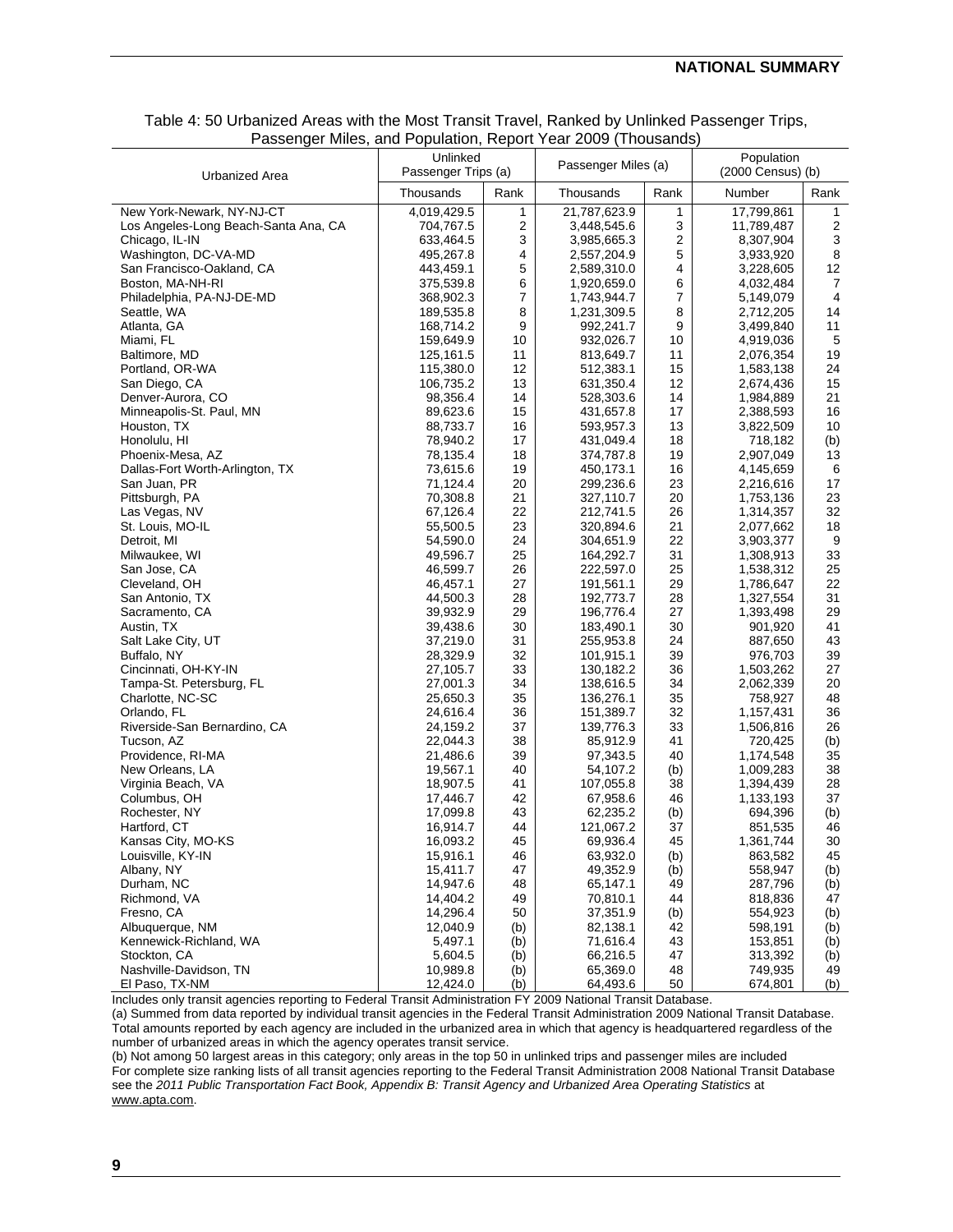# **Passengers**

Since 1995, transit has experienced sustained growth in ridership. In 2009, transit systems carried passengers on 10.4 billion trips for a total of 55.2 billion passenger miles.

| Report<br>Year | <b>Bus</b> | Commuter<br>Rail | Paratransit | Heavy Rail | Light Rail | Trolleybus | Other      | Total  |
|----------------|------------|------------------|-------------|------------|------------|------------|------------|--------|
| 1995           | 4.484      | 344              | 88          | 2,033      | 251        | 119        | 80         | 7,763  |
| 1996           | 4,997      | 352              | 93          | 2,157      | 261        | 117        | 81         | 7,948  |
| 1997           | 5,013      | 357              | 99          | 2,430      | 262        | 121        | 92         | 8,374  |
| 1998           | 5.399      | 381              | 95          | 2,393      | 276        | 117        | 89         | 8,750  |
| 1999           | 5,648      | 396              | 100         | 2,521      | 292        | 120        | 91         | 9,168  |
| 2000           | 5,678      | 413              | 105         | 2,632      | 320        | 122        | 93         | 9,363  |
| 2001           | 5,849      | 419              | 105         | 2,728      | 336        | 119        | 97         | 9.653  |
| 2002           | 5,868      | 414              | 103         | 2,688      | 337        | 116        | 97         | 9,623  |
| 2003           | 5,692      | 410              | 111         | 2,667      | 338        | 109        | 109        | 9,434  |
| 2004           | 5,731      | 414              | 114         | 2,748      | 350        | 106        | 112        | 9,575  |
| 2005           | 5,855      | 423              | 125         | 2,808      | 381        | 107        | 117        | 9,815  |
| 2006           | 5,894      | 441              | 126         | 2,927      | 407        | 100        | 121        | 10,017 |
| 2007           | (a) 5,413  | 459              | (a) 209     | 3,460      | 419        | 97         | 190<br>(a) | 10,247 |
| 2008           | 5,573      | 472              | 191         | 3,547      | 454        | 101        | 183        | 10,521 |
| 2009           | 5,452      | 468              | 190         | 3,490      | 465        | 104        | 212        | 10,381 |
| 2009 %         | 52.5%      | 4.5%             | 1.8%        | 33.6%      | 4.5%       | 1.0%       | 2.0%       | 100.0% |

Table 5: Unlinked Passenger Trips by Mode, Millions

(a) Series not continuous for mode under line between 2006 and 2007. See Introduction.

Unlinked Passenger Trips by Mode data from 1902 through 2009 can be found in the *2011 Public Transportation Fact Book, Appendix A: Historical Tables* at www.apta.com.

In 2009, total transit ridership was an estimated 10.4 billion unlinked trips with bus ridership 5.5 billion, heavy rail ridership 3.5 billion, and other modes combined ridership 1.4 billion. Ridership levels from 2006 through 2009 are the highest since 1956.



### **Figure 1: Transit Ridership at Highest Level in Five Decades**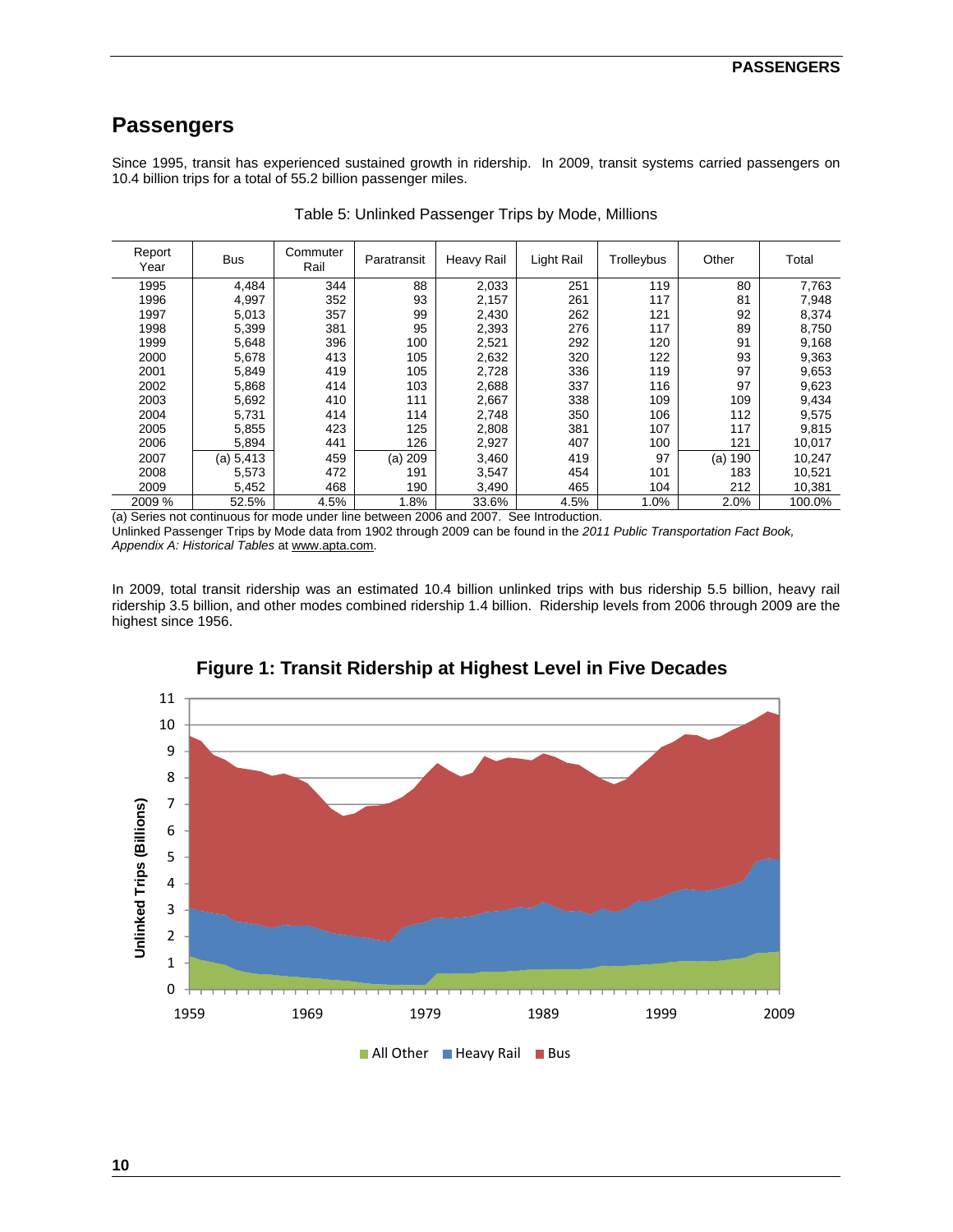| Report<br>Year | <b>Bus</b>   | Commuter<br>Rail | Paratransit | Heavy Rail | Light Rail | Trolleybus | Other        | Total  |
|----------------|--------------|------------------|-------------|------------|------------|------------|--------------|--------|
| 1995           | 18,818       | 8,244            | 607         | 10,559     | 860        | 187        | 533          | 39,808 |
| 1996           | 19,096       | 8,351            | 656         | 11,530     | 957        | 184        | 604          | 41,378 |
| 1997           | 19,604       | 8,038            | 754         | 12,056     | 1,035      | 189        | 663          | 42,339 |
| 1998           | 20,360       | 8,704            | 735         | 12,284     | 1,128      | 182        | 735          | 44,128 |
| 1999           | 21,205       | 8,766            | 813         | 12,902     | 1,206      | 186        | 779          | 45,857 |
| 2000           | 21.241       | 9,402            | 839         | 13,844     | 1,356      | 192        | 792          | 47,666 |
| 2001           | 22,022       | 9,548            | 855         | 14,178     | 1,437      | 187        | 843          | 49,070 |
| 2002           | 21,841       | 9,504            | 853         | 13,663     | 1,432      | 188        | 843          | 48,324 |
| 2003           | 21,262       | 9,559            | 930         | 13,606     | 1,476      | 176        | 893          | 47,903 |
| 2004           | 21.377       | 9.719            | 962         | 14,354     | 1,576      | 173        | 911          | 49.073 |
| 2005           | 21,825       | 9.473            | 1,058       | 14,418     | 1.700      | 173        | 1,033        | 49,678 |
| 2006           | 22,821       | 10,361           | 1,078       | 14,721     | 1,866      | 164        | 1,143        | 52,154 |
| 2007           | $(a)$ 20,976 | 11,153           | (a) 1,502   | 16,138     | 1,932      | 156        | 1,496<br>(a) | 53,353 |
| 2008           | 21,757       | 11,049           | 1,412       | 16,848     | 2,093      | 161        | 1,837        | 55,157 |
| 2009           | 21,477       | 11,232           | 1,477       | 16,805     | 2,199      | 168        | 1,875        | 55,233 |
| 2009 %         | 38.9%        | 20.3%            | 2.7%        | 30.4%      | 4.0%       | 0.3%       | 3.4%         | 100.0% |

|  |  | Table 6: Passenger Miles by Mode, Millions |  |  |  |
|--|--|--------------------------------------------|--|--|--|
|--|--|--------------------------------------------|--|--|--|

(a) Series not continuous for mode under line between 2006 and 2007.

Passenger Miles by Mode data from 1977 through 2009 can be found in the *2011 Public Transportation Fact Book, Appendix A: Historical Tables* at www.apta.com.



#### **Figure 2: Since 1995 Transit Use Has Grown More Than Population or Highway Travel**

Public transportation ridership grew 34 percent from 1995 through 2009, more than twice the growth rate of the U.S. population (15 percent) and substantially more than the growth for vehicle miles of travel (VMT) on our nation's streets and highways (23 percent) over the same period. Population data are for United States resident population from the Bureau of Census *Statistical Abstract* and VMT data are taken from the Federal Highway Administration's monthly *Traffic Volume Trends.*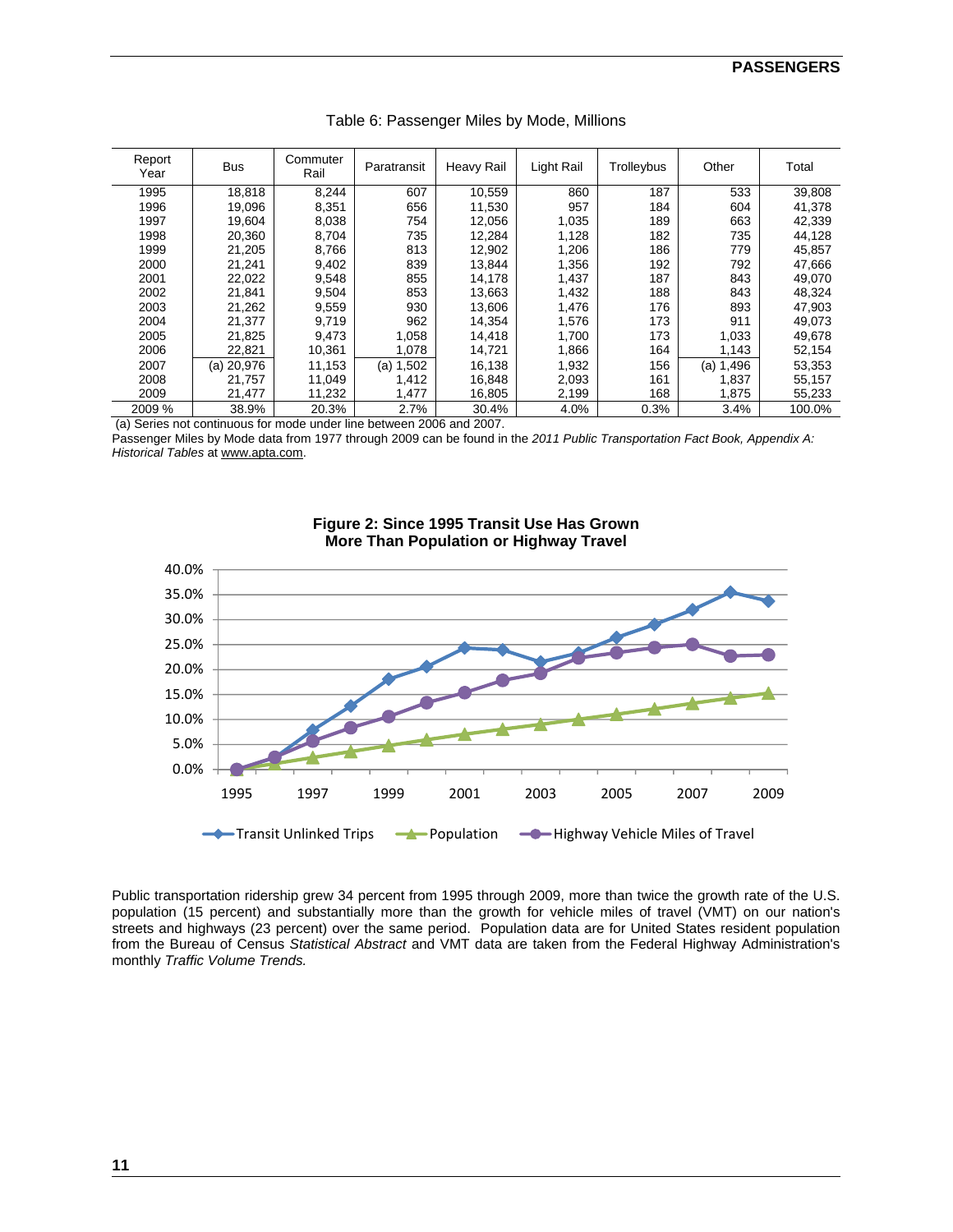#### **PASSENGERS**

The number and percentage of commuters using transit as their primary means of transportation to work has inceased since the American Community Surveys have been conducted by the Census Bureau. The American Community Survey (ACS) is an annual survey conducted by the Census that obtains data formerly collected by the Decennial Census Long-Form. The number of regular commuters on transit has increased from 5.98 million in 2004 to 6.92 million in 2009. The percentage of commuters using transit as their primary means of transportation to work rose from 4.57 percent in 2004 to 4.99 percent in 2009. Commuters who normally use another mode for work travel but occasionally ride transit are not included in these data. Further information on the ACS can be found at the U.S. Census Bureau "American Factfinder" web site.









Transit service modes meet different passenger needs, including various demands for speed of travel and trip distance. The longest trips are served by higher speed modes that make a limited number of stops, such as commuter rail. Shorter trips in denser areas, where stations are closer or street stops are frequent, are associated with lower speed service. When comparing modes, it should be remembered that travelers on bus and local rail service often transfer to complete their trip; hence these average data understate the overall length of a complete trip on these modes. Commuter rail and paratransit service have very few transfers except those to local service modes for the access or egress portion of their trips.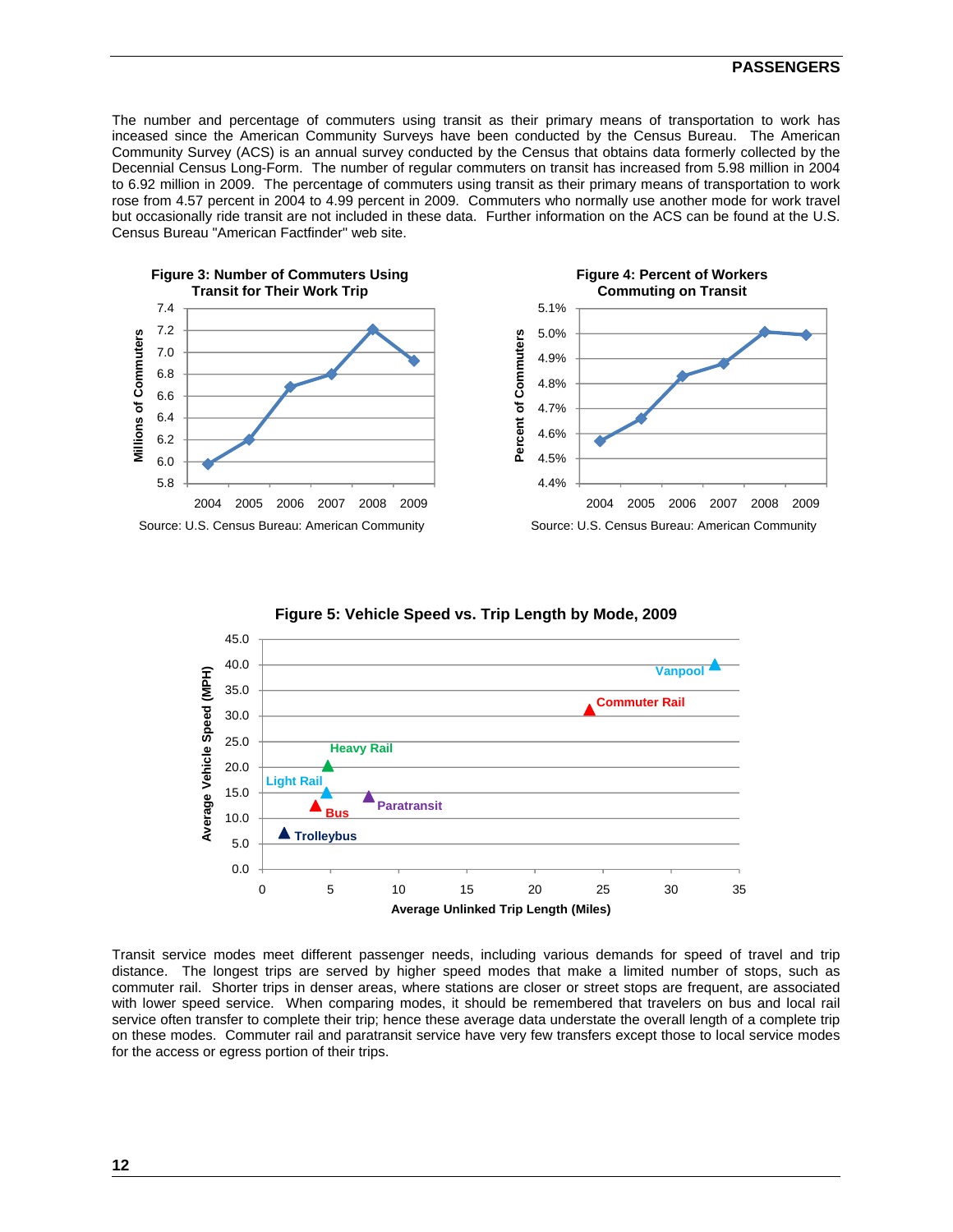| Table 7: Average Length of Unlinked Passenger |
|-----------------------------------------------|
| Trips in Miles by Mode, Report Year 2009      |

| Mode                 | Miles per Trip |
|----------------------|----------------|
| Bus                  | 3.9            |
| <b>Commuter Rail</b> | 24.0           |
| Ferry Boat           | 6.0            |
| Heavy Rail           | 4.8            |
| Light Rail           | 4.7            |
| Paratransit          | 7.8            |
| Trolleybus           | 1.6            |
| Total                | 5.3            |

The percentage of unlinked trips taken on each mode and the percentage of passenger miles ridden among each mode varies because the average trip length on modes, as shown on Table 7, is highly variable. Commuter rail trips, from more distant suburbs and communities and with a high proportion of work trips, average the longest, at 24 miles per trip. The shortest trips are taken on trolleybus, 1.6 miles per trip, and bus, 3.9 miles per trip. Modes with shorter trips are those that operate primarily in more congested central areas, where origins and destinations are normally closer together. Many of these riders transfer one or more times during their trips which also contributes to a shorter average trip length per unlinked trip.



#### **Figure 6: Comparison of Unlinked Passenger Trips and Passenger Miles, Percent of Total by Mode, 2009**

# **Characteristics of Transit Passengers**

APTA's *A Profile of Public Transportation Passenger Demographics and Travel Characteristics Reported in On-Board Surveys* combined data from 150 surveys in which transit agencies asked 496,000 passengers demographic and travel behavior questions. The following figures describe the overall results. The complete report can be read at www.apta.com. On-board surveys are surveys conducted by transit agencies where transit riders, on board transit vehicles or in stations, are given surveys to complete while they travel or to return later. Because the surveys are already identified by mode of travel, date, and time of day, the information they provide is considered highly accurate. The data presented are for trips, not for persons; for example, Figure 8 should be read as 29.3 percent of transit *trips* include one transfer, not that 29.3 percent of *persons* who ride transit transfer one time. This distinction is necessary because the number of trips taken by transit riders varies. When examining these data, it should be remembered that some surveys do not include persons below a minimum age, who are too young to complete a survey. Despite some of these limitations in the survey data, these results provide a reasonable assessment of the characteristics of transit users.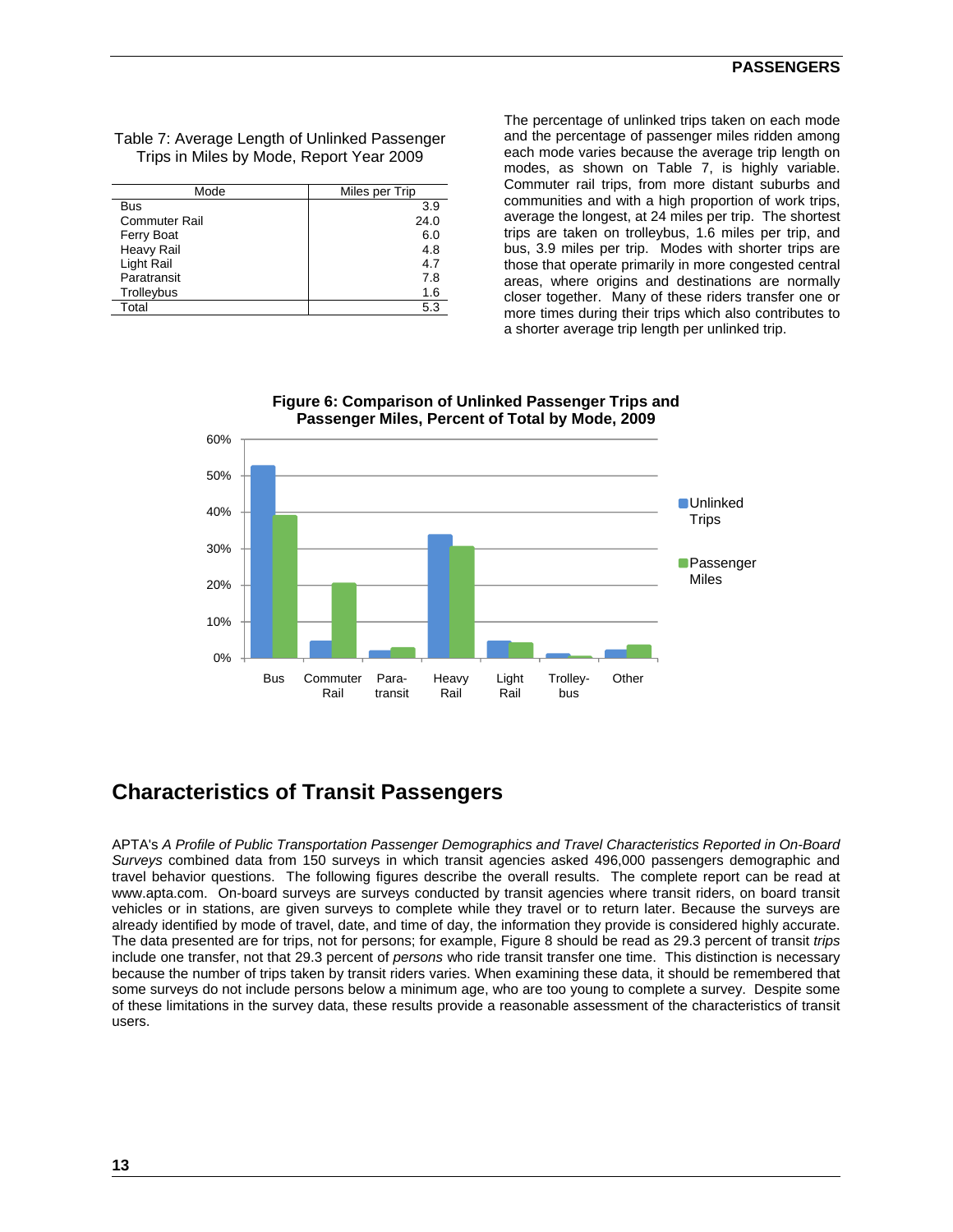#### **PASSENG GERS**



Source: APTA, Profile of Public Transportation Passengers, 2007.

The most common purpose for a transit trip is to go to work or return home from work. The second most common is to go to or return from school, and the third is for shopping or dining. These data do not include school trips taken on school buses-only school trips taken on transit vehicles.



Figure 8: Number of Transfers to Complete Trip

Source: APTA, Profile of Public Transportation Passengers, 2007.

o Forty<br>st times<br>e more<br>omp<br>y times during their transit trips. An average of slightly more than 1.5 unlinked trips are taken by each rider to complete their transit journey. y percent of transit riders transfer one or more



#### Figure 9: Days Ridden per Week

Source: APTA, Profile of Public Transportation Passengers, 2007.

Nearly two-thirds of transit trips are taken by regular riders, passengers who ride transit at least five days per week.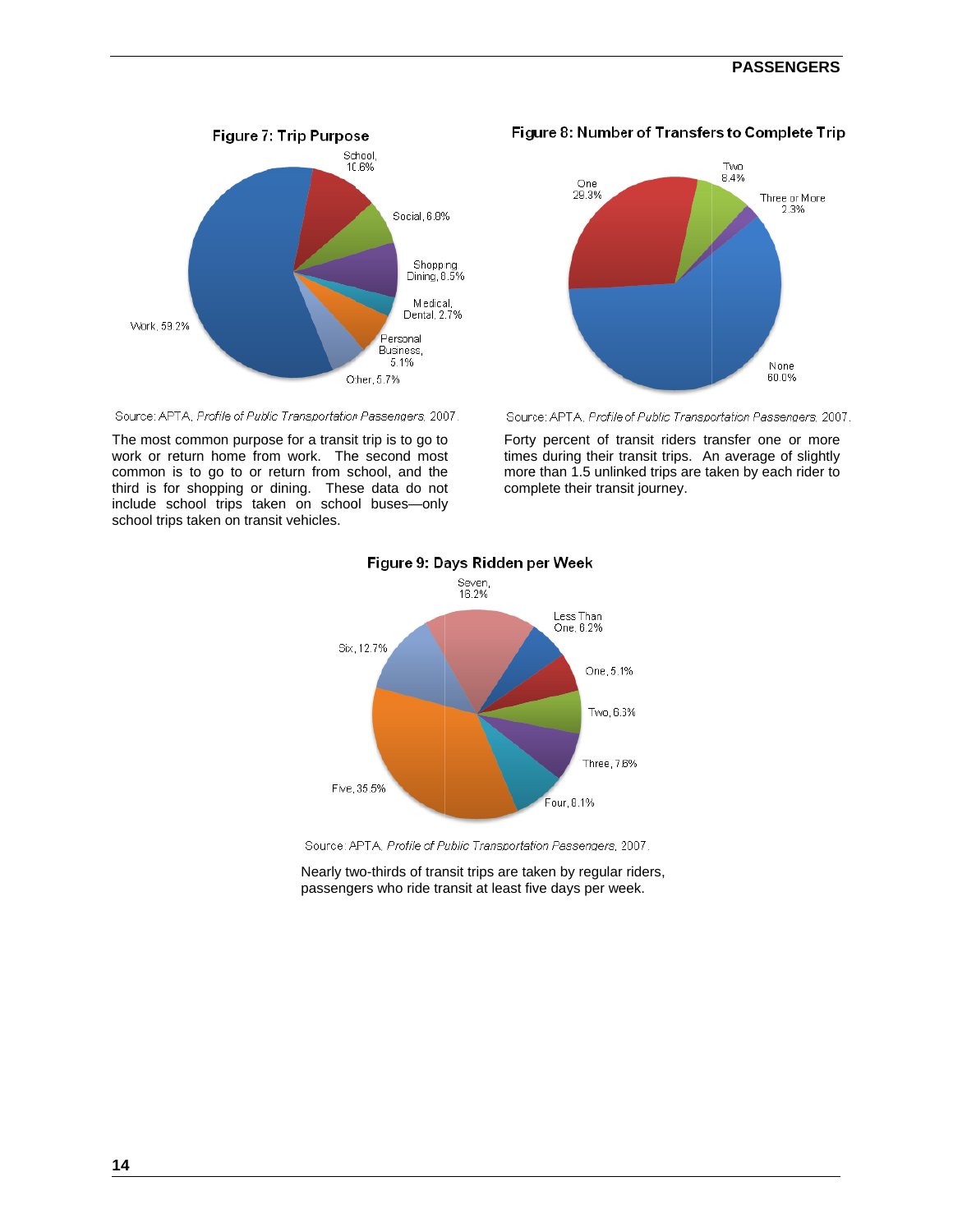#### **PASSE ENGERS/SER RVICE PROV VIDED**





Most transit trips, nearly 60 percent, are started when passengers reach their transit vehicle by walking to a station or street stop. Over one-fifth of riders access a transit vehicle by driving or riding to a station or stop, and less than one-fifth by transferring from another tra ansit vehicle.



Source: APTA, Profile of Public Transportation Passengers, 2007

en As w<br>
a walk<br>
ss A little<br>
or transl<br>
m of tri walk to their destination after leaving a transit vehicle. A little more than 20 percent of trips are continued by transferring to another transit vehicle, and 12 percent of trips are completed by driving or riding in an autom mobile. with accessing transit service, most transit riders

# **Service Provided**

In 2009, transit systems in the United States provided 4.6 billion vehicle revenue miles of service; operating transit vehicles for 312 million hours of revenue service. The fastest service was provided by vanpool and commuter rail service, which carry passengers on long trips over high speed routes. Other modes operate at lower speeds in denser areas with more frequent stop services.

| <b>DY IVIOUS, INSPOIL TOUT LOOD</b> |                                             |                                               |                                             |                                        |                                                            |  |  |
|-------------------------------------|---------------------------------------------|-----------------------------------------------|---------------------------------------------|----------------------------------------|------------------------------------------------------------|--|--|
| Mode                                | <b>Total Vehicle</b><br>Miles<br>(Millions) | Vehicle<br><b>Revenue Miles</b><br>(Millions) | <b>Total Vehicle</b><br>Hours<br>(Millions) | Vehicle<br>Revenue Hours<br>(Millions) | Average Speed<br>in Revenue<br>Service<br>(Miles per Hour) |  |  |
| <b>Bus</b>                          | 2,331.8                                     | 2,011.3                                       | 177.7                                       | 160.3                                  | 12.5                                                       |  |  |
| <b>Commuter Rail</b>                | 343.5                                       | 317.9                                         | 10.9                                        | 10.2                                   | 31.2                                                       |  |  |
| Ferry Boat                          | 4.4                                         | 4.1                                           | 0.4                                         | 0.4                                    | 9.3                                                        |  |  |
| Heavy Rail                          | 684.6                                       | 666.8                                         | 35.0                                        | 32.8                                   | 20.3                                                       |  |  |
| Light Rail                          | 90.7                                        | 89.3                                          | 6.1                                         | 5.9                                    | 15.1                                                       |  |  |
| Paratransit                         | 1,529.2                                     | 1.319.3                                       | 104.5                                       | 92.1                                   | 14.3                                                       |  |  |
| Publico                             | 40.2                                        | 37.6                                          | 3.8                                         | 3.5                                    | 10.7                                                       |  |  |
| Trolleybus                          | 13.1                                        | 12.7                                          | 1.8                                         | 1.8                                    | 7.2                                                        |  |  |
| Vanpool                             | 174.0                                       | 174.0                                         | 4.3                                         | 4.3                                    | 40.1                                                       |  |  |
| <b>Other Rail Modes</b>             | 8.0                                         | 7.9                                           | 1.0                                         | 1.0                                    | 7.6                                                        |  |  |
| Total                               | 5,219.4                                     | 4,640.9                                       | 345.6                                       | 312.5                                  | 14.9                                                       |  |  |

| Table 8: Vehicle Miles Operated, Vehicle Hours Operated, and Speed in Transit Service |
|---------------------------------------------------------------------------------------|
| by Mode, Report Year 2009                                                             |

Vehicle mile data by mode from 1926 through 2009; vehicle hour data by mode from 1986 through 2009; and average speed data by mode from 1996 through 2009 can be found in the 2011 Public Transportation Fact Book, Appendix A: Historical Tables at www.apta.com.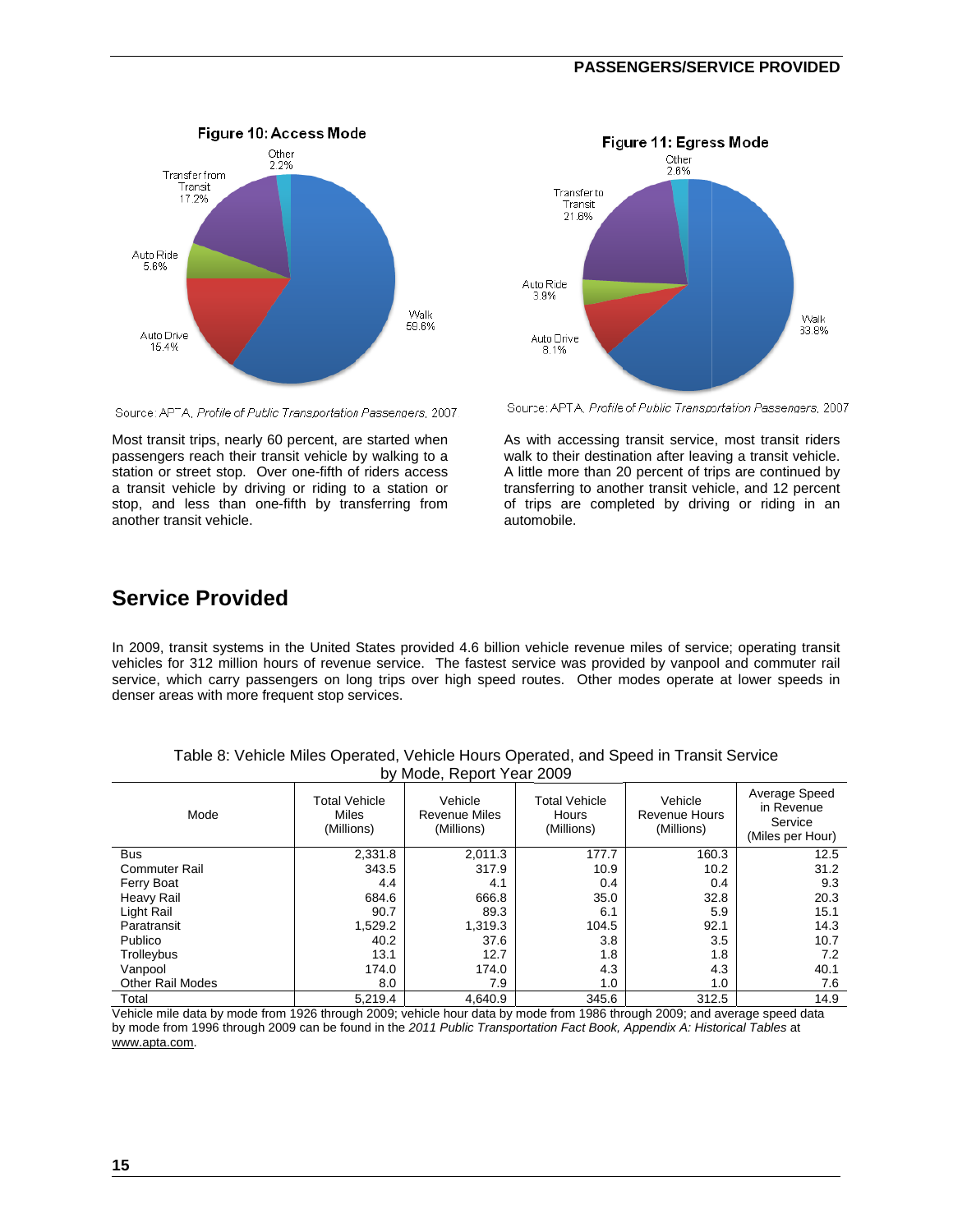# **Vehicles**

U.S. transit systems operated 137,047 vehicles in a typical peak period during 2009, out of a total of 169,436 vehicles available for service. Buses are the largest fleet of vehicles, with 66,506 vehicles available for peak service, while paratransit vehicles are a close second, with 65,799 vehicles. The heavy rail fleet of 11,377 is the largest rail vehicle fleet. Table 10 provides information on the characteristics of public transportation vehicles.

| Report rear zuus       |            |                  |             |                                        |            |            |        |         |
|------------------------|------------|------------------|-------------|----------------------------------------|------------|------------|--------|---------|
| Measurement            | <b>Bus</b> | Commuter<br>Rail | Paratransit | Heavy Rail                             | Light Rail | Trolleybus | Other  | Total   |
|                        |            |                  |             | Vehicles Available for Maximum Service |            |            |        |         |
| Number                 | 64.832     | 6.941            | 68.957      | 11.461                                 | 2.068      | 531        | 18.103 | 172.893 |
| Percent                | 37.5%      | 4.0%             | 39.9%       | 6.6%                                   | 1.2%       | 0.3%       | 10.5%  | 100.0%  |
|                        |            |                  |             | Vehicle Used in Maximum Period Service |            |            |        |         |
| Number                 | 52.587     | 6.127            | 54.517      | 9.234                                  | .465       | 454        | 15.611 | 139,995 |
| Percent                | 37.6%      | 4.4%             | 38.9%       | 6.6%                                   | 1.0%       | 0.3%       | 11.2%  | 100.00% |
| New Vehicles Delivered |            |                  |             |                                        |            |            |        |         |
| Number                 | 3.912      | 150              | 9.792       | 69                                     | 87         |            | 1.619  | 15.629  |

#### Table 9: Revenue Vehicles by Mode Report Year 2009

Revenue vehicles by mode data from 1926 through 2009 can be found in the *2011 Public Transportation Fact Book, Appendix A: Historical Tables* at www.apta.com.

> Table 10: Vehicle Characteristics by Mode of Service As of January 2010

| AS VI JAHUAH ZU IV               |                   |                                         |                           |                                  |                          |  |  |
|----------------------------------|-------------------|-----------------------------------------|---------------------------|----------------------------------|--------------------------|--|--|
| Mode                             | Average Age       | Percent<br>Alternatively<br>Powered (a) | Percent<br>Accessible (b) | Rehabilitated<br>During Lifetime | Average Length<br>(Feet) |  |  |
| <b>Bus</b>                       | 7.5               | 33.5%                                   | 99.8%                     | 6.5%                             | 40.3                     |  |  |
| <b>Commuter Rail Cars</b>        | 17.1              | (c) 99.5%                               | 85.4%                     | 34.1%                            | 85.0                     |  |  |
| <b>Commuter Rail Locomotives</b> | 20.5              | 11.3%                                   | $0.0\%$                   | 47.7%                            | 61.8                     |  |  |
| Ferry Boat                       | 17.8              | 47.6%                                   | 100.0%                    | 4.5%                             | 170.2                    |  |  |
| Heavy Rail                       | 21.9              | 100.0%                                  | 98.7%                     | 38.0%                            | 62.0                     |  |  |
| Light Rail                       | 15.8              | 98.3%                                   | 82.0%                     | 26.9%                            | 76.5                     |  |  |
| Paratransit                      | 3.5               | 8.0%                                    | 89.0%                     | 0.6%                             | 21.8                     |  |  |
| Trolleybus                       | 8.9               | 100.0%                                  | 100.0%                    | 9.2%                             | 45.0                     |  |  |
| Vanpool                          | 4.0               | 2.8%                                    | 4.5%                      | $0.0\%$                          | 17.5                     |  |  |
| <b>Other Rail Modes</b>          | 56.4              | 58.4%                                   | 59.4%                     | 7.5%                             | 35.7                     |  |  |
| All Modes                        | $\qquad \qquad -$ | 39.0%                                   | 90.1%                     | $\frac{1}{2}$                    | $- - -$                  |  |  |

(a) Alternative-powered is defined as vehicles powered by anything other than diesel or gasoline, but including particulate-trapequipped buses.

(b) Accessible by lift, ramp, or station infrastructure.

(c) Self-propelled cars only

Based on a sample from annual APTA *Public Transportation Vehicle Database.* 

Vehicle Characteristics data by mode from 1990 through 2010 can be found in the *2011 Public Transportation Fact Book, Appendix A: Historical Tables* at www.apta.com.



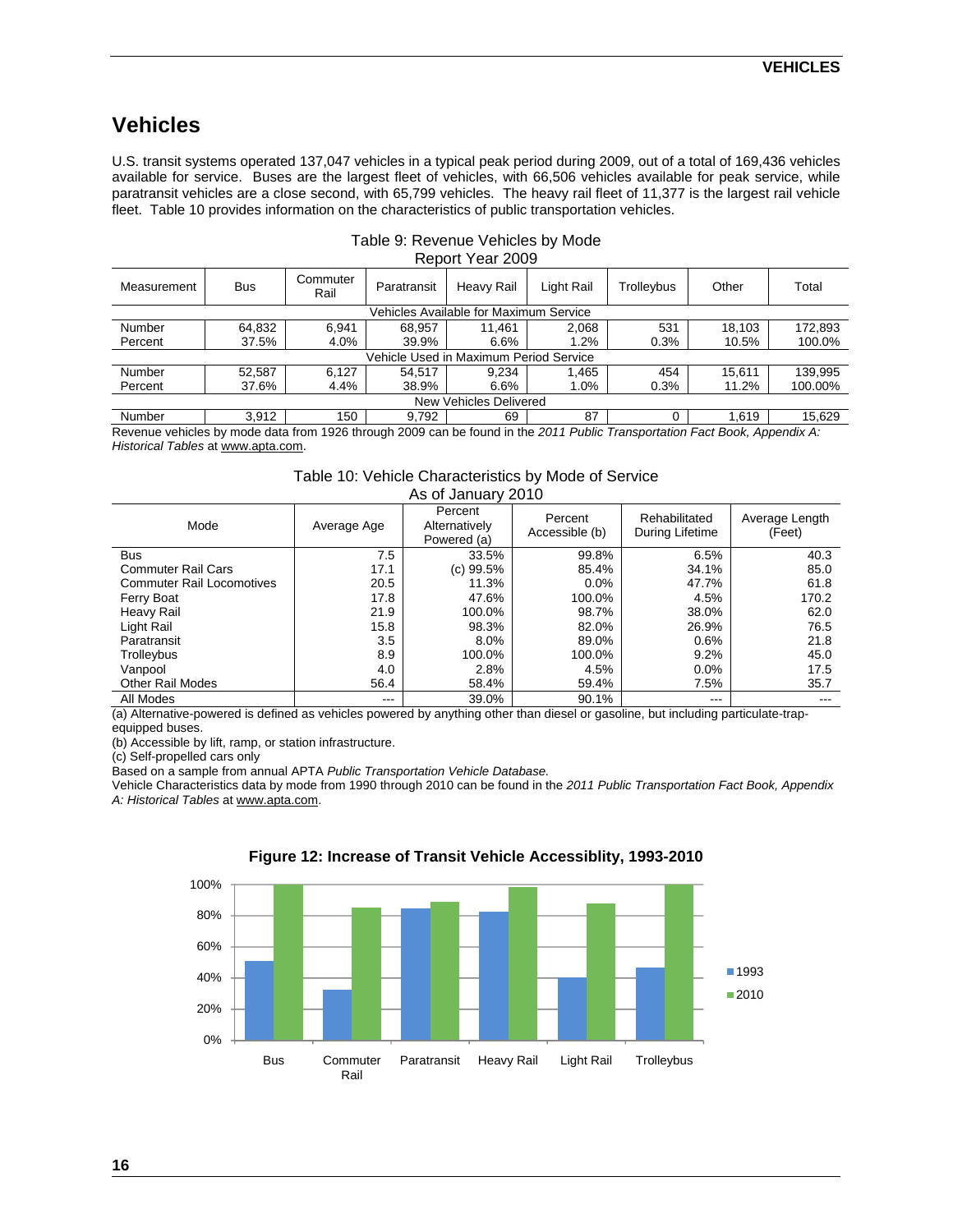#### **VEHICLES**

As shown on Figure 12, the transit vehicle fleet has reached near total accessibility to persons using wheelchairs and persons with other travel disabilities. From 1995 to 2010, the percentage of buses that are accessible increased from 60 percent to 99 percent. Over the same period, the accessible portion of the commuter rail fleet went from 43 percent to 85 percent, the light rail fleet from 49 percent to 88 percent, the heavy rail fleet from 83 percent to 99 percent, and the trolleybus fleet from 47 percent to 100 percent. The accessible portion of the paratransit fleet, where specific vehicles can be assigned to trips to meet a passenger's individual needs, increased from 84 percent of vehicles accessible to 89 percent.

| Amenity                          | <b>Bus</b> | Commuter<br>Rail | Heavy Rail | Light Rail | Ferry Boat |
|----------------------------------|------------|------------------|------------|------------|------------|
| Two-Way Radio                    | 95.1%      | 62.2%            | 84.6%      | 95.4%      | 86.4%      |
| <b>Public Address System</b>     | 91.2%      | 97.9%            | 99.2%      | 94.1%      | 86.4%      |
| Automated Stop Announcement      | 48.4%      | 31.3%            | 45.6%      | 69.2%      | <b>NA</b>  |
| Automatic Passenger counter      | 31.7%      | <b>NA</b>        | <b>NA</b>  | 20.3%      | 9.1%       |
| Passenger-Operator Intercom      | 3.1%       | 22.2%            | 63.1%      | 48.3%      | $0.0\%$    |
| Security or CCTV Type Camera     | 53.0%      | 2.4%             | 3.7%       | 49.6%      | 59.1%      |
| <b>Exterior Bicycle Rack</b>     | 72.1%      | <b>NA</b>        | <b>NA</b>  | ΝA         | 22.7%      |
| Automated Vehicle Locator or GPS | 60.1%      | 29.6%            | 2.9%       | 55.3%      | 18.2%      |
| <b>Traffic Light Preemption</b>  | 5.2%       | <b>NA</b>        | <b>NA</b>  | 25.5%      | <b>NA</b>  |
| Restroom                         | 0.2%       | 55.6%            | <b>NA</b>  | <b>NA</b>  | 77.3%      |
| WiFi                             | 1.1%       | 7.5%             | <b>NA</b>  | NA         | 13.6%      |
| <b>Electrical Outlets</b>        | 1.8%       | 13.3%            | <b>NA</b>  | NA         | 54.5%      |

#### Table 11: Vehicle Equipment by Mode of Service as of January 2010

NA = Not Applicable

Based on a sample from annual APTA *Public Transportation Vehicle Database.* 

Vehicle amenities data by mode from 2001 through 2010 can be found in the *2011 Public Transportation Fact Book, Appendix A: Historical Tables* at www.apta.com.



#### **Figure 13: Growth in Percentage of Buses with Passenger Equipment 2001-2010**

As shown on Figure 13, the increase in the percentage of buses with equipment for providing customer amenities shows a dramatic effort made by the transit industry to make travel safer and easier and improve the efficiency of operation. Increased security is demonstrated by the increase in buses equipped with closed circuit security cameras from 13 percent to 53 percent between 2001 and 2010. Enhanced amenities to improve passengers' trips include an increase in buses equipped with automated stop announcements from 10 percent to 48 percent in nine years and buses with exterior bicycle racks, from 32 percent to 72 percent. Efficiency is enhanced by the growth of vehicle locator systems, which improve the operation of bus fleets as well as improved availability of information on bus arrival times, from 21 percent of the bus fleet to 60 percent.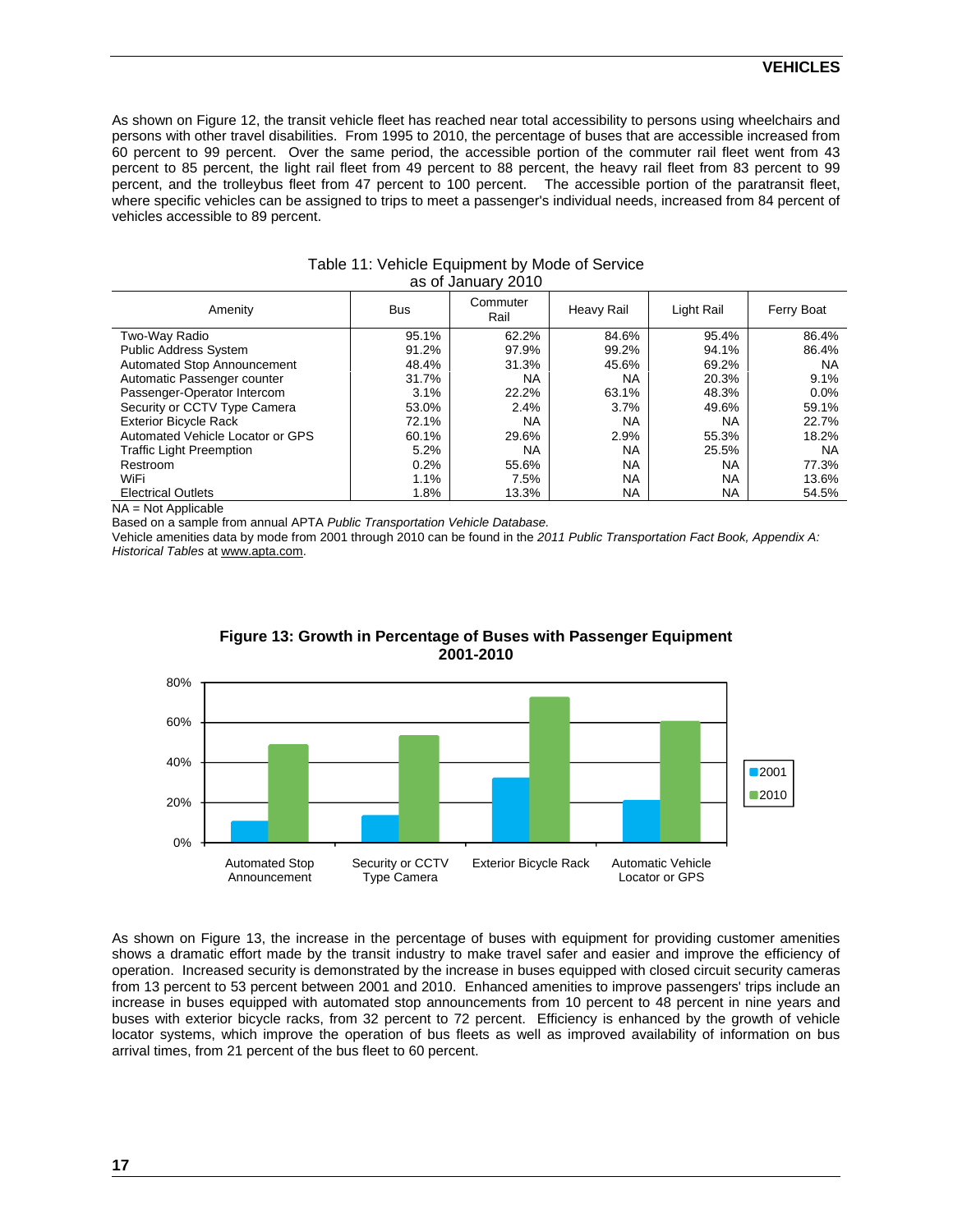| $\sim$ 0.00 $\sim$ 0.100 $\sim$ 0.000 0.000 0.000 0.000 0.000 0.000 0.000 0.000 0.000 0.000 0.000 0.000 0.000 0.000 0.000 0.000 0.000 0.000 0.000 0.000 0.000 0.000 0.000 0.000 0.000 0.000 0.000 0.000 0.000 0.000 0.000 0.000 0.0 |             |                   |                                   |          |                         |               |        |
|-------------------------------------------------------------------------------------------------------------------------------------------------------------------------------------------------------------------------------------|-------------|-------------------|-----------------------------------|----------|-------------------------|---------------|--------|
| Mode                                                                                                                                                                                                                                | Electricity | Diesel Fuel       | Electric and<br>Other<br>(Hybrid) | Gasoline | CNG, LNG,<br>and Blends | Other         | Total  |
| <b>Bus</b>                                                                                                                                                                                                                          | 0.1%        | 65.8%             | 7.0%                              | 0.7%     | 18.6%                   | 7.8%          | 100.0% |
| Commuter Rail Self-<br><b>Propelled Cars</b><br><b>Commuter Rail</b>                                                                                                                                                                | 99.6%       | 0.4%              | ---                               | ---      | $\qquad \qquad -$       | $- - -$       | 100.0% |
| Locomotives                                                                                                                                                                                                                         | 11.3%       | 88.7%             | $- - -$                           | $- - -$  | $-- -$                  | $---$         | 100.0% |
| Ferry Boat                                                                                                                                                                                                                          | ---         | 100.0%            | $\qquad \qquad -$                 | ---      | $\qquad \qquad -$       | $- - -$       | 100.0% |
| Heavy Rail                                                                                                                                                                                                                          | 100.0%      | ---               | ---                               | ---      | $---$                   | $(a) > 0.0\%$ | 100.0% |
| Light Rail                                                                                                                                                                                                                          | 98.3%       | 1.7%              | $- - -$                           | ---      | $---$                   | $- - -$       | 100.0% |
| Paratransit                                                                                                                                                                                                                         | ---         | 49.2%             | 0.5%                              | 42.8%    | 1.9%                    | 5.6%          | 100.0% |
| Trolleybus                                                                                                                                                                                                                          | 94.9%       | $\qquad \qquad -$ | $-- -$                            | ---      | $\qquad \qquad -$       | (b) $5.1\%$   | 100.0% |
| Vanpool                                                                                                                                                                                                                             | $- - -$     | 4.0%              | 0.3%                              | 93.2%    | 0.1%                    | 2.4%          | 100.0% |
| <b>Other Rail Modes</b>                                                                                                                                                                                                             | 58.4%       | $---$             | $-- -$                            | ---      | $--$                    | (a) 41.6%     | 100.0% |

#### Table 12: Vehicle Power Sources by Mode of Service Percent of Vehicles as of January 2010

(a) Unpowered vehicle.

(b) Overhead wire electric with diesel for off-wire operation.

Based on a sample from annual APTA *Public Transportation Vehicle Database.* 

Vehicle Power Sources data by mode from 1996 through 2010 can be found in the *2011 Public Transportation Fact Book, Appendix A: Historical Tables* at www.apta.com.

# **Employees**

In 2009 the transit industry employed 390,326 operating employees and 12,619 capital employees. Transit operating employees include workers in the functions of vehicle operations, vehicle maintenance, non-vehicle maintenance, and general administration. Transit agency capital employees are employees on transit agency staffs performing capitalized activities and do not include employees of vehicle manufacturers, engineering firms, building contractors, or other companies with capital investment contracts from transit agencies. Direct transit employees were paid a total \$14.2 billion and received benefits of \$9.9 billion, for a total compensation of \$24.1 billion.

| Table 13: Employees by Mode and Function |
|------------------------------------------|
| Report Year 2009                         |

| Mode                 | Vehicle<br>Operations | Vehicle<br>Mainte-<br>nance | Non-Vehicle<br>Mainte-<br>nance | General<br>Admin-<br>istration | Operating<br>Total | Capital | Total   |
|----------------------|-----------------------|-----------------------------|---------------------------------|--------------------------------|--------------------|---------|---------|
| <b>Bus</b>           | 127,868               | 33,582                      | 11.799                          | 19,261                         | 192.510            | 2,995   | 195,505 |
| <b>Commuter Rail</b> | 10.203                | 8,192                       | 6,609                           | 3.274                          | 28.278             | 2.978   | 31.256  |
| Heavy Rail           | 19,358                | 9,786                       | 15,326                          | 5.271                          | 49.741             | 5,250   | 54,991  |
| Light Rail           | 4.749                 | 2,223                       | 2,301                           | 1,285                          | 10.558             | 819     | 11.377  |
| Paratransit          | 78,300                | 8,546                       | 1,757                           | 11,639                         | 100,242            | 381     | 100,623 |
| Trolleybus           | 1,319                 | 297                         | 212                             | 158                            | 1,986              | 20      | 2,006   |
| Other                | 3,917                 | 1.265                       | 552                             | 1.277                          | 7.011              | 176     | 7.187   |
| Total                | 245,714               | 63,891                      | 38,556                          | 42,165                         | 390,326            | 12,619  | 402.945 |

NR = Not Reported

Employees by mode data from 1931 through 2009 can be found in the *2011 Public Transportation Fact Book, Appendix A: Historical Tables* at www.apta.com.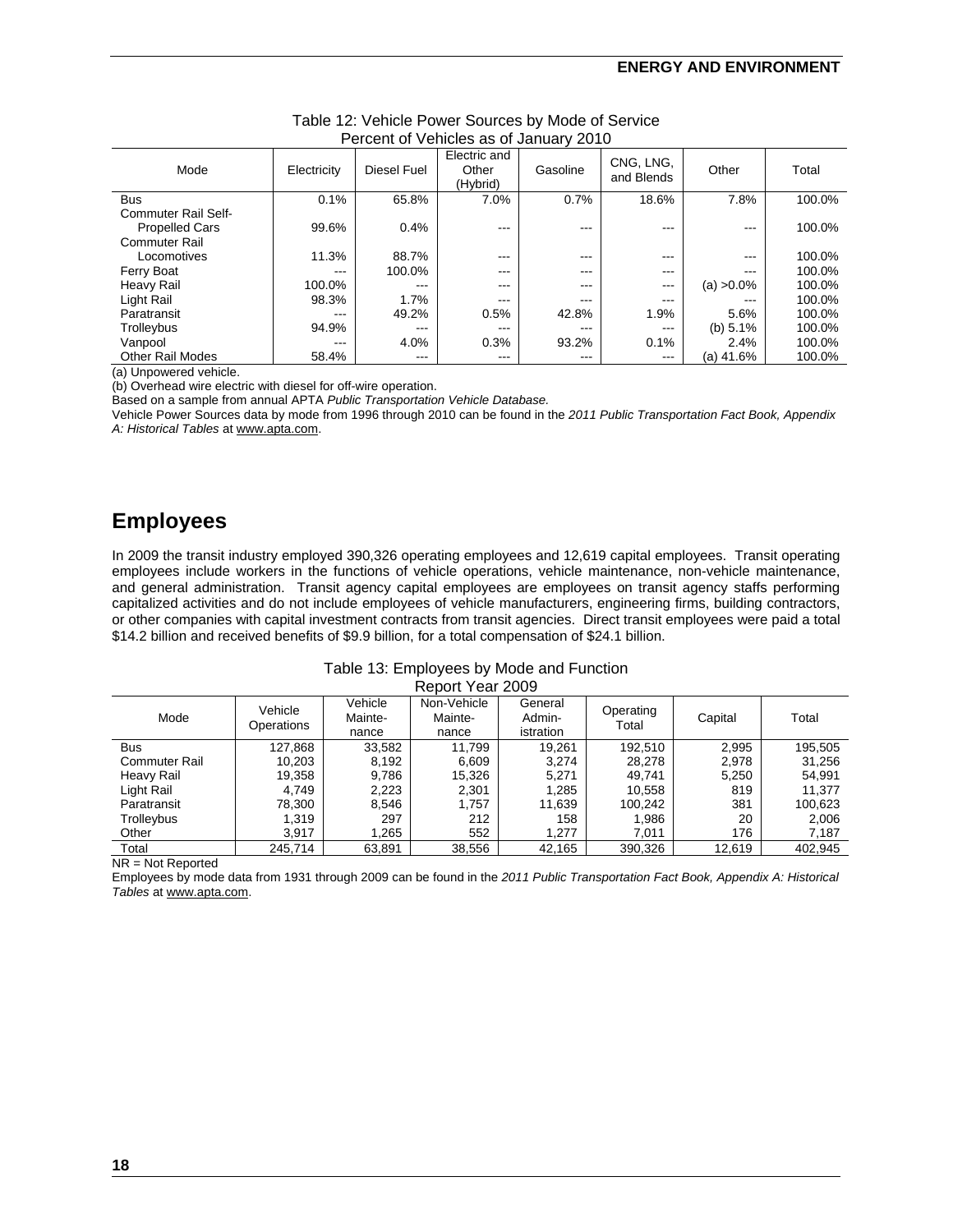# **Energy and Environment**

Riding public transportation is a significant way to cut passenger transportation energy use and greenhouse gas emissions. Each year, transit passengers reduce their own use of fuel by the equivalent of 1.8 billion gallons of gasoline and reduce their own carbon dioxide emissions by 16.2 million metric tons. Combined with savings from improved traffic flow due to transit's impact on reducing congestion and secondary land use and travel reduction impacts, transit reduces annual fuel use by the equivalent of 4.2 billion gallons of gasoline and carbon dioxide emissions by 37 million metric tons.

| Changes in Fuel Use Due To Public Transportation                                                                         | <b>Total Energy Savings (Billion</b><br>Gallons of Gasoline<br>Equivalent) | Carbon Dioxide Emission<br>Reductions<br>(Million Metric Tons) |
|--------------------------------------------------------------------------------------------------------------------------|----------------------------------------------------------------------------|----------------------------------------------------------------|
| Reduction Directly from Riding Public Transportation as<br>Replacement of Private Vehicle Miles, Gross                   | 1.80                                                                       | 16.2                                                           |
| (Less Fuel Currently Used by Public Transportation)                                                                      | (1.38)                                                                     | (12.3)                                                         |
| Savings to Private Vehicle Drivers Because of Congestion<br>Reduction Due to Public Transportation                       | 0.34                                                                       | 3.0                                                            |
| Secondary Reduction Due to Reduced Travel Distance<br><b>Related to Public Transportation Related Location Decisions</b> | 3.40                                                                       | 30.1                                                           |
| Total Savings Due to Public Transportation                                                                               | 4.16                                                                       | 37.0                                                           |

#### Table 14: Energy and Emission Benefits from Public Transportation

Sources: ICF International, *The Broader Connection between Public Transportation, Energy Conservation and Greenhouse Gas Reduction,* 2008 and SAIC, *Public Transportation's Contribution to U.S. Greenhouse Gas Reduction*, 2007. Both are available at www.apta.com.

| Table 15: Vehicle Fuel Consumption by Mode of Service |
|-------------------------------------------------------|
| Report Year 2009                                      |

|                      | Electricity                        | <b>Fossil Fuels (Millions of Gallons)</b> |          |                                                                                                                                                                                                                                                                                                                                                                                                                                                       |         |      |       |         |  |  |  |
|----------------------|------------------------------------|-------------------------------------------|----------|-------------------------------------------------------------------------------------------------------------------------------------------------------------------------------------------------------------------------------------------------------------------------------------------------------------------------------------------------------------------------------------------------------------------------------------------------------|---------|------|-------|---------|--|--|--|
| Mode                 | (Millions<br>of Kilowatt<br>Hours) | Diesel<br>Fuel                            | Gasoline | CNG and<br>LNG and<br><b>Biodiesel</b><br>Other<br><b>Blends</b><br><b>Blends</b><br>6.7<br>25.5<br>141.6<br>40.6<br>4.3<br>1.2<br>$\qquad \qquad -$<br>$---$<br>$\qquad \qquad -$<br>$---$<br>$---$<br>$\qquad \qquad -$<br>$---$<br>$---$<br>$\qquad \qquad \cdots$<br>$- - -$<br>$- - -$<br>$- - -$<br>$- - -$<br>$---$<br>3.7<br>6.6<br>2.4<br>$---$<br>$\qquad \qquad -$<br>$\qquad \qquad -$<br>$\qquad \qquad -$<br>$---$<br>$\qquad \qquad -$ | Total   |      |       |         |  |  |  |
| <b>Bus</b>           | 0.8                                | 455.5                                     |          |                                                                                                                                                                                                                                                                                                                                                                                                                                                       |         |      |       | 674.1   |  |  |  |
| <b>Commuter Rail</b> | 1,779.7                            | 95.0                                      |          |                                                                                                                                                                                                                                                                                                                                                                                                                                                       |         |      |       | 96.1    |  |  |  |
| Heavy Rail           | 3,885.6                            | $\cdots$                                  |          |                                                                                                                                                                                                                                                                                                                                                                                                                                                       |         |      |       | 0.0     |  |  |  |
| Light Rail           | 738.1                              | 1.0                                       |          |                                                                                                                                                                                                                                                                                                                                                                                                                                                       |         |      |       | 1.0     |  |  |  |
| Paratransit          | < 0.1                              | 71.4                                      | 100.7    |                                                                                                                                                                                                                                                                                                                                                                                                                                                       |         |      |       | 184.9   |  |  |  |
| Trolleybus           | 68.7                               | $\qquad \qquad \cdots$                    |          |                                                                                                                                                                                                                                                                                                                                                                                                                                                       |         |      |       | 0.0     |  |  |  |
| Other                | 69.7                               | 37.8                                      | 15.2     | $- - -$                                                                                                                                                                                                                                                                                                                                                                                                                                               | $- - -$ | 0.2  | $---$ | 53.2    |  |  |  |
| All Modes            | 6.542.7                            | 660.6                                     | 122.6    | 25.5                                                                                                                                                                                                                                                                                                                                                                                                                                                  | 145.3   | 47.4 | 7.9   | 1.009.3 |  |  |  |

Vehicle Fuel Consumption data by mode from 1945 through 2009 can be found in the *2011 Public Transportation Fact Book, Appendix A: Historical Tables* at www.apta.com.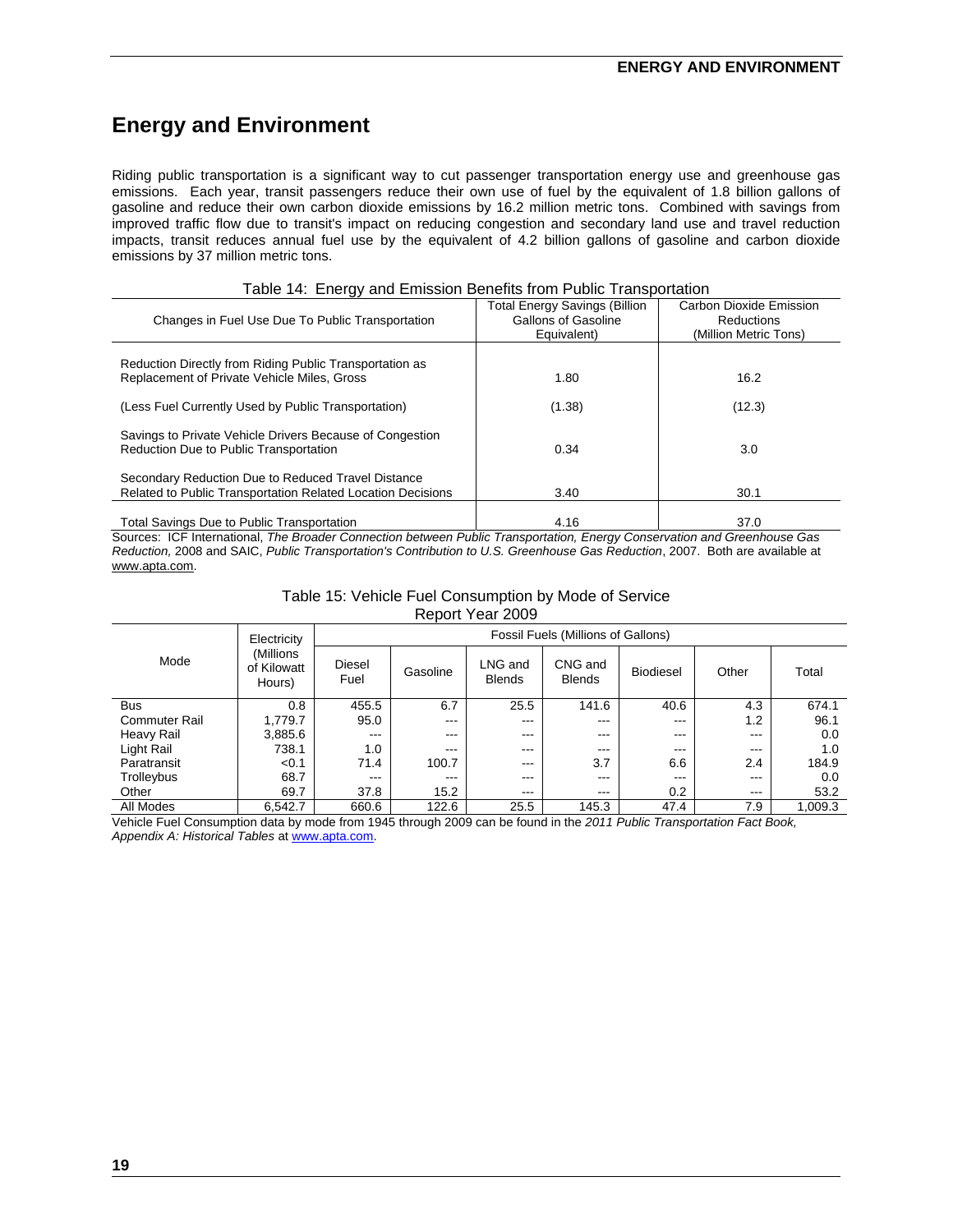# **Safety**

FTA data show that transit is among the safest ways to travel. From 2003 to 2008 transit bus travel resulted in 0.05 deaths per 100 million passenger miles, compared to 1.42 deaths for motor vehicles. Amtrak and commuter rail also had low fatality rates of 0.03 and 0.06 per 100 million passenger miles, respectively.



**Figure 14: Passenger Fatality Rates: 2003-2008**

# **Capital and Operating Expenses**

In 2009, transit was a \$55.2 billion industry with \$37.2 billion in operating expenditures and \$17.9 billion spent on capital investments.

Heavy rail investments are the largest modal capital expenditures, at \$6.2 billion, followed by bus capital investments, at \$4.1 billion. The largest type of capital investment was for guideways, at \$6.4 billion, followed by vehicles, at \$5.8 billion.

|                               |            |                    |                  | NEDUIL I EAI ZUUT |               |                 |       |          |                 |
|-------------------------------|------------|--------------------|------------------|-------------------|---------------|-----------------|-------|----------|-----------------|
| Type                          | <b>Bus</b> | Commut<br>-er Rail | Para-<br>transit | Heavy<br>Rail     | Light<br>Rail | Trolley-<br>bus | Other | Total    | $%$ of<br>Total |
| Guideway                      | 100.2      | 1,383.7            | 0.0              | 2,333.4           | 2,539.9       | 5.5             | 37.9  | 6.400.5  | 35.7%           |
| <b>Passenger Stations</b>     | 341.7      | 412.7              | 5.8              | 1,311.4           | 358.4         | 0.2             | 50.5  | 2,480.6  | 13.8%           |
| Administrative Buildings      | 159.9      | 3.3                | 36.6             | 16.2              | 1.7           | 0.0             | 16.6  | 234.4    | 1.3%            |
| <b>Maintenance Facilities</b> | 574.7      | 246.2              | 38.5             | 59.7              | 158.3         | 0.1             | 14.4  | 1,092.0  | 6.1%            |
| <b>Facilities Subtotal</b>    | 1,176.5    | 2,045.8            | 80.9             | 3,720.7           | 3,058.4       | 5.8             | 119.4 | 10,207.5 | 57.0%           |
| <b>Rolling Stock</b>          | 2,439.2    | 456.4              | 560.6            | 1,646.3           | 404.0         | 14.3            | 227.8 | 5,748.5  | 32.1%           |
| Service Vehicles              | 38.7       | 4.6                | 5.1              | 39.8              | 6.6           | 0.7             | 0.4   | 95.8     | 0.5%            |
| <b>Rolling Stock Subtotal</b> | 2.477.9    | 461.0              | 565.7            | 1,686.1           | 410.6         | 15.0            | 228.2 | 5.844.4  | 32.6%           |
| Fare Revenue                  |            |                    |                  |                   |               |                 |       |          |                 |
| <b>Collection Equipment</b>   | 103.5      | 13.1               | 4.6              | 81.1              | 34.2          | 0.0             | 1.0   | 237.5    | 1.3%            |
| Communication and             |            |                    |                  |                   |               |                 |       |          |                 |
| <b>Information Systems</b>    | 240.6      | 94.0               | 84.3             | 557.9             | 114.0         | 1.8             | 10.5  | 1,103.1  | 6.2%            |
| Other                         | 140.0      | 137.4              | 28.0             | 182.0             | 29.8          | 0.3             | 9.2   | 526.7    | 2.9%            |
| <b>All Other Subtotal</b>     | 484.1      | 244.5              | 116.9            | 821.0             | 178.0         | 2.1             | 20.6  | 1,867.3  | 10.4%           |
| Total                         | 4,138.5    | 2,751.4            | 763.5            | 6,227.7           | 3.647.0       | 22.9            | 368.2 | 17.919.2 | 100.0%          |
| % of Total                    | 23.1%      | 15.4%              | 4.3%             | 34.8%             | 20.4%         | 0.1%            | 2.1%  | 100.0%   |                 |

Table 16: Capital Expense by Mode and Type, Millions of Dollars Report Year 2009

(a) These are actual accrued expenditures, and do not include debts, depreciations of value, or other non-money costs. Capital expense data from 1992 through 2009 can be found in the *2011 Public Transportation Fact Book, Appendix A: Historical Tables* at www.apta.com.

Source: Federal Transit Administration/USDOT, *2009 Rail Safety Statistics Report*, 2009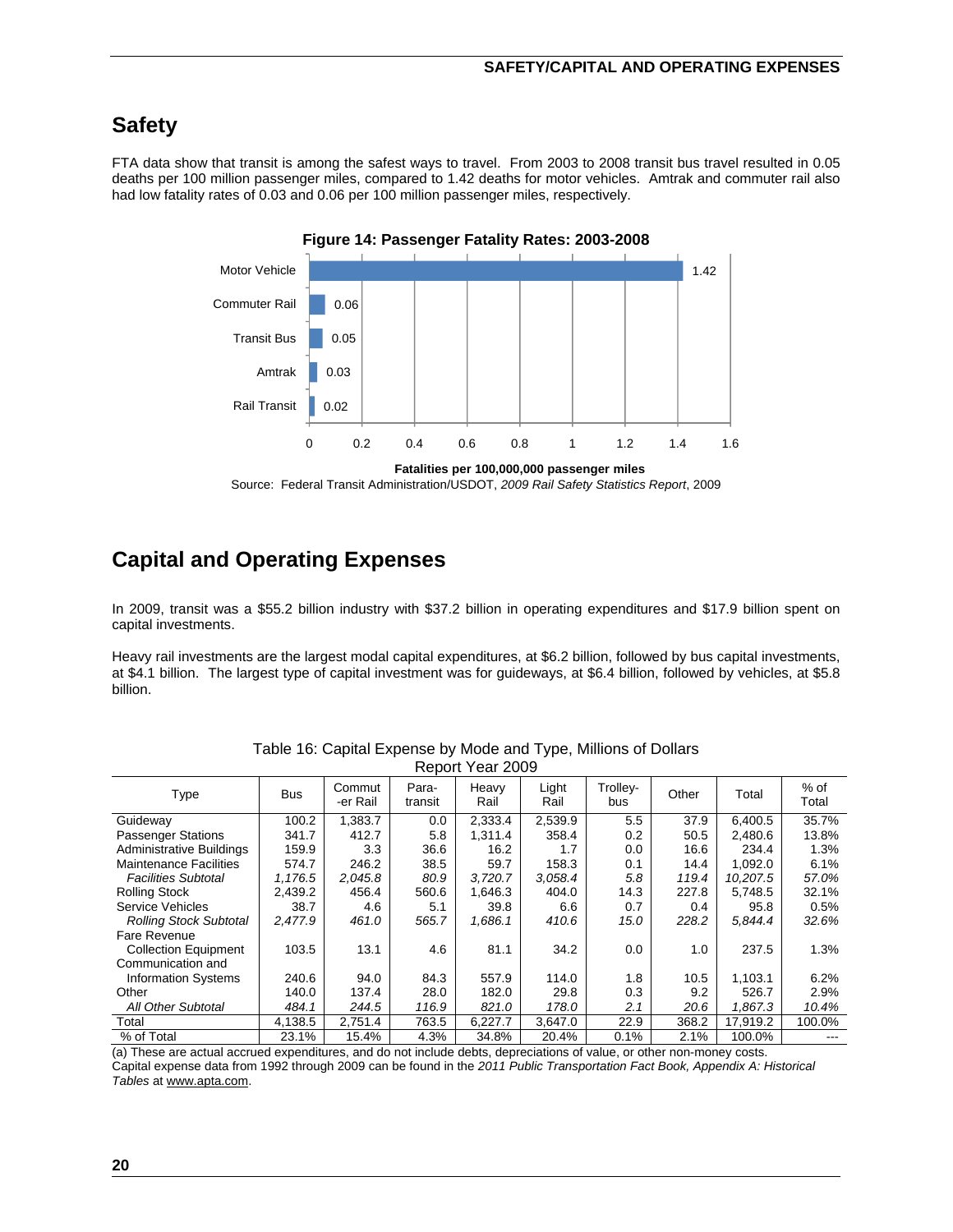#### **CAPITAL AND OPERATING FUNDING**

Operating expenses are measured in two ways: by function, the type of activity performed, and by object, the type of goods or services purchased. Among the five functions operating funds are applied to, operations accounts for almost half of expenses, followed by vehicle maintenance, general administration, purchased transportation, and nonvehicle maintenance. Salaries, wages, and fringe benefits for employees of transit agencies account for almost twothirds of operating expenses.

| Type           | <b>Bus</b> | Commut-<br>er Rail | Para-<br>transit | Heavy<br>Rail | Light Rail | Trollev-<br>bus | Other | Total    | $%$ of<br>Total |
|----------------|------------|--------------------|------------------|---------------|------------|-----------------|-------|----------|-----------------|
| Vehicle        |            |                    |                  |               |            |                 |       |          |                 |
| Operations     | 9,953.5    | 1,638.8            | 1,538.6          | 2,775.7       | 549.7      | 119.5           | 421.2 | 16,997.0 | 45.6%           |
| Vehicle        |            |                    |                  |               |            |                 |       |          |                 |
| Maintenance    | 3,438.3    | 1,028.6            | 310.2            | 1,133.2       | 260.5      | 35.4            | 143.0 | 6.349.1  | 17.0%           |
| Non-Vehicle    |            |                    |                  |               |            |                 |       |          |                 |
| Maintenance    | 712.6      | 717.7              | 54.4             | 1,552.0       | 221.4      | 23.8            | 62.4  | 3.344.3  | 9.0%            |
| General        |            |                    |                  |               |            |                 |       |          |                 |
| Administration | 2,858.3    | 693.1              | 485.4            | 788.5         | 266.9      | 53.8            | 184.2 | 5.330.2  | 14.3%           |
| Purchased      |            |                    |                  |               |            |                 |       |          |                 |
| Transportation | 1.741.3    | 547.5              | 2.577.9          | 61.2          | 111.4      | 0.0             | 185.1 | 5.224.5  | 14.0%           |
| Total          | 18.704.0   | 4.625.7            | 4.966.5          | 6.310.5       | 1,409.9    | 232.5           | 995.8 | 37.245.0 | 100%            |
| % of Total     | 50.2%      | 12.4%              | 13.3%            | 16.9%         | 3.8%       | 0.6%            | 2.7%  | 100.0%   | ---             |

#### Table 17: Operating Expense by Mode and Function Class, Millions of Dollars Report Year 2009

 Operating expense data from 1932 through 2009 can be found in the *2011 Public Transportation Fact Book, Appendix A: Historical Tables* at www.apta.com.

| Table 18: Operating Expense by Mode and Object Class, Millions of Dollars |  |
|---------------------------------------------------------------------------|--|
| Report Year 2009                                                          |  |

| Type                   | <b>Bus</b> | Commut-<br>er Rail | Para-<br>transit | Heavy<br>Rail | Light Rail | Trolley-<br>bus | Other | Total    | $%$ of<br>Total |
|------------------------|------------|--------------------|------------------|---------------|------------|-----------------|-------|----------|-----------------|
| Salaries and           |            |                    |                  |               |            |                 |       |          |                 |
| Wages                  | 7.458.2    | 1.595.6            | 1.041.7          | 3.160.5       | 528.7      | 112.9           | 314.6 | 14.212.3 | 38.16%          |
| <b>Fringe Benefits</b> | 5,116.5    | 1,254.9            | 511.2            | 2,467.4       | 361.2      | 82.3            | 133.2 | 9,926.8  | 26.65%          |
| <b>Services</b>        | 1,122.1    | 427.3              | 224.4            | 363.9         | 196.1      | 23.5            | 95.9  | 2,453.2  | 6.59%           |
| Materials and          |            |                    |                  |               |            |                 |       |          |                 |
| Supplies               | 2,610.4    | 517.0              | 367.7            | 421.7         | 91.1       | 14.0            | 171.0 | 4.193.1  | 11.26%          |
| <b>Utilities</b>       | 230.6      | 318.3              | 39.5             | 580.5         | 100.8      | 5.2             | 21.7  | 1,296.6  | 3.48%           |
| Casualty and           |            |                    |                  |               |            |                 |       |          |                 |
| Liability              | 432.0      | 106.6              | 114.2            | 128.3         | 22.9       | 4.6             | 42.7  | 851.2    | 2.29%           |
| Purchased              |            |                    |                  |               |            |                 |       |          |                 |
| Transportation         | 1,741.3    | 547.5              | 2.577.9          | 61.2          | 111.4      | 0.0             | 185.1 | 5.224.5  | 14.03%          |
| Other                  | $-7.3$     | $-141.6$           | 89.7             | $-873.1$      | $-2.2$     | $-9.9$          | 31.6  | $-912.6$ | $-2.45%$        |
| Total                  | 18.704.0   | 4.625.7            | 4,966.5          | 6.310.5       | 1,409.9    | 232.5           | 995.8 | 37,245.0 | 100.00%         |
| % of Total             | 50.2%      | 12.4%              | 13.3%            | 16.9%         | 3.8%       | 0.6%            | 2.7%  | 100.00%  |                 |

Operating Expense data from 1932 through 2009 can be found in the *2011 Public Transportation Fact Book, Appendix A: Historical Tables* at www.apta.com.

| Table 19: Total Expense by Mode, Millions of Dollars |
|------------------------------------------------------|
| Report Year 2009                                     |

| Type                          | <b>Bus</b> | Commut-<br>er Rail | Para-<br>transit | Heavy<br>Rail | Light Rail | Trolley-<br>bus | Other  | Total    |
|-------------------------------|------------|--------------------|------------------|---------------|------------|-----------------|--------|----------|
| <b>Operating Expenditures</b> | 18.704.0   | 4.625.7            | 4.966.5          | 6.310.5       | .409.9     | 232.5           | 995.8  | 37.245.0 |
| Capital Expenditures          | 4,138.5    | 2.751.4            | 763.5            | 6.227.7       | 3.647.0    | 22.9            | 368.2  | 17.919.2 |
| <b>Total Expenditures</b>     | 22.842.5   | 7.377.1            | 5.730.1          | 12.538.3      | 5.056.9    | 255.4           | .364.0 | 55.164.2 |
| % of Total                    | 41.4%      | 13.4%              | 10.4%            | 22.7%         | $9.2\%$    | 0.5%            | 2.5%   | 100.0%   |

 Expense data from 1932 through 2009 can be found in the *2011 Public Transportation Fact Book, Appendix A: Historical Tables* at www.apta.com.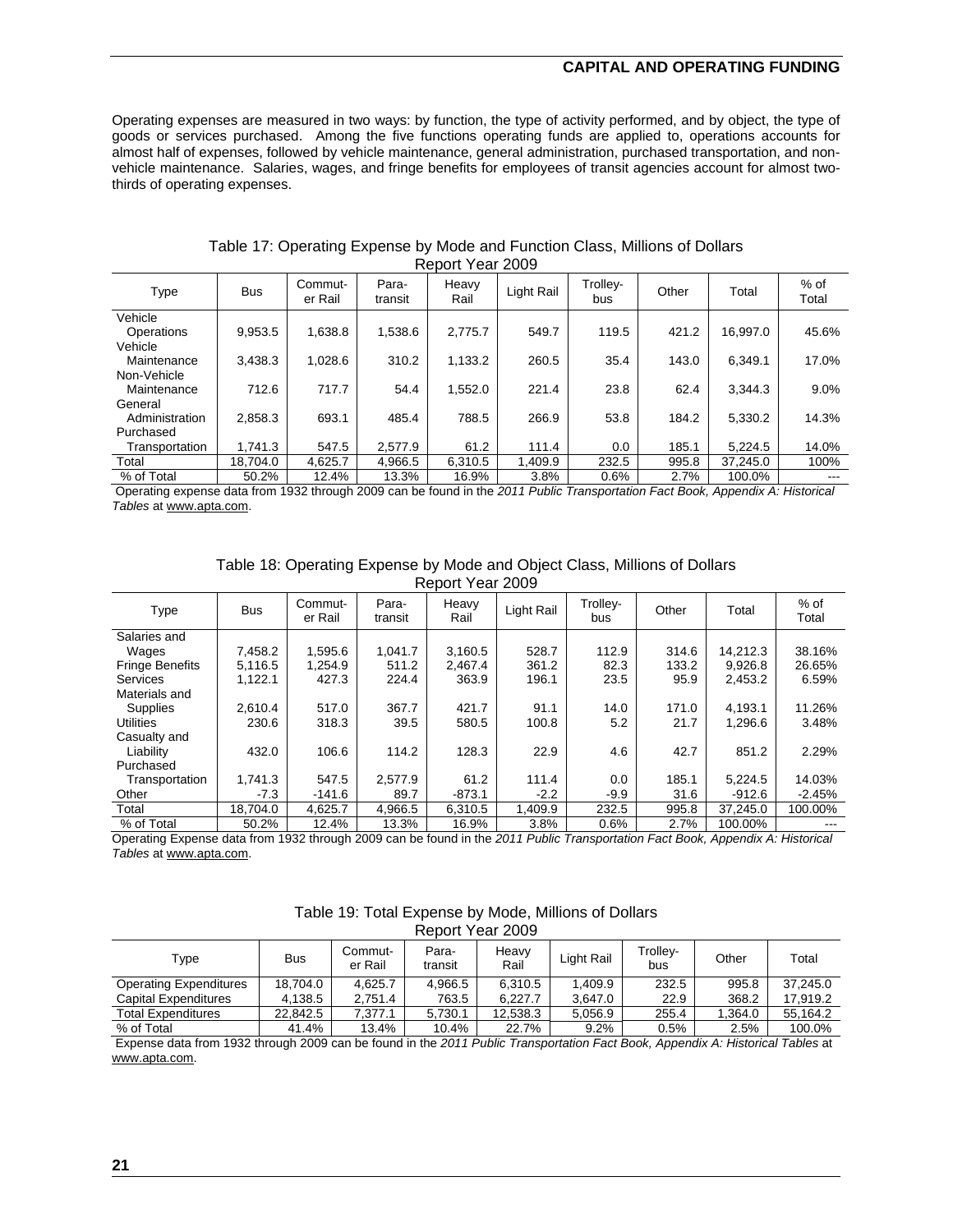# **Capital and Operating Funding**

Transit operations are funded by passenger fares, other transit agency earnings, and financial assistance from state, local, and federal governments. Capital investment is funded only by government funds. The majority of revenue for operations comes from passenger fares, together with state and local financial assistance. Passenger fares and other agency earnings account for 37 percent of operating costs. Directly generated government funds, in cases where the transit agency is functioning as a local government, local, and state government assistance combine for 56 percent of all funding. The federal role is more significant for the capital program, providing 42 percent of capital funds compared to 8 percent of operating funds.

|                                                                      |                         | <b>Transit Agency Funds</b> |          |                            | <b>Government Funds</b> |              |          |          |                |
|----------------------------------------------------------------------|-------------------------|-----------------------------|----------|----------------------------|-------------------------|--------------|----------|----------|----------------|
| Type                                                                 | Passen-<br>ger<br>Fares | Other<br>Earnings           | Total    | Directly<br>Gener-<br>ated | Local                   | <b>State</b> | Federal  | Total    | Total<br>Funds |
| Capital Funding,<br>Millions of Dollars<br><b>Percent of Capital</b> | $---$                   | $---$                       | $---$    | 5.613.7                    | 2.315.2                 | 2,614.8      | 7.685.5  | 18.229.3 | 18,229.3       |
| Fundina                                                              | $- - -$                 | $- - -$                     | $- - -$  | 30.8%                      | 12.7%                   | 14.3%        | 42.2%    | 100.0%   | 100.0%         |
| Operating Funding,<br>Millions of Dollars                            | 12,273.2                | 2.275.6                     | 14,548.8 | 2,542.6                    | 8.762.6                 | 9,857.1      | 3.206.7  | 24.369.0 | 38,917.8       |
| Percent of Operating<br>Funding                                      | 31.5%                   | 5.8%                        | 37.4%    | 6.5%                       | 22.5%                   | 25.3%        | 8.2%     | 62.6%    | 100.0%         |
| Total Funding,<br>Millions of Dollars<br>Percent of Total            | 12,273.2                | 2.275.6                     | 14,548.8 | 8,156.3                    | 11.077.8                | 12,471.9     | 10,892.3 | 42.598.3 | 57,147.1       |
| Fundina                                                              | 21.5%                   | 4.0%                        | 25.5%    | 14.3%                      | 19.4%                   | 21.8%        | 19.1%    | 74.5%    | 100.0%         |

#### Table 20: Funding Sources Report Year 2009

Funding sources data from 1926 through 2009 can be found in the *2011 Public Transportation Fact Book, Appendix A: Historical Tables* at www.apta.com. .



#### **Figure 14: Growth in Capital Funding by Source, 1995-2009**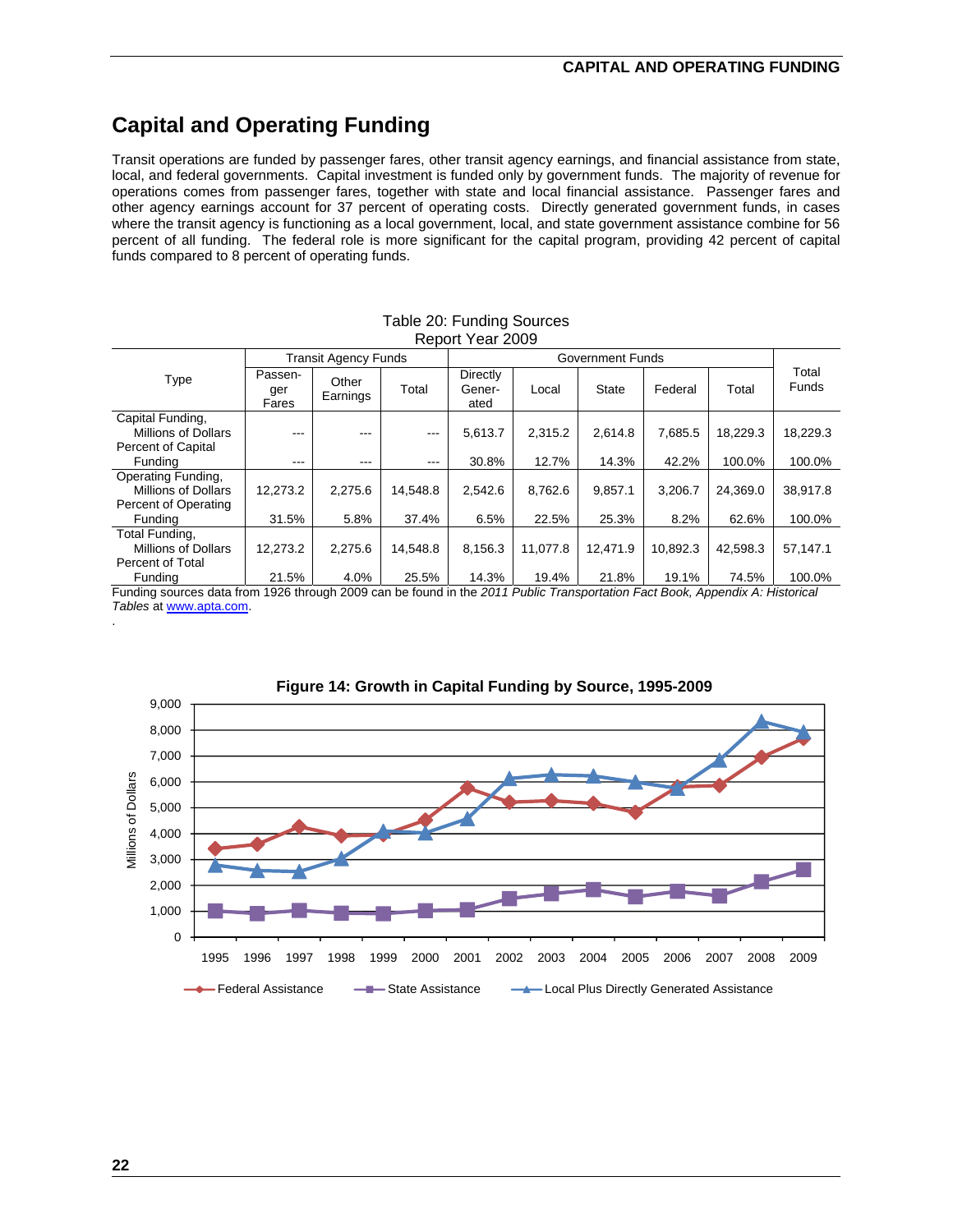

**Figure 15: Growth in Operating Funding by Source, 1995-2009**

Table 21: Passenger Fares by Mode, Report Year 2009

|                                           | <b>Bus</b> | Commut<br>-er Rail | Para-<br>transit | Heavy<br>Rail | Light<br>Rail | Trolley-<br>bus | Total       |
|-------------------------------------------|------------|--------------------|------------------|---------------|---------------|-----------------|-------------|
| Passenger Fares, Millions of Dollars      | 4,961.8    | 2.194.3            | 483.3            | 3,801.0       | 390.6         | 68.1            | (d)12,273.2 |
| Average Revenue per Unlinked Trip         | \$0.91     | \$4.69             | \$2.54           | \$1.09        | \$0.84        | \$0.66          | \$1.18      |
| Highest Adult Base Cash Fare (a)          | \$7.00     | \$24.00            | \$6.05           | \$2.25        | \$2.50        | \$2.00          | \$24.00     |
| Average Adult Base Cash Fare (a)          | \$1.50     | \$6.00             | \$2.20           | \$1.91        | \$1.81        | \$1.88          | \$1.94      |
| Median Adult Base Cash Fare (a)           | \$1.50     | \$4.00             | \$2.00           | \$2.00        | \$1.88        | \$1.88          | \$1.50      |
| Lowest Adult Base Cash Fare (a)           | \$0.00     | \$2.00             | \$0.00           | \$1.25        | \$1.00        | \$1.75          | \$0.00      |
| Systems with Peak Period Surcharges (a)   | 3.6%       | 18.8%              | <b>NA</b>        | 7.7%          | 8.3%          | 50.0%           | 5.6%        |
| Systems with Transfer Surcharges (a)      | 31.2%      | 6.3%               | <b>NA</b>        | 46.2%         | 33.3%         | 100.0%          | 30.1%       |
| Systems with Distance/Zone Surcharges (a) | 14.6%      | 81.3%              | <b>NA</b>        | 23.1%         | 20.8%         | $0.0\%$         | 20.6%       |
| Systems with Smart Cards (a)              | 18.2%      | 18.8%              | <b>NA</b>        | 61.5%         | 29.1%         | 50.0%           | 21.6%       |
| Systems with Magnetic Cards (a)           | 46.3%      | 18.8%              | <b>NA</b>        | 53.8%         | 45.8%         | 50.0%           | 43.2%       |

(a) Based on sample of systems from APTA *2010 Public Transportation Fare Database.* 

(b) Fixed-route service only, unweighted average.

(c) Fixed-route service only

(d) Includes fare revenue for other modes not listed, \$374.1 million.

Fare data from 1926 through 2009 can be found in the *2011 Public Transportation Fact Book, Appendix A: Historical Tables* at www.apta.com.

Revenue generated from passenger fares varies across transit modes. The highest levels of average revenue are generated by commuter rail, the transit mode that represents the longest trip length for passengers. Fare policies vary across agencies, but in general, passenger fares are lower for bus trips and relatively similar for light rail and heavy rail.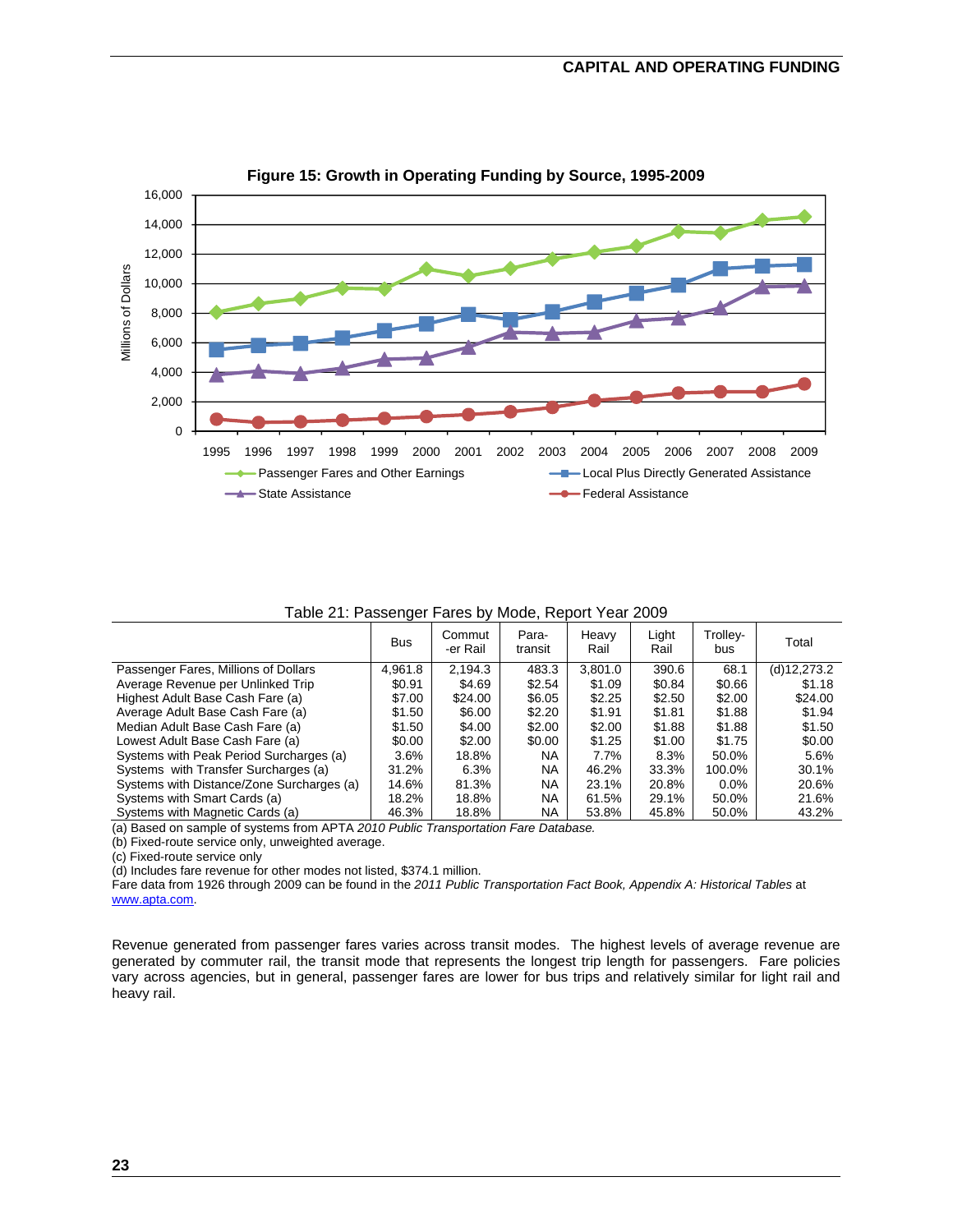### **Modal Data**

Tables 23 through 33 provide extensive detail on characteristics of the various modes of transit operations. Data are presented on two summary tables of national information, with roadway modes on Table 22 and rail modes and ferry boat on Table 27, followed by tables listing agency-specific information on unlinked passenger trips and passenger miles. Given the large number of bus, paratransit, and vanpool agencies, only the largest 50 agencies of each mode are listed.

Transit service is provided by a variety of modes, defined both by the type of vehicle they use, operating characteristics of the service they provide, and the travel needs of the riding public for which they are designed.

A mode is a system for carrying transit passengers, described by a specific right-of-way, technology, and operational features. The mode of service in most cities is buses.



**Paratransit** service takes passengers directly to their *destinations. Paratransit mode data are reported on pages 26 and 28.* 

Paratransit service vehicles travel on roads and streets but take passengers directly from their origins to their destinations. Paratransit service is provided primarily by vans.

By law, accessible paratransit service must be provided in all areas served by regular route transit service to persons with disabilities or those otherwise unable to use fixed-route service. General paratransit service is not required by law and is often open to larger segments of the public or all riders. Some general paratransit services are operated during latenight and weekend hours in place of fixed-route services.



*Bus service is a fixed route scheduled service provided in communities throughout the country. Bus mode data are reported on pages 26 and 27.* 

Bus service is provided by rubber-tired vehicles powered by engines on the vehicle. Most buses operate in fixed-route service on regular schedules, and passengers pay a fare or present a pass or transfer when boarding their bus. Nearly all buses are accessible for wheelchairs by lifts or ramps, and most can carry bicycles on racks in front of the bus.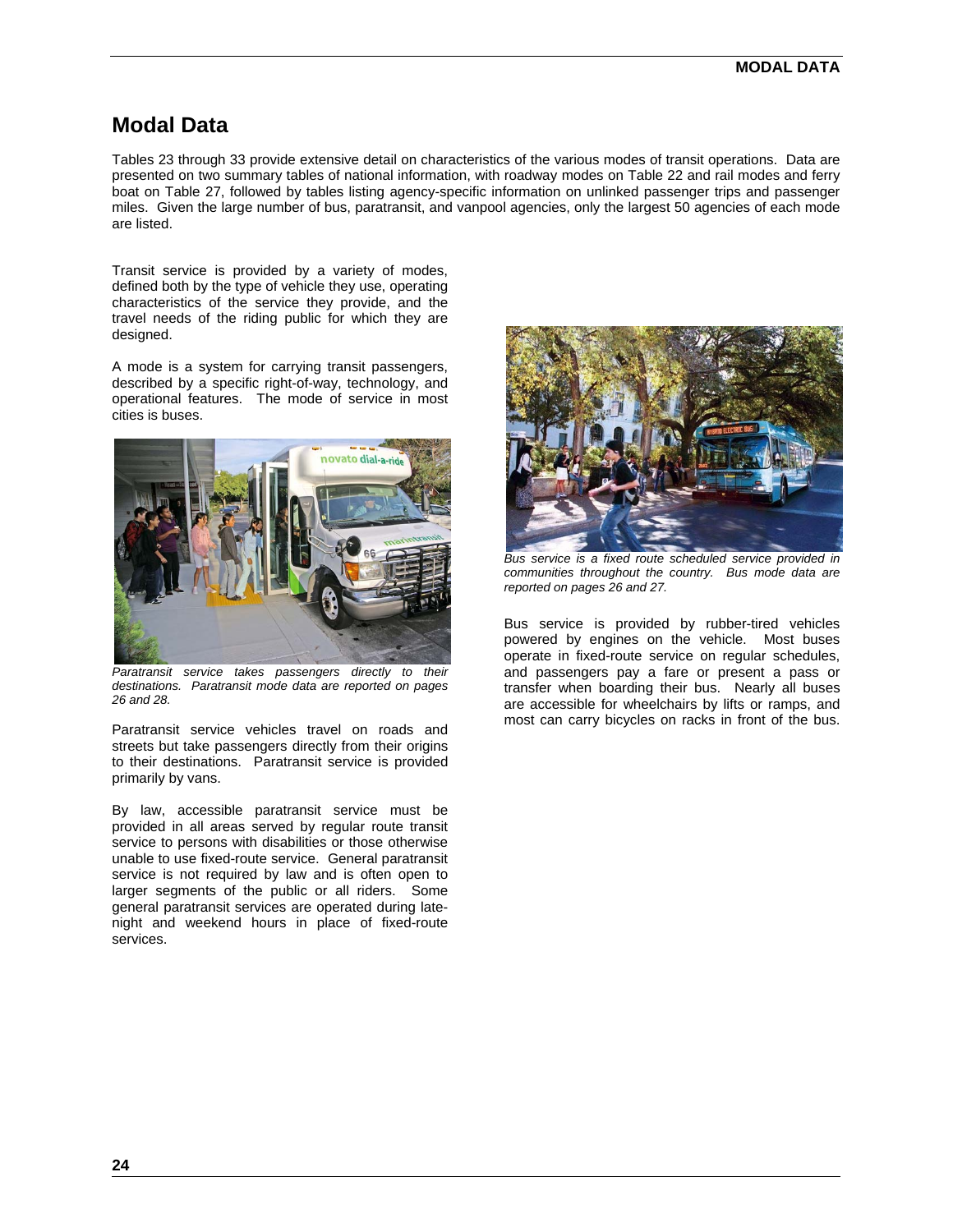Three rail modes provide most rail transit service operated in the U.S.: heavy rail, commuter rail, and light rail.



*Heavy rail service provides the greatest passenger capacity of any transit mode. Heavy rail mode data are reported on pages 30 and 31.* 

Heavy rail service is provided by electric rail cars on private rights-of-way. The trains are boarded in stations from high level platforms. Heavy rail provides high speed service with the ability to carry "heavy" loads of passengers.



*Streetcars provide a type of light rail service characterized by more frequent stops and shorter trips in higher density areas. Streetcar data are included as part of light rail data on pages 30 and 32.* 

Streetcar service is a type of light rail service with frequent stops with nearly the entire route operated in streets. It is usually in denser, high-traffic areas, and the vehicles are designed for lower speeds and to allow quick boarding and alighting by passengers.



*Commuter rail provides high-speed congestion free travel for distant surburbs to the business areas of the nation's largest metropolitan areas. Commuter rail mode data are reported on page 30 and 31.* 

Commuter rail service is provided on regular railroads or former railroad rights-of-way. Trains are made up of either self-propelled cars or cars hauled by locomotives. Passengers board in stations. Commuter rail service is characterized by high-speed, infrequent-stop service over longer distances from outlying areas into the commercial centers of metropolitan areas.



*Light rail provides quiet service on private rights-of-way and city streets in many American urban areas. Light rail mode data are reported on pages 30 and 32.* 

Light rail is a mode of service provided by single vehicles or short trains on either private right-of-way or in roads and streets. Passengers board in stations or from track side stops in streets. Light rail is designed to carry a "light" load of passenger traffic compared to heavy rail.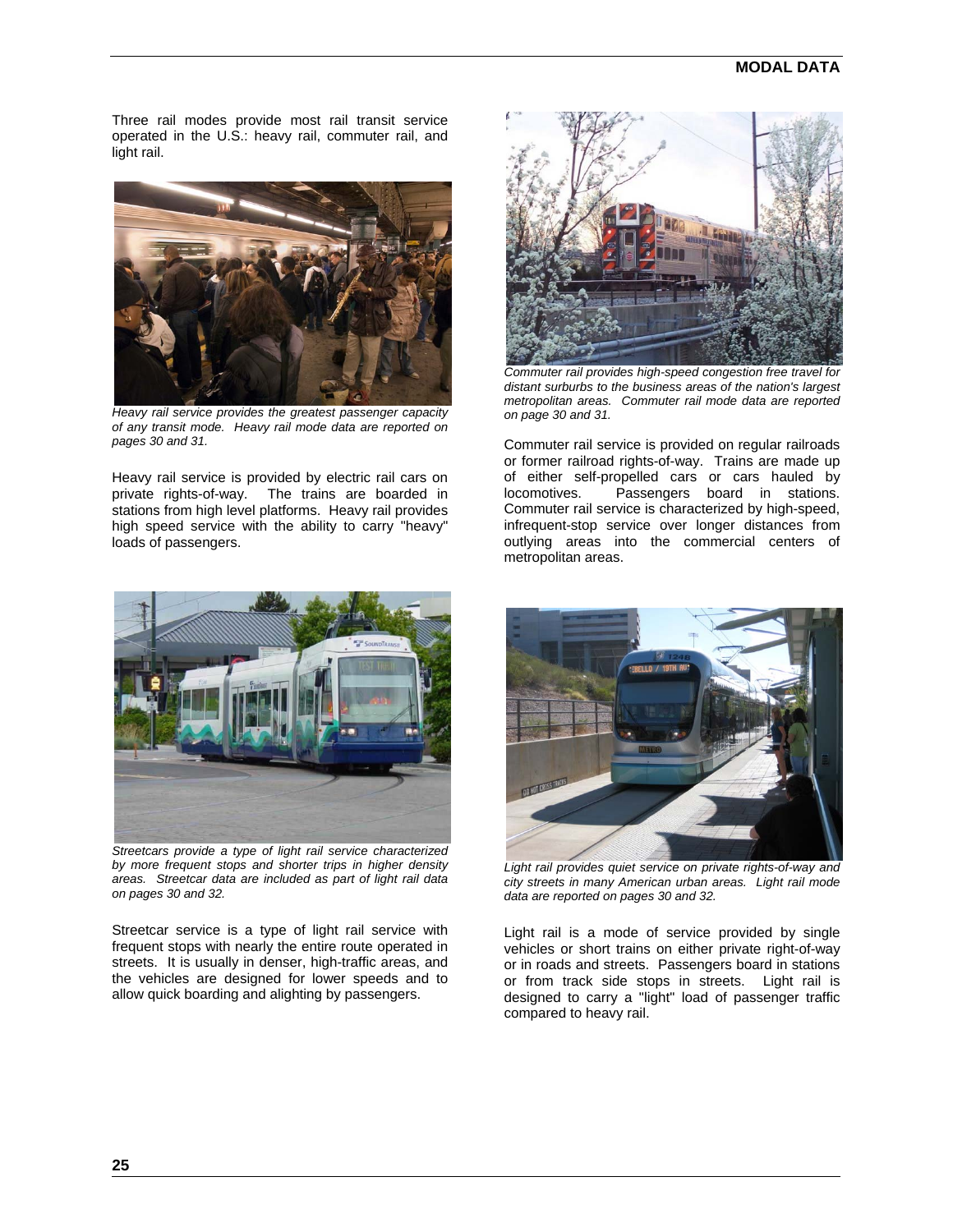

Ferry boat service can greatly reduce the distance people would travel if forced to drive around bodies of water. Ferry boat mode data are reported on pages 30 and 33.

Ferry boat is a water-borne transit mode. Passenger only and passenger/vehicle ferries are both found in transit service. Ferries allow travelers to avoid very long trips by bus, train, or auto and to make lengthy water crossing. Ferry boats are the largest transit vehicles.

| <b>Statistical Category</b>                                 | <b>Bus</b> | Paratransit       | Publico           | Trolleybus      | Vanpool         |
|-------------------------------------------------------------|------------|-------------------|-------------------|-----------------|-----------------|
| Systems, Number of                                          | 1,088      | 6,700             | 1                 | 5               | 77              |
| Trips, Unlinked Passenger (Millions)                        | 5,452      | 190               | 40                | 104             | 32              |
| Miles, Passenger (Millions)                                 | 21,477     | 1,477             | 176               | 168             | 1,070           |
| Trip Length, Average (Miles)                                | 3.9        | 7.8               | 4.4               | 1.6             | 33.2            |
| Miles, Vehicle Total (Millions)                             | 2,331.8    | 1,529.2           | 40.2              | 13.1            | 174.0           |
| Miles, Vehicle Revenue (Millions)                           | 2,011.3    | 1,319.3           | 37.6              | 12.7            | 174.0           |
| Hours, Vehicle Total (Millions)                             | 177.7      | 104.5             | 3.8               | 1.8             | 4.3             |
| Hours, Vehicle Revenue (Millions)                           | 160.3      | 92.1              | 3.5               | 1.8             | 4.3             |
| Speed, Vehicle in Revenue Service, Average (mph)            | 12.5       | 14.3              | 10.7              | 7.2             | 40.1            |
| Fares Collected, Passengers (Millions)                      | \$4,961.8  | \$483.3           | \$53.1            | \$68.1          | \$88.5          |
| Revenue per Unlinked Trip, Average                          | \$0.91     | \$2.54            | \$1.32            | \$0.66          | \$2.75          |
| Expense, Operating Total (Millions)                         | \$18,704.0 | \$4,966.5         | \$54.0            | \$232.5         | \$150.6         |
| Operating Expense by Object Class:                          |            |                   |                   |                 |                 |
| Salaries and Wages (Millions)                               | \$7,458.2  | \$1,041.7         | \$0.0             | \$112.9         | \$19.6          |
| Fringe Benefits (Millions)                                  | \$5,116.5  | \$511.2           | \$0.0             | \$82.3          | \$11.1          |
| Services (Millions)                                         | \$1,122.1  | \$224.4           | \$1.0             | \$23.5          | \$13.1          |
| Materials and Supplies (Millions)                           | \$2.610.4  | \$367.7           | \$0.0             | \$14.0          | \$21.7          |
| Utilities (Millions)                                        | \$230.6    | \$39.5            | \$0.0             | \$5.2           | \$1.5           |
| Casualty and Liability (Millions)                           | \$432.0    | \$114.2           | \$0.0             | \$4.6           | \$8.0           |
| <b>Purchased Transportation (Millions)</b>                  | \$1,741.3  | \$2,577.9         | \$53.1            | \$0.0           | \$57.8          |
| Other (Millions)                                            | $-$7.3$    | \$89.7            | \$0.0             | $-$9.9$         | \$17.7          |
| Operating Expense by Function Class:                        |            |                   |                   |                 |                 |
| Vehicle Operations (Millions)                               | \$9.953.5  | \$1,538.6         | \$0.6             | \$119.5         | \$38.0          |
| Vehicle Maintenance (Millions)                              | \$3,438.3  | \$310.2           | \$0.2             | \$35.4          | \$11.8          |
| Non-vehicle Maintenance (Millions)                          | \$712.6    | \$54.4            | \$0.0             | \$23.8          | \$1.2           |
| <b>General Administration (Millions)</b>                    | \$2,858.3  | \$485.4           | \$0.1             | \$53.8          | \$41.7          |
| <b>Purchased Transportation (Millions)</b>                  | \$1,741.3  | \$2,577.9         | \$53.1            | \$0.0           | \$57.8          |
|                                                             |            |                   | ---               |                 |                 |
| Expense, Capital Total (Millions)                           | \$4,138.5  | \$763.5<br>\$80.9 | $\overline{a}$    | \$22.9<br>\$5.8 | \$47.5<br>\$1.5 |
| Facilities, Guideway, Stations, Admin. Buildings (Millions) | \$1,176.5  |                   |                   |                 |                 |
| <b>Rolling Stock (Millions)</b>                             | \$2,477.9  | \$565.7           | ---               | \$15.0          | \$44.7          |
| Other (Millions)                                            | \$484.1    | \$116.9           | ---               | \$2.1           | \$1.3           |
| Revenue Vehicles Available for Maximum Service              | 64,832     | 68,957            | 5,620             | 531             | 12,013          |
| Revenue Vehicles Operated at Maximum Service                | 52,587     | 54,517            | 4,557             | 454             | 10,693          |
| Revenue Vehicle Age, Average (Years)                        | 7.5        | 3.5               | ---               | 8.9             | 4.0             |
| Revenue Vehicles with Alternative Power Source              | 33.5%      | 8.0%              | ---               | 100.0%          | 2.8%            |
| Revenue Vehicles Accessible                                 | 99.8%      | 89.0%             | $\qquad \qquad -$ | 100.0%          | 4.5%            |
| Employees, Operating                                        | 192,510    | 100,242           | ---               | 1,986           | 471             |
| <b>Employees, Vehicle Operations</b>                        | 127,868    | 78,300            | ---               | 1,319           | 55              |
| Employees, Vehicle Maintenance                              | 33,582     | 8,546             | ---               | 297             | 71              |
| Employees, Non-Vehicle Maintenance                          | 11,799     | 1,757             | ---               | 212             | 9               |
| Employees, General Administration                           | 19,261     | 11,639            | ---               | 158             | 337             |
| Employees, Capital                                          | 2,995      | 381               | ---               | 20              |                 |
| Diesel Fuel Consumed (Gallons, Millions)                    | 455.5      | 71.4              | ---               | 0.0             | 0.1             |
| Other Fossil Fuel Consumed (Gallons, Millions)              | 218.6      | 113.5             | 3.4               | 0.0             | 11.9            |
| Electricity Consumed (kWh, Millions)                        | 0.8        | < 0.1             | ---               | 68.7            | 0.0             |

#### Table 22: Roadway Modes National Totals, Report Year 2009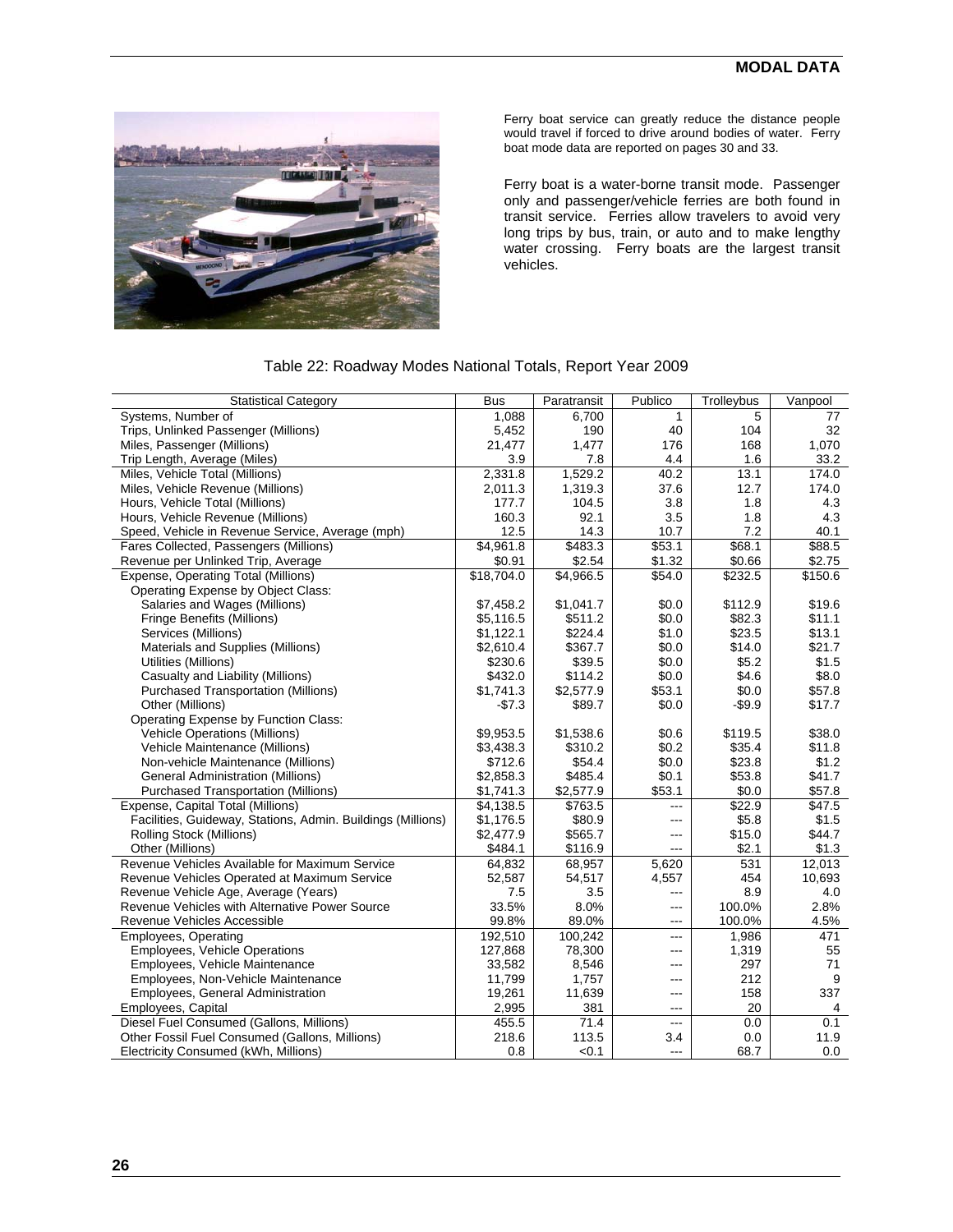| and r abborigor millos, riopolt Toal 2000 (Thoubands       |                                      |                        |                |                          |                |
|------------------------------------------------------------|--------------------------------------|------------------------|----------------|--------------------------|----------------|
|                                                            | Urbanized Area                       | Unlinked               |                | Passenger Miles          |                |
| <b>Transit Agency</b>                                      | (First City and<br>State Names Only) | Passenger Trips        |                |                          |                |
| MTA New York City Transit(NYCT)                            | New York, NY                         | Thousands<br>842,637.6 | Rank<br>1      | Thousands<br>1,838,396.5 | Rank<br>1      |
|                                                            |                                      | 386,029.8              |                |                          |                |
| Los Angeles County Metropolitan Transp. Auth.(LACMTA)      | Los Angeles, CA                      |                        | $\overline{c}$ | 1,517,647.4              | 2              |
| Chicago Transit Authority (CTA)                            | Chicago, IL                          | 318,672.8              | 3              | 739,267.9                | 4              |
| Southeastern Pennsylvania Transp. Authority(SEPTA)         | Philadelphia, PA                     | 180,654.5              | 4              | 529,798.9                | $\mathbf 5$    |
| New Jersey Transit Corporation (NJ TRANSIT)                | New York, NY                         | 170,738.6              | 5              | 1,055,727.6              | 3              |
| Washington Metropolitan Area Transit Authority (WMATA)     | Washington, DC                       | 136,894.0              | 6              | 423,031.4                | $\,$ 8 $\,$    |
| MTA Bus Company(MTABUS)                                    | New York, NY                         | 119,975.8              | 7              | 327,795.1                | 13             |
| Massachusetts Bay Transportation Authority (MBTA)          | Boston, MA                           | 100,769.3              | 8              | 230,903.9                | 19             |
| San Francisco Municipal Railway(MUNI)                      | San Francisco, CA                    | 95,190.3               | 9              | 208,649.7                | 21             |
| Maryland Transit Administration(MTA)                       | Baltimore, MD                        | 91,805.4               | 10             | 397,085.4                | 10             |
|                                                            |                                      |                        |                |                          |                |
| King County Department of Transp. (King County Metro)      | Seattle, WA                          | 91,348.7               | 11             | 460,319.1                | $\overline{7}$ |
| City and County of Honolulu DOT Services(DTS)              | Honolulu, HI                         | 77,329.7               | 12             | 405,039.6                | 9              |
| Denver Regional Transportation District(RTD)               | Denver, CO                           | 77,222.0               | 13             | 383,948.3                | 12             |
| Miami-Dade Transit(MDT)                                    | Miami, FL                            | 75,608.0               | 14             | 391,313.2                | 11             |
| Metropolitan Transit Auth. of Harris County, Texas(Metro)  | Houston, TX                          | 72,795.2               | 15             | 474,119.0                | 6              |
| Metropolitan Atlanta Rapid Transit Authority (MARTA)       | Atlanta, GA                          | 72,716.4               | 16             | 285,048.2                | 14             |
| Tri-County Metropolitan Transp. District of Oregon(TriMet) | Portland, OR-WA                      | 68,033.0               | 17             | 252,790.3                | 18             |
| Metro Transit                                              | Minneapolis, MN                      | 66,401.2               | 18             | 268,890.8                | 15             |
| Regional Transp. Comm. of Southern Nevada(RTC)             | Las Vegas, NV                        | 66,100.2               | 19             | 201,515.4                | 23             |
| Orange County Transportation Authority (OCTA)              | Los Angeles, CA                      | 64,353.7               | 20             | 254,152.9                | 17             |
| Alameda-Contra Costa Transit District(AC Transit)          | San Francisco, CA                    |                        |                |                          | 25             |
|                                                            |                                      | 60,468.4               | 21             | 192,460.7                |                |
| Port Authority of Allegheny County (Port Authority)        | Pittsburgh, PA                       | 58,485.4               | 22             | 259,207.6                | 16             |
| San Diego Metropolitan Transit System(MTS)                 | San Diego, CA                        | 50,904.5               | 23             | 183,903.0                | 29             |
| City of Phoenix Public Transit Department(Valley Metro)    | Phoenix, AZ                          | 50,570.7               | 24             | 189,594.7                | 26             |
| Milwaukee County Transit System (MCTS)                     | Milwaukee, WI                        | 46,767.8               | 25             | 140,160.6                | 37             |
| VIA Metropolitan Transit(VIA)                              | San Antonio, TX                      | 43,296.3               | 26             | 171,668.7                | 31             |
| Dallas Area Rapid Transit(DART)                            | Dallas, TX                           | 42,517.3               | 27             | 173,242.2                | 30             |
| City of Detroit Department of Transportation(DDOT)         | Detroit, MI                          | 38,603.1               | 28             | 188,267.2                | 27             |
| Capital Metropolitan Transportation Authority (CMTA)       | Austin, TX                           | 38,417.5               | 29             | 171,134.8                | 32             |
| The Greater Cleveland Regional Transit Authority (GCRTA)   | Cleveland, OH                        | 38,214.4               | 30             | 132,223.5                | 39             |
| <b>Broward County Transportation Department(BCT)</b>       | Miami, FL                            | 36,804.7               | 31             | 166,671.8                | 33             |
| Santa Clara Valley Transportation Authority (VTA)          | San Jose, CA                         | 34,778.4               | 32             | 153,980.1                | 34             |
| Bi-State Development Agency(METRO)                         | St. Louis, MO                        | 32,653.9               | 33             | 126,616.5                | 40             |
| Westchester County Bee-Line System                         | New York, NY                         | 31,953.4               | 34             | 146,849.8                | 36             |
| Metropolitan Suburban Bus Auth. (MTA Long Island Bus)      | New York, NY                         | 30,787.7               | 35             | 151,009.6                | 35             |
|                                                            |                                      |                        |                |                          |                |
| City of Los Angeles Department of Transportation(LADOT)    | Los Angeles, CA                      | 30,443.0               | 36             | 77,433.7                 | (a)            |
| Long Beach Transit(LBT)                                    | Los Angeles, CA                      | 29,746.4               | 37             | 93,203.5                 | 49             |
| Ride-On Montgomery County Transit                          | Washington, DC                       | 29,627.2               | 38             | 107,250.5                | 43             |
| Pace - Suburban Bus Division(PACE)                         | Chicago, IL                          | 29,296.9               | 39             | 202,437.8                | 22             |
| Central Florida Regional Transportation Authority(LYNX)    | Orlando, FL                          | 23,747.8               | 40             | 136,787.3                | 38             |
| Southwest Ohio Regional Transit Auth. (SORTA / Metro)      | Cincinnati, OH                       | 22,886.4               | 41             | 103,965.2                | 45             |
| Santa Monica's Big Blue Bus(Big Blue Bus)                  | Los Angeles, CA                      | 21,982.4               | 42             | 78,112.7                 | (a)            |
| City of Tucson(COT)                                        | Tucson, AZ                           | 21,575.4               | 43             | 82,650.2                 | (a)            |
| Charlotte Area Transit System(CATS)                        | Charlotte, NC                        | 21,539.5               | 44             | 99,862.7                 | 46             |
| Niagara Frontier Transportation Authority (NFT Metro)      | Buffalo, NY                          | 21,399.2               | 45             | 82,855.4                 | (a)            |
| Utah Transit Authority(UTA)                                | Salt Lake City, UT                   | 20,657.0               | 46             | 104,954.1                | 44             |
| Rhode Island Public Transit Authority (RIPTA)              | Providence, RI                       | 19,819.5               | 47             | 73,149.9                 | (a)            |
| Metropolitan Bus Authority (MBA)                           | San Juan, PR                         | 18,768.7               | 48             | 69,444.3                 | (a)            |
| Sacramento Regional Transit District(Sacramento RT)        | Sacramento, CA                       | 17,735.4               | 49             | 59,001.2                 |                |
|                                                            |                                      |                        |                |                          | (a)            |
| Central Ohio Transit Authority (COTA)                      | Columbus, OH                         | 17,208.8               | 50             | 65,605.8                 | (a)            |
| Academy Lines, Inc.                                        | New York, NY                         | 3,816.4                | (a)            | 230,367.5                | 20             |
| Central Puget Sound Regional Transit Authority(ST)         | Seattle, WA                          | 13,784.8               | (a)            | 197,495.3                | 24             |
| Hudson Transit Lines, Inc. (Short Line)                    | New York, NY                         | 3,562.3                | (a)            | 184,082.3                | 28             |
| Suburban Transit Corporation (Coach USA)                   | New York, NY                         | 3,629.5                | (a)            | 126,427.2                | 41             |
| <b>Foothill Transit</b>                                    | Los Angeles, CA                      | 14,284.0               | (a)            | 123,319.4                | 42             |
| Suburban Mobility Authority for Regional Transp. (SMART)   | Detroit, MI                          | 12,774.2               | (a)            | 96,010.8                 | 47             |
| Trans-Bridge Lines, Inc.                                   | New York, NY                         | 1,056.5                | (a)            | 94,056.4                 | 48             |
| Transp. District Commission of Hampton Roads(HRT)          | Virginia Beach, VA                   | 15,195.0               | (a)            | 92,658.7                 | 50             |

#### Table 23: 50 Largest Bus Agencies Ranked by Unlinked Passenger Trips and Passenger Miles, Report Year 2009 (Thousands)

(a) Not among 50 largest bus transit agencies in this category.

Includes only transit agencies reporting to Federal Transit Administration FY 2009 *National Transit Database*.

For complete size ranking lists of all transit agencies reporting to the Federal Transit Administration 2009 National Transit Database, see the 2011 Public Transportation Fact Book, Appendix B: Transit Agency and Urbanized Area Operating Statistics at www.apta.com.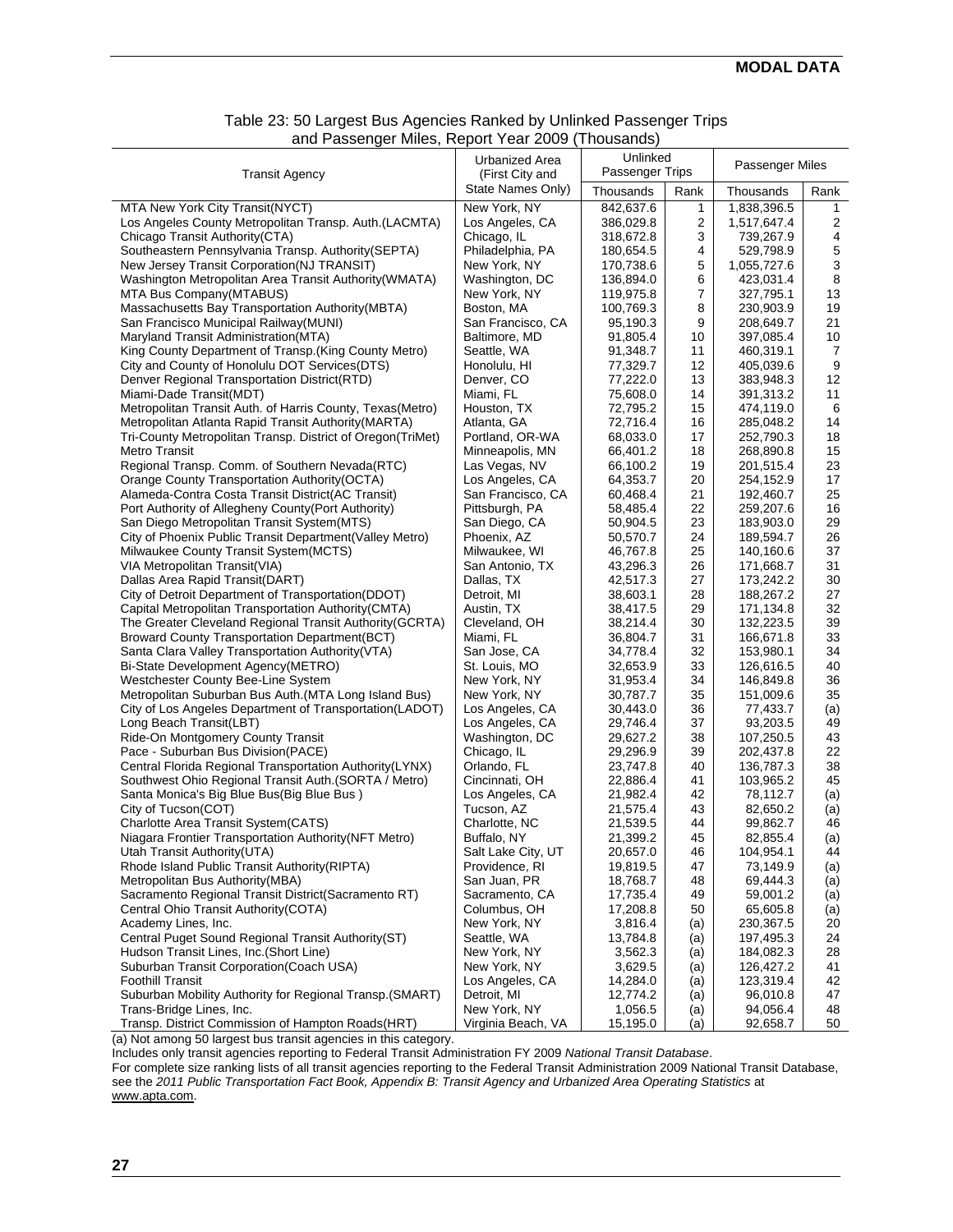| Table 24: 50 Largest Paratransit Agencies Ranked by Unlinked Passenger Trips |  |
|------------------------------------------------------------------------------|--|
| and Passenger Miles, Report Year 2009 (Thousands)                            |  |

| <b>Transit Agency</b>                                      | Urbanized Area<br>(First City and | Unlinked<br>Passenger Trips |      | Passenger Miles |                  |
|------------------------------------------------------------|-----------------------------------|-----------------------------|------|-----------------|------------------|
|                                                            | State Names Only)                 | Thousands                   | Rank | Thousands       | Rank             |
| MTA New York City Transit(NYCT)                            | New York, NY                      | 5,920.2                     | 1    | 66,430.1        | 1                |
| New Jersey Transit Corporation (NJ TRANSIT)                | New York, NY                      | 3,971.8                     | 2    | 27,478.3        | 3                |
| Access Services Incorporated(ASI)                          | Los Angeles, CA                   | 2,812.3                     | 3    | 35,944.7        | $\boldsymbol{2}$ |
| Pace-Suburban Bus Div., ADA Paratransit Services(PACE)     | Chicago, IL                       | 2,785.6                     | 4    | 21,685.9        | 5                |
| Washington Metropolitan Area Transit Authority (WMATA)     | Washington, DC                    | 2,107.8                     | 5    | 17,192.6        | 6                |
| Massachusetts Bay Transportation Authority (MBTA)          | Boston, MA                        | 1,983.5                     | 6    | 23,887.5        | 4                |
| Southeastern Pennsylvania Transp. Authority (SEPTA)        | Philadelphia, PA                  | 1,798.2                     | 7    | 11,331.0        | 15               |
| Port Authority of Allegheny County (Port Authority)        | Pittsburgh, PA                    | 1,699.5                     | 8    | 12.484.8        | 13               |
| Miami-Dade Transit(MDT)                                    | Miami, FL                         | 1,552.0                     | 9    | 16,778.4        | $\overline{7}$   |
| Metropolitan Transit Auth. of Harris County, Texas(Metro)  | Houston, TX                       | 1,482.7                     | 10   | 16,708.1        | 8                |
| Orange County Transportation Authority (OCTA)              | Los Angeles, CA                   | 1,464.7                     | 11   | 14,839.4        | 9                |
| Maryland Transit Administration (MTA)                      | Baltimore, MD                     | 1,450.0                     | 12   | 10,290.4        | 21               |
| LACMTA - Small Operators(LACMTA)                           | Los Angeles, CA                   | 1,293.7                     | 13   | 4,705.1         | 44               |
| <b>Metro Mobility</b>                                      | Minneapolis, MN                   | 1,237.6                     | 14   | 13,634.3        | 11               |
| Pace - Suburban Bus Division(PACE)                         | Chicago, IL                       | 1,234.5                     | 15   | 7,845.4         | 26               |
| Denver Regional Transportation District(RTD)               | Denver, CO                        | 1,223.8                     | 16   | 10,534.8        | 19               |
| Milwaukee County Transit System (MCTS)                     | Milwaukee, WI                     | 1,173.5                     | 17   | 7,412.4         | 28               |
| King County Department of Transp. (King County Metro)      | Seattle, WA                       | 1,142.5                     | 18   | 11,799.8        | 14               |
| San Francisco Municipal Railway(MUNI)                      | San Francisco, CA                 | 1,140.0                     | 19   | 6,902.6         | 29               |
| Tri-County Metropolitan Transp. District of Oregon(TriMet) | Portland, OR                      | 1,088.4                     | 20   | 10,413.8        | 20               |
| VIA Metropolitan Transit (VIA)                             | San Antonio, TX                   | 1,078.7                     | 21   | 12,679.5        | 12               |
| Santa Clara Valley Transportation Authority (VTA)          | San Jose, CA                      | 1,067.1                     | 22   | 9,908.0         | 22               |
| Dallas Area Rapid Transit(DART)                            | Dallas, TX                        | 1,038.7                     | 23   | 14,338.1        | 10               |
| Regional Transportation Comm. of Southern Nevada(RTC)      | Las Vegas, NV                     | 1,026.2                     | 24   | 11,226.1        | 17               |
| City of Los Angeles Department of Transportation(LADOT)    | Los Angeles, CA                   | 1,001.3                     | 25   | 4,002.7         |                  |
| <b>Broward County Transportation Department (BCT)</b>      | Miami, FL                         | 916.0                       | 26   | 9,800.8         | (a)<br>23        |
| Delaware Transit Corporation(DTC)                          |                                   | 900.1                       | 27   |                 | 16               |
|                                                            | Philadelphia, PA                  |                             |      | 11,290.4        |                  |
| Board of County Comm., Palm Beach County (PalmTran)        | Miami, FL                         | 891.0                       | 28   | 10,550.7        | 18               |
| City and County of Honolulu DOT Services(DTS)              | Honolulu, HI                      | 840.8                       | 29   | 9,612.4         | 24               |
| Suburban Mobility Authority for Regional Transp. (SMART)   | Detroit, MI                       | 781.8                       | 30   | 6,366.5         | 34               |
| Capital Metropolitan Transportation Authority (CMTA)       | Austin, TX                        | 702.8                       | 31   | 5,024.6         | 40               |
| Alameda-Contra Costa Transit District(AC Transit)          | San Francisco, CA                 | 686.4                       | 32   | 6,678.8         | 31               |
| Central Florida Regional Transportation Authority (LYNX)   | Orlando, FL                       | 686.3                       | 33   | 8,671.0         | 25<br>27         |
| Mass Transportation Authority (MTA)                        | Flint, MI                         | 669.4                       | 34   | 7,433.4         |                  |
| Metropolitan Council                                       | Minneapolis, MN                   | 669.3                       | 35   | 5,831.4         | 35               |
| Bi-State Development Agency(METRO)                         | St. Louis, MO                     | 665.1                       | 36   | 6,511.0         | 33               |
| Ben Franklin Transit(BFT)                                  | Kennewick, WA                     | 656.5                       | 37   | 3,153.3         | (a)              |
| Rhode Island Public Transit Authority (RIPTA)              | Providence, RI                    | 590.9                       | 38   | 4,822.4         | 42               |
| The Greater Cleveland Regional Transit Authority (GCRTA)   | Cleveland, OH                     | 540.7                       | 39   | 4,284.9         | 48               |
| City of Phoenix Public Transit Department(Valley Metro)    | Phoenix, AZ                       | 533.0                       | 40   | 4,353.7         | 47               |
| Spokane Transit Authority (STA)                            | Spokane, WA                       | 521.6                       | 41   | 4,007.2         | (a)              |
| Blue Water Area Transp. Comm. (Blue Water Area Transit)    | Port Huron, MI                    | 515.3                       | 42   | 1,611.3         | (a)              |
| San Diego Metropolitan Transit System (MTS)                | San Diego, CA                     | 503.2                       | 43   | 3,609.5         | (a)              |
| Utah Transit Authority (UTA)                               | Salt Lake City, UT                | 500.4                       | 44   | 5,596.2         | 36               |
| Capital Area Transportation Authority (CATA)               | Lansing, MI                       | 488.9                       | 45   | 4,767.0         | 43               |
| Metropolitan Atlanta Rapid Transit Authority (MARTA)       | Atlanta, GA                       | 479.5                       | 46   | 6,581.1         | 32               |
| City of Tucson(COT)                                        | Tucson, AZ                        | 468.9                       | 47   | 3,262.7         | (a)              |
| Space Coast Area Transit(SCAT)                             | Palm Bay, FL                      | 465.4                       | 48   | 6,823.7         | 30               |
| Pierce County Transp. Benefit Area Auth. (Pierce Transit)  | Seattle, WA                       | 463.3                       | 49   | 3,687.7         | (a)              |
| Lehigh and Northampton Transportation Authority (LANTA)    | Allentown, PA                     | 454.3                       | 50   | 5,382.6         | 37               |
| Salem Area Mass Transit District(Cherriots)                | Salem, OR                         | 440.9                       | (a)  | 5,124.4         | 38               |
| Omnitrans(OMNI)                                            | Riverside, CA                     | 442.4                       | (a)  | 5,071.7         | 39               |
| Suffolk County Dept. of Public Works - Transp. Div.(ST)    | New York, NY                      | 410.0                       | (a)  | 5,004.7         | 41               |
| Lake County Board of County Commissioners (LCBOCC)         | Leesburg, FL                      | 218.3                       | (a)  | 4,677.3         | 45               |
| Riverside Transit Agency(RTA)                              | Riverside, CA                     | 361.0                       | (a)  | 4,450.7         | 46               |
| Transit Authority of River City(TARC)                      | Louisville, KY                    | 395.3                       | (a)  | 4,230.5         | 49               |
| Montachusett Regional Transit Authority(MART)              | Leominster, MA                    | 396.0                       | (a)  | 4,214.2         | 50               |

(a) Not among 50 largest paratransit agencies in this category.

Includes only transit agencies reporting to Federal Transit Administration FY 2009 *National Transit Database*.

For complete size ranking lists of all transit agencies reporting to the Federal Transit Administration 2009 National Transit Database, see the *2011 Public Transportation Fact Book, Appendix B: Transit Agency and Urbanized Area Operating Statistics* at www.apta.com.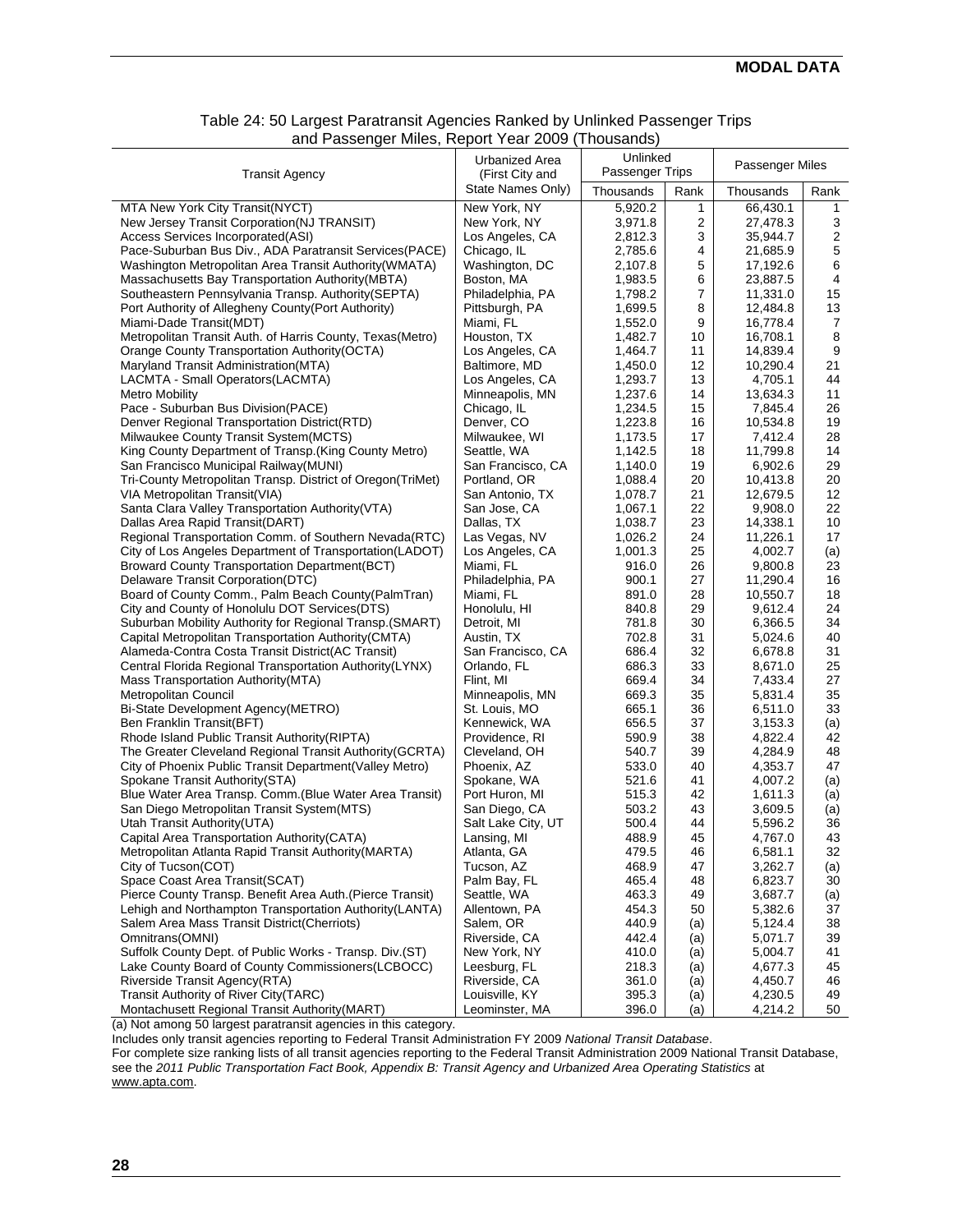| <b>Transit Agency</b>                                      | Urbanized Area<br>(First City and | Unlinked<br>Passenger Trips |              | Passenger Miles |                         |
|------------------------------------------------------------|-----------------------------------|-----------------------------|--------------|-----------------|-------------------------|
|                                                            | State Names Only)                 | Thousands                   | Rank         | Thousands       | Rank                    |
| King County Department of Transp. (King County Metro)      | Seattle, WA                       | 3,172.7                     | $\mathbf{1}$ | 60,214.8        | 4                       |
| Metropolitan Transit Auth. of Harris County, Texas (Metro) | Houston, TX                       | 2,619.1                     | 2            | 71,672.4        | 3                       |
| Los Angeles County Metropolitan Transp. Auth. (LACMTA)     | Los Angeles, CA                   | 2,487.3                     | 3            | 111,907.7       | $\mathbf{1}$            |
| San Diego Association of Governments (SANDAG)              | San Diego, CA                     | 2,229.5                     | 4            | 103,086.5       | $\overline{\mathbf{c}}$ |
| Pace - Suburban Bus Division (PACE)                        | Chicago, IL                       | 1,809.8                     | 5            | 43,375.6        | $\boldsymbol{7}$        |
| Utah Transit Authority (UTA)                               | Salt Lake City, UT                | 1,353.9                     | 6            | 52,088.0        | 5                       |
| Phoenix - VPSI, Inc.                                       | Phoenix, AZ                       | 1,264.7                     | 7            | 36,258.0        | $\bf8$                  |
| Ben Franklin Transit(BFT)                                  | Kennewick, WA                     | 1,177.1                     | 8            | 46,078.0        | 6                       |
| Marietta - VPSI, Inc.                                      | Atlanta, GA                       | 898.3                       | 9            | 24,155.7        | 14                      |
|                                                            |                                   | 880.7                       |              |                 | 9                       |
| Dallas Area Rapid Transit(DART)                            | Dallas, TX                        |                             | 10           | 35,337.8        |                         |
| Greater Hartford Ridesharing Corporation (GHRC)            | Hartford, CT                      | 874.4                       | 11           | 30,665.2        | 10                      |
| Snohomish County PTBA (Community Transit)                  | Seattle, WA                       | 862.3                       | 12           | 23,304.2        | 17                      |
| Pierce County Transp. Benefit Area Auth. (Pierce Transit)  | Seattle, WA                       | 846.0                       | 13           | 27,890.7        | 13                      |
| New Jersey Transit Corporation (NJ TRANSIT)                | New York, NY                      | 821.8                       | 14           | 28,483.7        | 12                      |
| Orange County Transportation Authority (OCTA)              | Los Angeles, CA                   | 792.5                       | 15           | 29,117.2        | 11                      |
| Honolulu - VPSI, Inc.                                      | Honolulu, HI                      | 696.0                       | 16           | 14,778.3        | 21                      |
| Intercity Transit(I.T.)                                    | Olympia, WA                       | 680.7                       | 17           | 24,029.5        | 16                      |
| Miami Lakes - VPSI, Inc.                                   | Miami, FL                         | 621.3                       | 18           | 13,489.4        | 23                      |
| Kings County Area Public Transit Agency(KART)              | Hanford, CA                       | 584.0                       | 19           | 24,096.4        | 15                      |
| Dallas - VPSI, Inc.                                        | Dallas, TX                        | 535.3                       | 20           | 15,090.7        | 19                      |
| Research Triangle Regional Public Transp. Authority (TTA)  | Durham, NC                        | 533.1                       | 21           | 13,787.8        | 22                      |
| Greater Richmond Transit Co. (GRTC Transit System)         | Richmond, VA                      | 321.0                       | 22           | 22,937.0        | 18                      |
| <b>Charlotte Area Transit System (CATS)</b>                | Charlotte, NC                     | 320.5                       | 23           | 14,962.7        | 20                      |
| Capital Metropolitan Transportation Authority (CMTA)       | Austin, TX                        | 318.3                       | 24           | 7,330.7         | 30                      |
| Madison County Transit District(MCT)                       | St. Louis, MO                     | 315.3                       | 25           | 11,787.5        | 25                      |
| Des Moines Area Regional Transit Authority (DART)          | Des Moines, IA                    | 312.7                       | 26           | 13,465.6        | 24                      |
| <b>Kitsap Transit</b>                                      | Bremerton, WA                     | 286.9                       | 27           | 6,374.1         | 35                      |
| Michigan Department of Transportation (MDOT)               | Detroit, MI                       | 227.9                       | 28           | 8,459.4         | 28                      |
| Southwestern Pennsylvania Commission (SPC)                 | Pittsburgh, PA                    | 215.1                       | 29           | 6,518.3         | 34                      |
| Spokane Transit Authority (STA)                            | Spokane, WA                       | 209.8                       | 30           | 5,245.1         | 40                      |
| VPSI, Anchorage                                            | Anchorage, AK                     | 205.4                       | 31           | 8,911.2         | 27                      |
| Piedmont Authority for Regional Transportation(PART)       | Greensboro, NC                    | 204.0                       | 32           | ---             | (a)                     |
| <b>Metropolitan Council</b>                                | Minneapolis, MN                   | 193.5                       | 33           | 7,110.4         | 31                      |
| Central Florida Regional Transportation Authority (LYNX)   | Orlando, FL                       | 182.4                       | 34           | 5,931.5         | 36                      |
| Georgia Regional Transportation Authority (GRTA)           | Atlanta, GA                       | 179.1                       | 35           | 6,789.0         | 32                      |
| Douglas County Rideshare(Rideshare)                        | Atlanta, GA                       | 172.3                       | 36           | 5,614.0         | 37                      |
| North Front Range Metro. Planning Org. (NFRMPO)            | Fort Collins, CO                  | 168.4                       | 37           | 9,311.7         | 26                      |
| Transportation District Comm. of Hampton Roads (HRT)       | Virginia Beach, VA                | 165.2                       | 38           | 5,527.7         | 38                      |
| Regional Transportation Authority (RTA)                    | Nashville, TN                     | 154.3                       | 39           | 5,340.9         | 39                      |
| Denver Regional Council of Governments (DRCOG)             | Denver, CO                        | 151.2                       | 40           | 4,571.9         | 43                      |
| Space Coast Area Transit (SCAT)                            | Palm Bay, FL                      | 132.6                       | 41           | 6,670.8         | 33                      |
| VIA Metropolitan Transit(VIA)                              | San Antonio, TX                   | 125.3                       | 42           | 8,425.5         | 29                      |
| County of Volusia, dba: VOTRAN(Votran)                     | Daytona Beach, FL                 | 113.0                       | 43           | 4,011.2         | 46                      |
| 2Plus Partners in Transportation, Inc(2Plus)               | Bridgeport, CT                    | 110.0                       | 44           | 3,124.4         | 48                      |
| Reg. Planning Comm. of Greater Birmingham(RPCGB)           | Birmingham, AL                    | 106.0                       | 45           | 4,922.3         | 41                      |
| Coast Transit Authority (CTA)                              | Gulfport-Biloxi, MS               | 105.6                       | 46           | 4,710.8         | 42                      |
| <b>Skagit Transit</b>                                      | Mount Vernon, WA                  | 100.2                       | 47           | 4,208.0         | 45                      |
| Whatcom Transportation Authority (WTA)                     | Bellingham, WA                    | 99.3                        | 48           | 2,587.1         | 50                      |
| Yakima Transit(YT)                                         | Yakima, WA                        | 91.6                        | 49           | 4,261.5         | 44                      |
| Metro(Metro)                                               | Portland, OR                      | 85.3                        | 50           | 2,668.1         | 49                      |
| Hillsborough Area Regional Transit Authority (HART)        | Tampa, FL                         | 83.1                        | (a)          | 3,258.6         | 47                      |

#### Table 25: 50 Largest Vanpool Agencies Ranked by Unlinked Passenger Trips and Passenger Miles, Report Year 2009 (Thousands)

(a) Not among 50 largest vanpool agencies in this category.

Includes only transit agencies reporting to Federal Transit Administration FY 2009 *National Transit Database*.

For complete size ranking lists of all transit agencies reporting to the Federal Transit Administration 2009 National Transit Database, see the 2011 Public Transportation Fact Book, Appendix B: Transit Agency and Urbanized Area Operating Statistics at www.apta.com.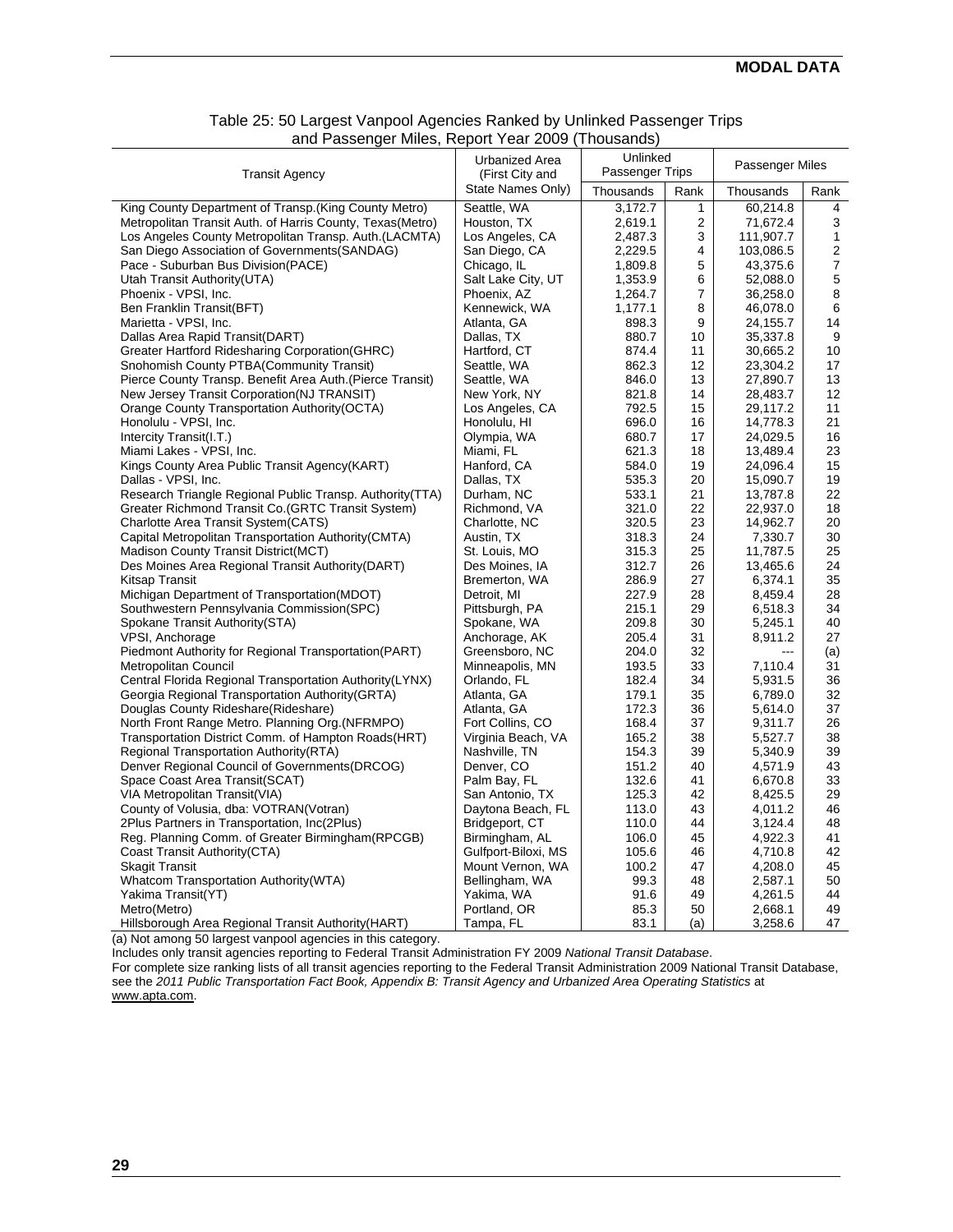| $\frac{1}{2}$                                         | .                                 |                             |      |                 |      |
|-------------------------------------------------------|-----------------------------------|-----------------------------|------|-----------------|------|
| <b>Transit Agency</b>                                 | Urbanized Area<br>(First City and | Unlinked<br>Passenger Trips |      | Passenger Miles |      |
|                                                       | State Names Only)                 | Thousands                   | Rank | Thousands       | Rank |
| San Francisco Municipal Railway (MUNI)                | San Francisco, CA                 | 72.142.5                    |      | 106.223.6       |      |
| King County Department of Transp. (King County Metro) | Seattle, WA                       | 19.719.2                    |      | 35.624.2        |      |
| Southeastern Pennsylvania Transp. Authority (SEPTA)   | Philadelphia, PA                  | 5.510.8                     |      | 10.771.5        |      |
| Massachusetts Bay Transportation Authority (MBTA)     | Boston, MA                        | 3,310.9                     |      | 6,724.6         |      |
| Greater Dayton Regional Transit Authority (GDRTA)     | Dayton, OH                        | 3,170.5                     |      | 8,723.0         |      |

#### Table 26: Trolleybus Agencies Ranked by Unlinked Passenger Trips and Passenger Miles, Report Year 2009 (Thousands)

Includes only transit agencies reporting to Federal Transit Administration FY 2009 *National Transit Database*. For complete size ranking lists of all transit agencies reporting to the Federal Transit Administration 2009 National Transit Database, see the 2011 Public Transportation Fact Book, Appendix B: Transit Agency and Urbanized Area Operating Statistics at www.apta.com.

#### Table 27: Rail Modes and Ferry Boat National Totals, Report Year 2009

| <b>Statistical Category</b>                                 | Commuter<br>Rail | <b>Heavy Rail</b> | Light Rail | <b>Other Rail</b><br>Modes | Ferry Boat |
|-------------------------------------------------------------|------------------|-------------------|------------|----------------------------|------------|
| Systems, Number of                                          | 27               | 15                | 35         | 16                         | 32         |
| Trips, Unlinked Passenger (Millions)                        | 468              | 3,490             | 465        | 43                         | 97         |
| Miles, Passenger (Millions)                                 | 11,232           | 16,805            | 2,199      | 44                         | 584        |
| Trip Length, Average (Miles)                                | 24.0             | 4.8               | 4.7        | 1.0                        | 6.0        |
| Miles, Vehicle Total (Millions)                             | 343.5            | 684.6             | 90.7       | 8.0                        | 4.4        |
| Miles, Vehicle Revenue (Millions)                           | 317.9            | 666.8             | 89.3       | 7.9                        | 4.1        |
| Hours, Vehicle Total (Millions)                             | 10.9             | 35.0              | 6.1        | 1.0                        | 0.4        |
| Hours, Vehicle Revenue (Millions)                           | 10.2             | 32.8              | 5.9        | 1.0                        | 0.4        |
| Speed, Vehicle in Revenue Service, Average (mph)            | 31.2             | 20.3              | 15.1       | 7.6                        | 9.3        |
| Fares Collected, Passengers (Millions)                      | \$2,194.3        | \$3,801.0         | \$390.6    | \$45.3                     | \$187.2    |
| Fare per Unlinked Trip, Average                             | \$4.69           | \$1.09            | \$0.84     | \$1.04                     | \$1.93     |
| Expense, Operating Total (Millions)                         | \$4,625.7        | \$6,310.5         | \$1,409.9  | \$223.0                    | \$568.2    |
| Operating Expense by Object Class:                          |                  |                   |            |                            |            |
| Salaries and Wages (Millions)                               | \$1,595.6        | \$3,160.5         | \$528.7    | \$87.7                     | \$207.3    |
| Fringe Benefits (Millions)                                  | \$1,254.9        | \$2,467.4         | \$361.2    | \$50.4                     | \$71.7     |
| Services (Millions)                                         | \$427.3          | \$363.9           | \$196.1    | \$33.9                     | \$47.9     |
| Materials and Supplies (Millions)                           | \$517.0          | \$421.7           | \$91.1     | \$18.1                     | \$131.1    |
| Utilities (Millions)                                        | \$318.3          | \$580.5           | \$100.8    | \$10.6                     | \$9.6      |
| Casualty and Liability (Millions)                           | \$106.6          | \$128.3           | \$22.9     | \$7.2                      | \$27.4     |
| <b>Purchased Transportation (Millions)</b>                  | \$547.5          | \$61.2            | \$111.4    | \$14.1                     | \$60.2     |
| Other (Millions)                                            | $-$141.6$        | $-$873.1$         | -\$2.2     | \$0.8                      | \$13.1     |
| Operating Expense by Function Class:                        |                  |                   |            |                            |            |
| <b>Vehicle Operations (Millions)</b>                        | \$1,638.8        | \$2,775.7         | \$549.7    | \$69.3                     | \$308.1    |
| Vehicle Maintenance (Millions)                              | \$1,028.6        | \$1,133.2         | \$260.5    | \$54.1                     | \$78.6     |
| Non-vehicle Maintenance (Millions)                          | \$717.7          | \$1,552.0         | \$221.4    | \$35.6                     | \$32.7     |
| <b>General Administration (Millions)</b>                    | \$693.1          | \$788.5           | \$266.9    | \$49.7                     | \$88.6     |
| Purchased Transportation (Millions)                         | \$547.5          | \$61.2            | \$111.4    | \$14.1                     | \$60.2     |
| Expense, Capital Total (Millions)                           | \$2,751.4        | \$6,227.7         | \$3,647.0  | \$130.3                    | \$190.4    |
| Facilities, Guideway, Stations, Admin. Buildings (Millions) | \$2,045.8        | \$3,720.7         | \$3,058.4  | \$44.1                     | \$73.8     |
| Rolling Stock (Millions)                                    | \$461.0          | \$1,686.1         | \$410.6    | \$73.6                     | \$109.8    |
| Other (Millions)                                            | \$244.5          | \$821.0           | \$178.0    | \$12.6                     | \$6.8      |
| Revenue Vehicles Available for Maximum Service              | 6,941            | 11,461            | 2,068      | 276                        | 194        |
| Revenue Vehicles Operated at Maximum Service                | 6,127            | 9,234             | 1,465      | 217                        | 144        |
| Revenue Vehicle Age, Average (Years)                        | 17.1             | 21.9              | 15.8       | 56.4                       | 17.8       |
| Revenue Vehicles with Alternative Power Source              | (a) 99.5%        | 100.0%            | 98.3%      | 58.4%                      | 47.6%      |
| Revenue Vehicles Accessible                                 | 85.4%            | 98.7%             | 82.0%      | 59.4%                      | 100.0%     |
| <b>Employees, Operating</b>                                 | 28,278           | 49,741            | 10,558     | 1,944                      | 4,596      |
| Employees, Vehicle Operations                               | 10,203           | 19,358            | 4,749      | 621                        | 3,241      |
| Employees, Vehicle Maintenance                              | 8,192            | 9,786             | 2,223      | 657                        | 536        |
| Employees, Non-Vehicle Maintenance                          | 6,069            | 15,326            | 2,301      | 353                        | 190        |
| Employees, General Administration                           | 3,274            | 5,271             | 1,285      | 313                        | 628        |
| Employees, Capital                                          | 2,978            | 5,250             | 819        | 62                         | 110        |
| Diesel Fuel Consumed (Gallons, Millions)                    | 95.0             | 0.0               | 1.0        | 0.0                        | 37.6       |
| Other Fossil Fuel Consumed (Gallons, Millions)              | 1.2              | 0.0               | 0.0        | 0.0                        | 0.2        |
| Electricity Consumed (kWh, Millions)                        | 1,779.7          | 3,885.6           | 738.1      | 69.7                       | 0.0        |

(a) Self-propelled cars only.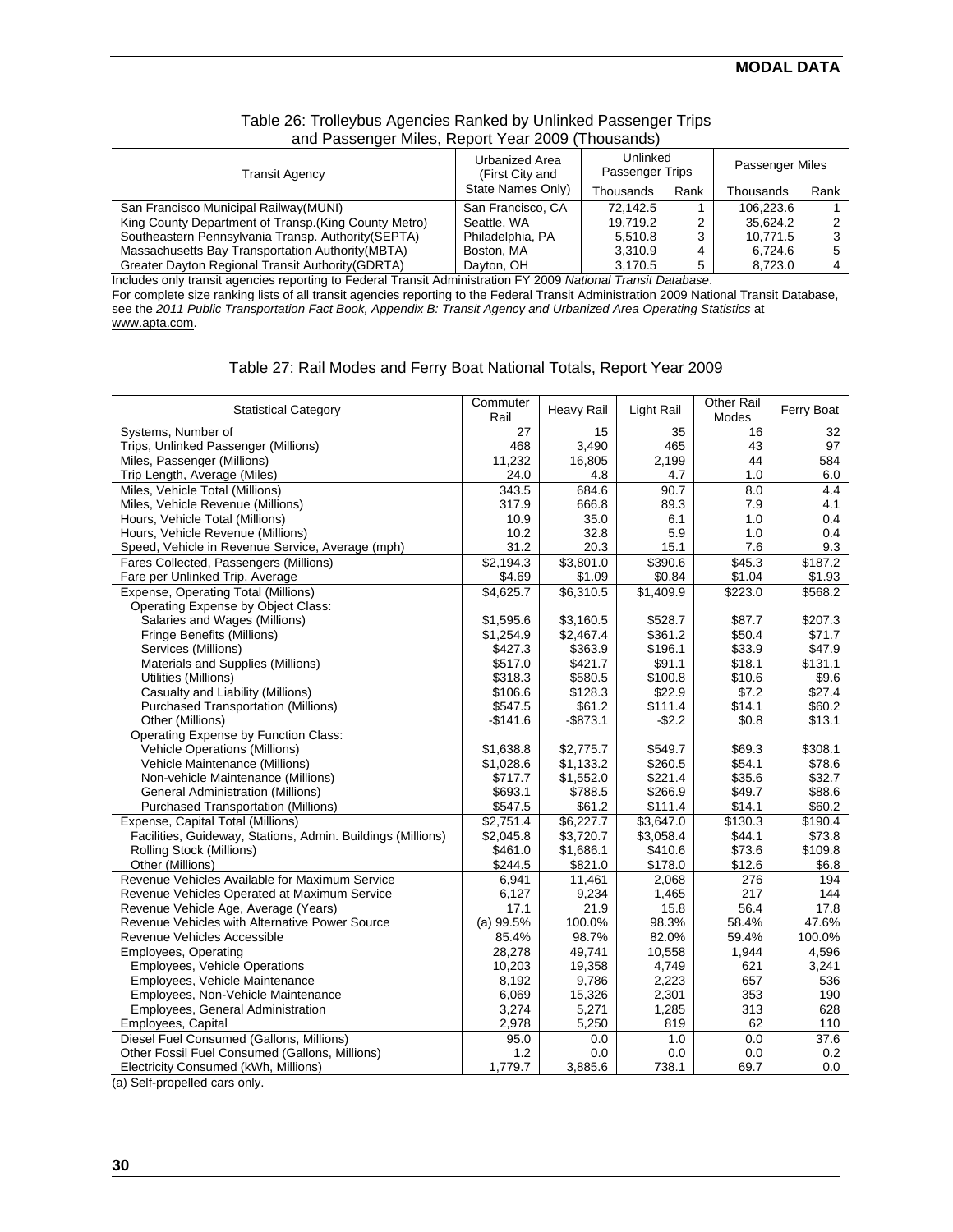| <b>Transit Agency</b>                                      | <b>Urbanized Area</b><br>(First City and | Unlinked<br><b>Passenger Trips</b> |      | Passenger Miles |                |
|------------------------------------------------------------|------------------------------------------|------------------------------------|------|-----------------|----------------|
|                                                            | State Names Only)                        | Thousands                          | Rank | Thousands       | Rank           |
| MTA Long Island Rail Road(MTA LIRR)                        | New York, NY                             | 97,350.6                           | 1    | 1,954,744.8     | 3              |
| New Jersey Transit Corporation (NJ TRANSIT)                | New York, NY                             | 83,586.3                           | 2    | 2,342,256.3     |                |
| Metro-North Commuter Railroad Company (MTA-MNCR)           | New York, NY                             | 79,464.2                           | 3    | 2,199,457.5     | 2              |
| Northeast Illinois Reg. Commuter Railroad Corp. (Metra)    | Chicago, IL                              | 71,767.2                           | 4    | 1,657,430.3     | 4              |
| Massachusetts Bay Transportation Authority (MBTA)          | Boston, MA                               | 40,582.9                           | 5    | 818,020.4       | 5              |
| Southeastern Pennsylvania Transp. Authority(SEPTA)         | Philadelphia, PA                         | 35,653.0                           | 6    | 501.779.2       | 6              |
| Southern California Regional Rail Authority (Metrolink)    | Los Angeles, CA                          | 12,241.8                           |      | 419,885.0       | $\overline{7}$ |
| Peninsula Corridor Joint Powers Board(PCJPB)               | San Francisco, CA                        | 11,359.2                           | 8    | 292.647.0       | 8              |
| Maryland Transit Administration (MTA)                      | Baltimore, MD                            | 8,081.2                            | 9    | 254,052.8       | 9              |
| South Florida Regional Transportation Authority (TRI-Rail) | Miami, FL                                | 4,223.4                            | 10   | 122,469.6       | 10             |
| Northern Indiana Commuter Transportation District(NICTD)   | Chicago, IL                              | 3,885.1                            | 11   | 109,170.6       | 12             |
| Virginia Railway Express(VRE)                              | Washington, DC                           | 3,868.0                            | 12   | 109,948.5       | 11             |
| Central Puget Sound Regional Transit Authority (ST)        | Seattle, WA                              | 2,492.4                            | 13   | 59,883.9        | 13             |
| Dallas Area Rapid Transit(DART)                            | Dallas, TX                               | 1,607.2                            | 14   | 18,965.4        | 20             |
| North County Transit District(NCTD)                        | San Diego, CA                            | 1,501.6                            | 15   | 42,056.3        | 15             |
| Utah Transit Authority (UTA)                               | Salt Lake City, UT                       | 1,322.5                            | 16   | 32,458.2        | 19             |
| Fort Worth Transportation Authority (The T)                | Dallas, TX                               | 1,131.6                            | 17   | 18,962.4        | 21             |
| Rio Metro Regional Transit District(RMRTD)                 | Albuquerque, NM                          | 1,083.0                            | 18   | 44,101.3        | 14             |
| Altamont Commuter Express(ACE)                             | Stockton, CA                             | 797.3                              | 19   | 35,756.8        | 18             |
| Connecticut Department of Transportation (CDOT)            | Hartford, CT                             | 593.7                              | 20   | 12,350.4        | 22             |
| Pennsylvania Department of Transportation (PENNDOT)        | Philadelphia, PA                         | 518.6                              | 21   | 39,764.8        | 16             |
| Northern New England Passenger Rail Auth. (NNEPRA)         | Boston, MA                               | 471.4                              | 22   | 36,976.3        | 17             |
| Regional Transportation Authority (RTA)                    | Nashville, TN                            | 181.4                              | 23   | 3,264.4         | 23             |
| Tri-County Metropolitan Transp. District of Oregon(TriMet) | Portland, OR                             | 123.6                              | 24   | 1,066.8         | 26             |
| Alaska Railroad Corporation(ARRC)                          | Anchorage, AK                            | 113.7                              | 25   | 2,073.7         | 24             |
| Metro Transit                                              | Minneapolis, MN                          | 78.8                               | 26   | 1,949.9         | 25             |

#### Table 28: Commuter Rail Agencies Ranked by Unlinked Passenger Trips and Passenger Miles, Report Year 2009 (Thousands)

Includes only transit agencies reporting to Federal Transit Administration FY 2009 *National Transit Database*.

For complete size ranking lists of all transit agencies reporting to the Federal Transit Administration 2009 National Transit Database, see the *2011 Public Transportation Fact Book, Appendix B: Transit Agency and Urbanized Area Operating Statistics* at

www.apta.com.

A full list of commuter rail agencies is available in the *2011 Public Transportation Fact Book, Appendix A: Historical Tables*.

#### Table 29: Heavy Rail Agencies Ranked by Unlinked Passenger Trips and Passenger Miles, Report Year 2009 (Thousands)

| <b>Transit Agency</b>                                    | Urbanized Area<br>(First City and | Unlinked<br>Passenger Trips |      | <b>Passenger Miles</b> |      |
|----------------------------------------------------------|-----------------------------------|-----------------------------|------|------------------------|------|
|                                                          | State Names Only)                 | Thousands                   | Rank | Thousands              | Rank |
| MTA New York City Transit (NYCT)                         | New York, NY                      | 2.358.313.4                 |      | 9.972.779.2            |      |
| Washington Metropolitan Area Transit Authority (WMATA)   | Washington, DC                    | 296.857.2                   | 2    | 1,667,899.7            |      |
| Chicago Transit Authority (CTA)                          | Chicago, IL                       | 202,569.0                   | 3    | 1,201,135.7            |      |
| Massachusetts Bay Transportation Authority (MBTA)        | Boston, MA                        | 148.684.3                   |      | 568.976.4              | 5    |
| San Francisco Bay Area Rapid Transit District (BART)     | San Francisco, CA                 | 114,654.6                   | 5    | 1,442,124.0            | 3    |
| Southeastern Pennsylvania Transp. Authority (SEPTA)      | Philadelphia, PA                  | 95,110.1                    | 6    | 422,987.5              |      |
| Metropolitan Atlanta Rapid Transit Authority (MARTA)     | Atlanta, GA                       | 83,346.5                    |      | 527,022.8              | 6    |
| Port Authority Trans-Hudson Corporation (PATH)           | New York, NY                      | 80.055.2                    | 8    | 341.196.0              | 8    |
| Los Angeles County Metropolitan Transp. Auth. (LACMTA)   | Los Angeles, CA                   | 46,891.0                    | 9    | 227,656.6              | 9    |
| Miami-Dade Transit (MDT)                                 | Miami, FL                         | 18.244.5                    | 10   | 132.769.7              | 10   |
| Maryland Transit Administration (MTA)                    | Baltimore, MD                     | 13,522.8                    | 11   | 88,046.6               | 12   |
| Port Authority Transit Corporation (PATCO)               | Philadelphia, PA                  | 10.022.1                    | 12   | 90.016.4               | 11   |
| Puerto Rico Highway and Transp. Authority (PRHTA)        | San Juan, PR                      | 9,523.7                     | 13   | 48.468.1               | 13   |
| MTA Staten Island Rapid Railway (SIRTOA)                 | New York, NY                      | 7,218.0                     | 14   | 42.611.6               | 14   |
| The Greater Cleveland Regional Transit Authority (GCRTA) | Cleveland, OH                     | 4,491.1                     | 15   | 31,419.6               | 15   |

Includes only transit agencies reporting to Federal Transit Administration FY 2009 *National Transit Database*.

For complete size ranking lists of all transit agencies reporting to the Federal Transit Administration 2009 National Transit Database, see the *2011 Public Transportation Fact Book, Appendix B: Transit Agency and Urbanized Area Operating Statistics* at www.apta.com.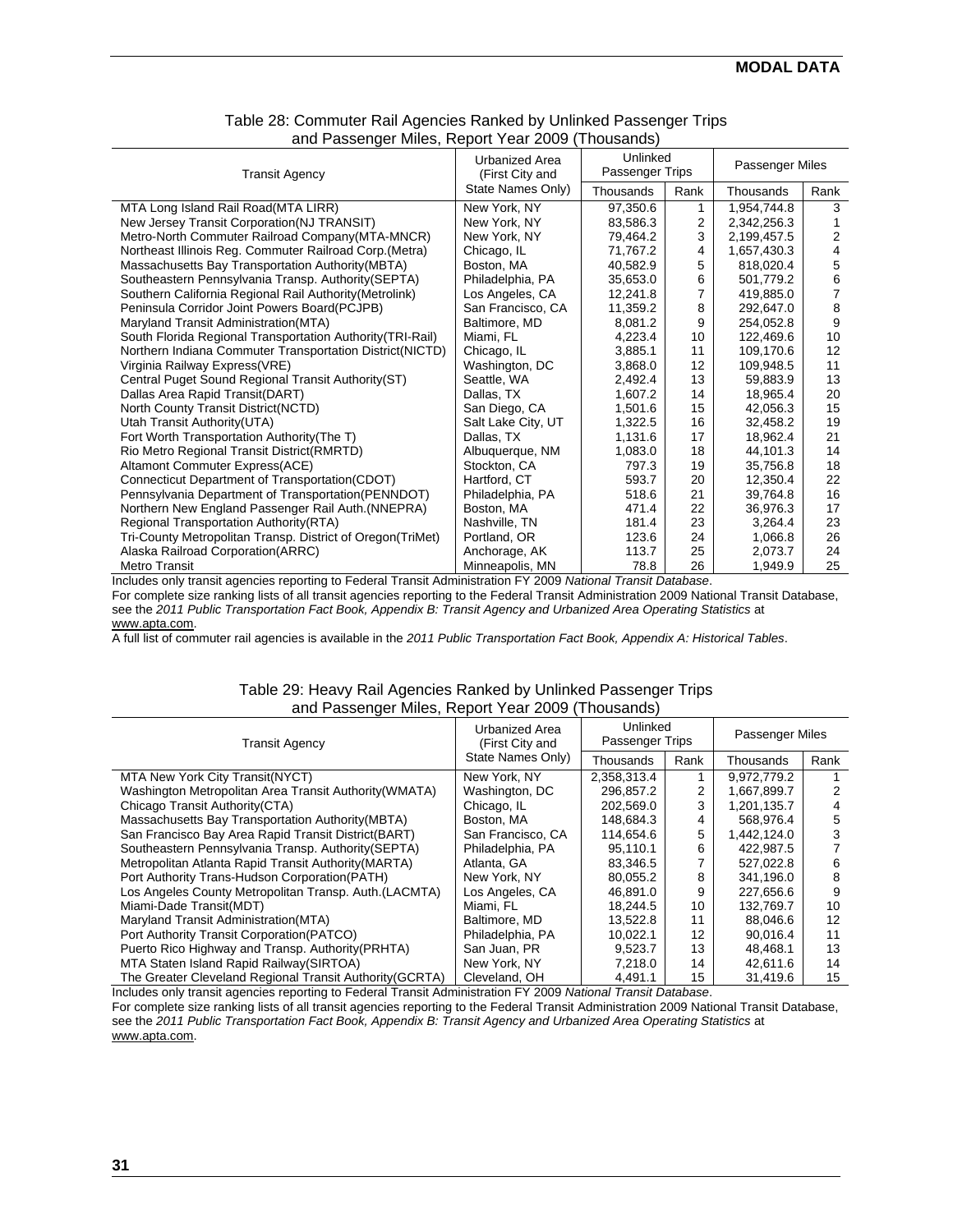| <b>Transit Agency</b>                                      | <b>Urbanized Area</b><br>(First City and | Unlinked<br>Passenger Trips |                | Passenger Miles |                |
|------------------------------------------------------------|------------------------------------------|-----------------------------|----------------|-----------------|----------------|
|                                                            | State Names Only)                        | Thousands                   | Rank           | Thousands       | Rank           |
| Massachusetts Bay Transportation Authority (MBTA)          | Boston, MA                               | 70,707.2                    | 1              | 185,577.3       | 4              |
| San Francisco Municipal Railway (MUNI)                     | San Francisco, CA                        | 50.744.9                    | 2              | 135,364.6       | 6              |
| Los Angeles County Metropolitan Transp. Auth.LACMTA)       | Los Angeles, CA                          | 46,027.5                    | 3              | 327,341.2       |                |
| Tri-County Metropolitan Transp. District of Oregon(TriMet) | Portland, OR                             | 39.306.7                    | 4              | 206.106.6       | 3              |
| San Diego Metropolitan Transit System (MTS)                | San Diego, CA                            | 36,928.3                    | 5              | 220,639.0       | $\overline{2}$ |
| Southeastern Pennsylvania Transp. Authority (SEPTA)        | Philadelphia, PA                         | 29,588.0                    | 6              | 69.443.6        | 11             |
| New Jersey Transit Corporation (NJ TRANSIT)                | New York, NY                             | 22,329.1                    | $\overline{7}$ | 105,039.4       | 9              |
| Denver Regional Transportation District(RTD)               | Denver, CO                               | 19,759.4                    | 8              | 129,248.7       | 8              |
| Bi-State Development Agency(METRO)                         | St. Louis, MO                            | 19,423.9                    | 9              | 156,712.4       | 5              |
| Dallas Area Rapid Transit (DART)                           | Dallas, TX                               | 18,965.2                    | 10             | 133,364.3       | $\overline{7}$ |
| Sacramento Regional Transit District (Sacramento RT)       | Sacramento, CA                           | 17,315.0                    | 11             | 93,086.7        | 10             |
| Utah Transit Authority (UTA)                               | Salt Lake City, UT                       | 13,385.1                    | 12             | 60,857.3        | 12             |
| Metropolitan Transit Auth. of Harris County, Texas (Metro) | Houston, TX                              | 11,613.7                    | 13             | 27,501.4        | 18             |
| Santa Clara Valley Transportation Authority (VTA)          | San Jose, CA                             | 10,754.2                    | 14             | 58,708.8        | 14             |
| <b>Metro Transit</b>                                       | Minneapolis, MN                          | 9.863.0                     | 15             | 48.681.5        | 15             |
| Maryland Transit Administration (MTA)                      | Baltimore, MD                            | 8,838.0                     | 16             | 59,050.1        | 13             |
| Port Authority of Allegheny County (Port Authority)        | Pittsburgh, PA                           | 7.327.0                     | 17             | 29.809.5        | 17             |
| Niagara Frontier Transportation Authority (NFT Metro)      | Buffalo, NY                              | 6,805.5                     | 18             | 17,826.5        | 21             |
| Valley Metro Rail, Inc. (VMR)                              | Phoenix, AZ                              | 5,580.9                     | 19             | 47,881.4        | 16             |
| New Orleans Regional Transit Authority (NORTA)             | New Orleans, LA                          | 5,342.1                     | 20             | 12,303.6        | 24             |
| Charlotte Area Transit System (CATS)                       | Charlotte, NC-SC                         | 3,551.2                     | 21             | 19,173.3        | 20             |
| Central Puget Sound Regional Transit Authority(ST)         | Seattle, WA                              | 3,390.8                     | 22             | 16,804.9        | 22             |
| The Greater Cleveland Regional Transit Authority (GCRTA)   | Cleveland, OH                            | 2.365.8                     | 23             | 13.642.9        | 23             |
| North County Transit District(NCTD)                        | San Diego, CA                            | 2,195.4                     | 24             | 19,575.0        | 19             |
| Memphis Area Transit Authority (MATA)                      | Memphis, TN                              | 1,113.8                     | 25             | 940.0           | 25             |
| Hillsborough Area Regional Transit Authority (HART)        | Tampa, FL                                | 505.7                       | 26             | 776.7           | 26             |
| King County Department of Transp. (King County Metro)      | Seattle, WA                              | 451.2                       | 27             | 414.6           | 27             |
| Central Arkansas Transit Authority (CATA)                  | Little Rock, AR                          | 119.8                       | 28             | 183.8           | 28             |
| Kenosha Transit(KT)                                        | Kenosha, WI                              | 56.1                        | 29             | 62.4            | 29             |

#### Table 30: Light Rail Agencies Ranked by Unlinked Passenger Trips and Passenger Miles, Report Year 2009 (Thousands)

Includes only transit agencies reporting to Federal Transit Administration FY 2009 *National Transit Database*. For complete size ranking lists of all transit agencies reporting to the Federal Transit Administration 2009 National Transit Database, see the *2011 Public Transportation Fact Book, Appendix B: Transit Agency and Urbanized Area Operating Statistics* at www.apta.com.

A full list of light rail agencies is available in the *2011 Public Transportation Fact Book, Appendix A: Historical Tables*.

#### Table 31: Other Rail Agencies Ranked by Unlinked Passenger Trips and Passenger Miles by Type of Rail Agency, Report Year 2009 (Thousands)

| . .                                                       |                                          |                                    |      |                        |      |
|-----------------------------------------------------------|------------------------------------------|------------------------------------|------|------------------------|------|
| <b>Transit Agency</b>                                     | <b>Urbanized Area</b><br>(First City and | Unlinked<br><b>Passenger Trips</b> |      | <b>Passenger Miles</b> |      |
|                                                           | State Names Only)                        | Thousands                          | Rank | Thousands              | Rank |
|                                                           | <b>Automated Guideway Transit</b>        |                                    |      |                        |      |
| Miami-Dade Transit(MDT)                                   | Miami, FL                                | 8.100.1                            |      | 8.408.2                |      |
| Detroit Transportation Corporation (Detroit People Mover) | Detroit. MI                              | 1.941.5                            |      | 2.982.2                |      |
| Jacksonville Transportation Authority (JTA)               | Jacksonville, FL                         | 449.7                              | 3    | 176.7                  |      |
|                                                           | Cable Car                                |                                    |      |                        |      |
| San Francisco Municipal Railway (MUNI)                    | San Francisco, CA                        | 7.912.6                            |      | 9.880.2                |      |
|                                                           | <b>Inclined Plane</b>                    |                                    |      |                        |      |
| Port Authority of Allegheny County (Port Authority)       | Pittsburgh, PA                           | 1.165.3                            |      | 151.0                  | 2    |
| Chattanooga Area Regional Transp. Authority (CARTA)       | Chattanooga, TN                          | 374.6                              | າ    | 374.6                  |      |
| Cambria County Transit Authority (CamTran)                | Johnstown, PA                            | 102.5                              | 3    | 17.4                   | 3    |
|                                                           | Monorail                                 |                                    |      |                        |      |
| City of Seattle - Seattle Center Monorail Transit (SMS)   | Seattle, WA                              | 1,732.3                            |      | 1,559.1                |      |

Includes only transit agencies reporting to Federal Transit Administration FY 2008 *National Transit Database*. For complete size ranking lists of all transit agencies reporting to the Federal Transit Administration 2009 National Transit Database, see the *2011 Public Transportation Fact Book, Appendix B: Transit Agency and Urbanized Area Operating Statistics* at www.apta.com.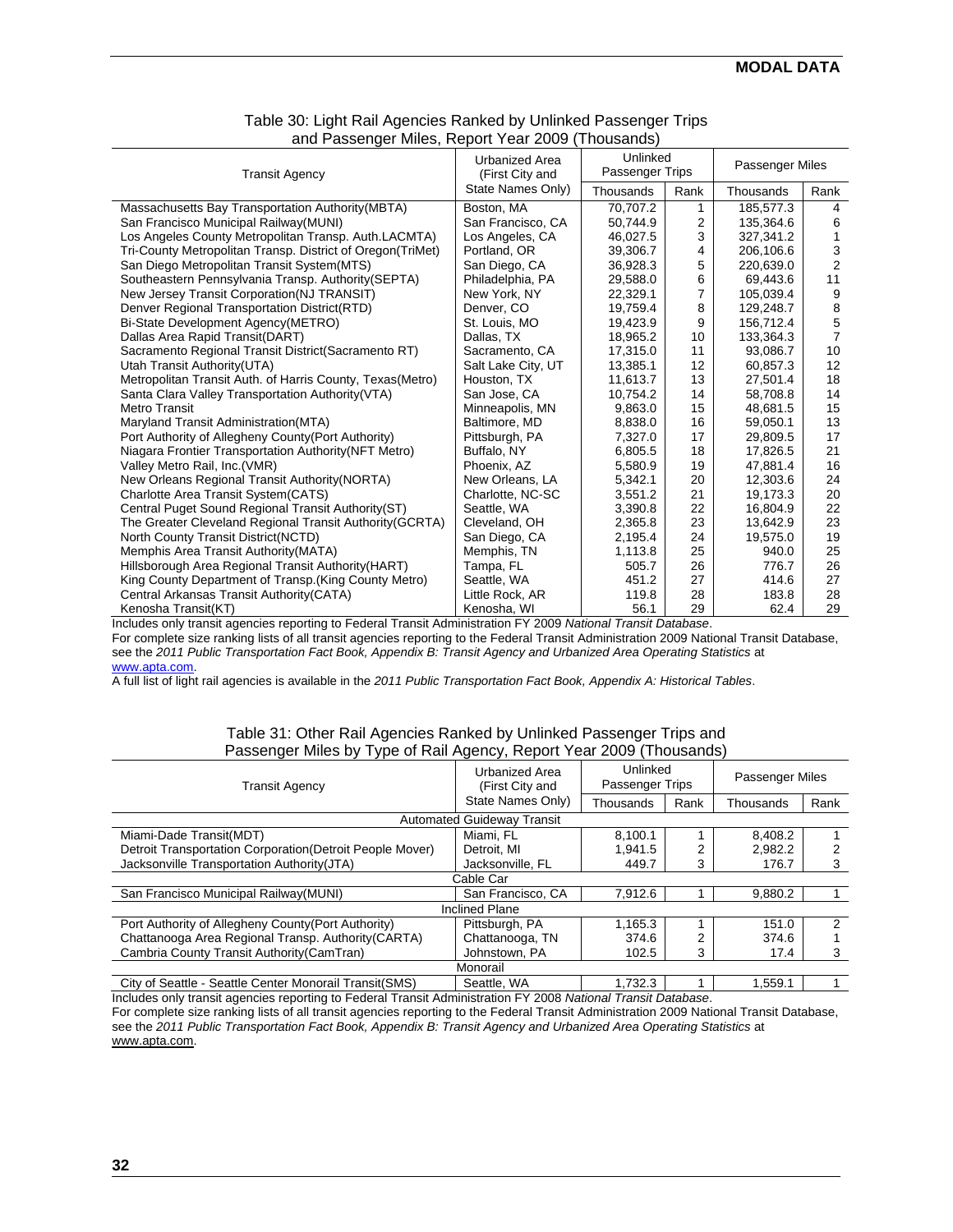| <b>Transit Agency</b>                                      | Urbanized Area<br>(First City and | Unlinked<br>Passenger Trips |      | Passenger Miles |      |
|------------------------------------------------------------|-----------------------------------|-----------------------------|------|-----------------|------|
|                                                            | State Names Only)                 | Thousands                   | Rank | Thousands       | Rank |
| Washington State Ferries (WSF)                             | Seattle, WA                       | 22,510.8                    |      | 175,293.8       |      |
| New York City Department of Transportation (NYCDOT)        | New York, NY                      | 21,237.0                    | 2    | 107,655.6       | 2    |
| Port Imperial Ferry Corporation dba NY Waterway            | New York, NY                      | 3,793.8                     | 3    | 14,316.2        | 5    |
| Crescent City Connection Div. - Louisiana DOT(CCCD)        | New Orleans, LA                   | 2,046.4                     |      | 1,023.2         | 13   |
| Golden Gate Bridge, Highway and Transp. Dist. (GGBHTD)     | San Francisco, CA                 | 1,949.0                     | 5    | 21,534.8        | 3    |
| Port Authority Trans-Hudson Corporation (PATH)             | New York, NY                      | 1,498.0                     | 6    | 4,255.7         |      |
| BillyBey Ferry Company, LLC                                | New York, NY                      | 1,463.5                     |      | 4,011.6         | 8    |
| Massachusetts Bay Transportation Authority (MBTA)          | Boston, MA                        | 1,209.5                     | 8    | 9,764.9         | 6    |
| Casco Bay Island Transit District(CBITD)                   | Portland, ME                      | 857.2                       | 9    | 2,691.5         | 10   |
| City of Vallejo Transp. Program (Vallejo Transit, Baylink) | Vallejo, CA                       | 556.0                       | 10   | 14,454.7        | 4    |
| City of Alameda Ferry Services                             | San Francisco, CA                 | 542.8                       | 11   | 3,703.5         | 9    |
| Kitsap Transit                                             | Bremerton, WA                     | 473.9                       | 12   | 743.3           | 14   |
| Chatham Area Transit Authority (CAT)                       | Savannah, GA                      | 452.2                       | 13   | 171.8           | 18   |
| Transportation District Comm. of Hampton Roads(HRT)        | Virginia Beach, VA                | 322.1                       | 14   | 163.8           | 19   |
| Pierce County Ferry Operations (Pierce County Ferry)       | Seattle, WA                       | 201.4                       | 15   | 1,758.7         | 11   |
| Metro-North Commuter Railroad Company (MTA-MNCR)           | New York, NY                      | 196.3                       | 16   | 711.2           | 15   |
| City and County of Honolulu DOT Services (DTS)             | Honolulu, HI                      | 73.7                        | 17   | 1,619.1         | 12   |
| King County Ferry District(KCFD)                           | Seattle, WA                       | 52.2                        | 18   | 573.8           | 16   |
| Maritime Transportation Authority of Puerto Rico(PRMTA)    | San Juan, PR                      | 41.7                        | 19   | 20.9            | 20   |
| Corpus Christi Regional Transportation Authority (The B)   | Corpus Christi, TX                | 11.7                        | 20   | 10.5            | 21   |
| Transport of Rockland(TOR)                                 | New York, NY                      | 7.5                         | 21   | 193.0           | 17   |

#### Table 32: Ferry Boat Agencies Ranked by Unlinked Passenger Trips and Passenger Miles, Report Year 2009 (Thousands)

Includes only transit agencies reporting to Federal Transit Administration FY 2009 *National Transit Database*.

For complete size ranking lists of all transit agencies reporting to the Federal Transit Administration 2009 National Transit Database, see the *2011 Public Transportation Fact Book, Appendix B: Transit Agency and Urbanized Area Operating Statistics* at www.apta.com.

Across the country, public transportation agencies continue to plan for expanded service. Table 33 provides summary of open, in construction and design, and planned future services based on the latest APTA Infrastructure Survey. Several hundred miles of commuter rail and light rail are under construction, while agencies are planning for hundreds of miles of additional rail lines in the future.

| TUIUUU UU UI UUDIUITIDUT T. LUTU |                       |           |                  |            |                   |            |                        |  |
|----------------------------------|-----------------------|-----------|------------------|------------|-------------------|------------|------------------------|--|
| <b>Status</b>                    | Automated<br>Guideway | Cable Car | Commuter<br>Rail | Heavy Rail | Inclined<br>Plane | Light Rail | Mode Not<br>Determined |  |
| Open                             | 21.1                  | 5.2       | 4,802.9          | 1,283.3    | 1.4               | 863.8      | ---                    |  |
| Construction                     |                       |           |                  |            |                   |            |                        |  |
| and Design                       | $- - -$               | $- - -$   | 190.6            | 21.3       | $- - -$           | 156.0      |                        |  |
| Future                           | 4.7                   | $- - -$   | 1,739.3          | 151.7      | $- - -$           | 631.3      | 120.8                  |  |
| <b>TOTAL</b>                     | 25.8                  | 5.2       | 6.732.8          | 1.456.3    | 1.4               | 1.651.1    | 120.8                  |  |
|                                  |                       | . .       |                  |            |                   |            |                        |  |

#### Table 33: Rail Route Mileage and Status of Future by Mode Projects as of September 1, 2010

Data from the *2010 Public Transportation Infrastructure Database* at www.apta.com.

As shown in Table 34, the nation's rail system consists of over 12,000 miles of track on the various modes of rail transit service.

#### Table 34: Rail Track Miles, Report Year 2009 (a)

|                                   | Miles of Track |                          |                     |          |        |          |  |  |
|-----------------------------------|----------------|--------------------------|---------------------|----------|--------|----------|--|--|
| Mode                              | At Grade       | Elevated on<br>Structure | Elevated on<br>Fill | Open-Cut | Subway | Total    |  |  |
| <b>Automated Guideway Transit</b> | $0.0\,$        | 17.7                     | 0.0                 | 0.0      | 0.0    | 17.7     |  |  |
| Cable Car                         | 8.8            | 0.0                      | 0.0                 | 0.0      | 0.0    | 8.8      |  |  |
| <b>Commuter Rail</b>              | 7,769.8        | 83.5                     | 461.7               | 68.9     | 40.4   | 8,424.3  |  |  |
| Heavy Rail                        | 783.3          | 506.1                    | 113.4               | 69.0     | 800.4  | 2,272.2  |  |  |
| <b>Inclined Plane</b>             | 1.8            | 0.0                      | 0.0                 | 0.0      | 0.0    | 1.8      |  |  |
| Light Rail                        | 1,340.9        | 89.2                     | 72.8                | 51.1     | 82.4   | 1,636.4  |  |  |
| Monorail                          | 0.0            | 1.8                      | 0.0                 | 0.0      | 0.0    | 1.8      |  |  |
| All Rail Modes                    | 9.904.6        | 698.3                    | 647.9               | 189.0    | 923.2  | 12.363.0 |  |  |

(a) Summary Data from *2009 National Transit Database*; includes systems reporting to the *National Transit Database* only.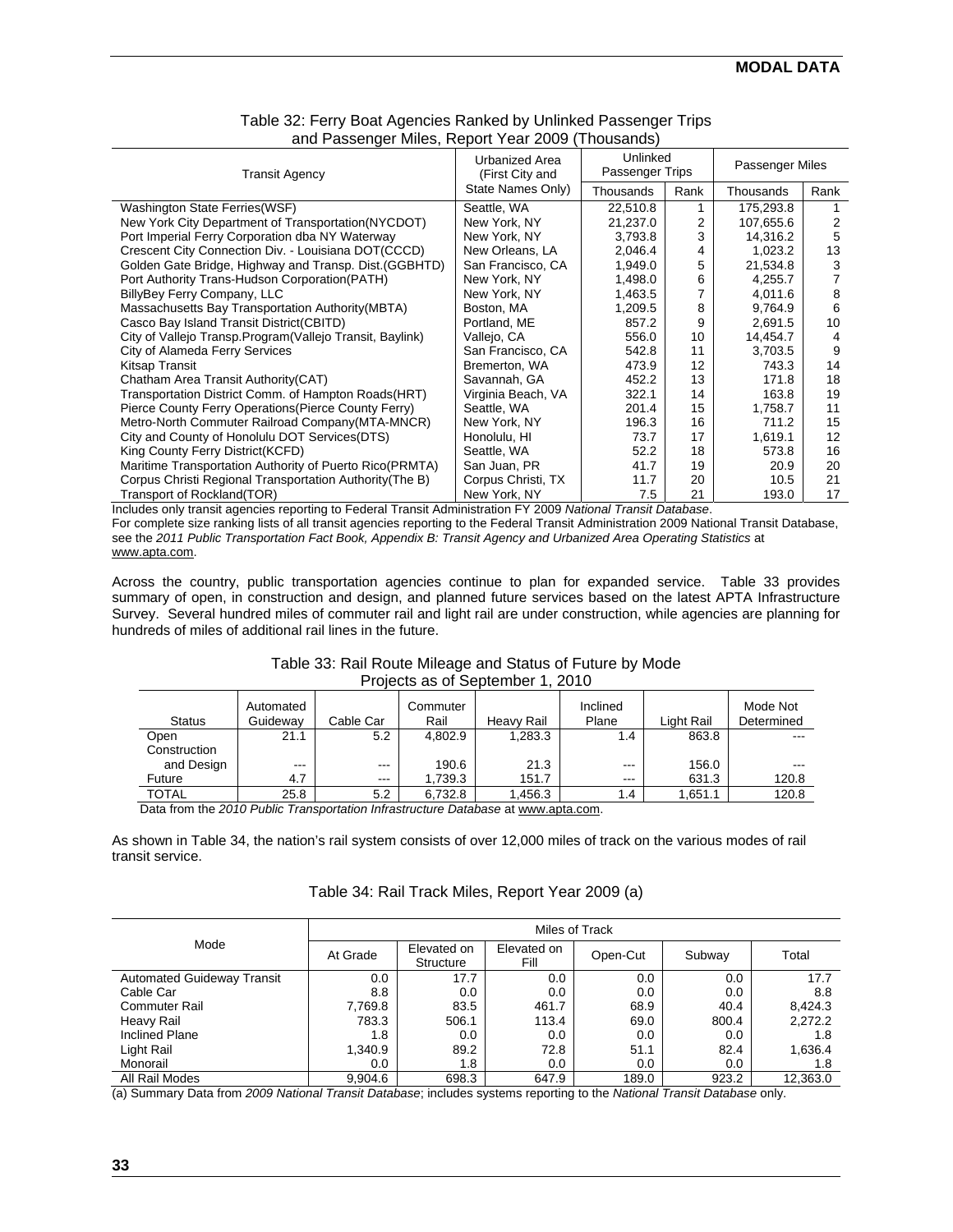# **Canadian Data**

Table 35 provides a summary of Canadian public transportation data as provided by the Canadian Urban Transit Association (CUTA).

#### Table 35: Canadian Transit Data Summary (All Dollar Amounts Are Canadian Dollars) Report Year 2009

| <b>Statistic</b>                          | Amount  | <b>Statistic</b>                               | Amount    |
|-------------------------------------------|---------|------------------------------------------------|-----------|
| <b>Fixed-Route Transit Services</b>       |         | <b>Fixed-Route Transit Services, continued</b> |           |
| Number of Systems Reporting               | 105     | Direct Operating Expenses (Millions) (c)       | \$5,816.8 |
| Vehicle Revenue Miles (Millions)          | 617.0   | <b>Transportation Operations (Millions)</b>    | \$2,667.4 |
| Total Vehicle Miles (Millions)            | 677.4   | Fuel (Millions)                                | \$494.0   |
| Vehicle Revenue Hours (Millions)          | 45.4    | Vehicle Maintenance (Millions)                 | \$1,178.3 |
| Total Vehicle Hours (Millions)            | 49.3    | Plant Maintenance (Millions)                   | \$504.2   |
| Regular Service Passengers (a) (Millions) | 1,828.5 | General and Administration (Millions)          | \$762.9   |
| Passenger Boardings (b) (Millions)        | 2,752.0 | Passenger Revenue (Millions)                   | \$3,001.4 |
| Employees (Full and Part Time)            | 51,732  | <b>Total Operating Revenue Millions</b>        | \$3,126.2 |
| <b>Operators</b>                          | 28,085  | <b>Total Operating Revenue and Financial</b>   |           |
| <b>Other Transportation Operations</b>    | 4,539   | Assistance (Millions)                          | \$6,352.1 |
| Vehicle Maintenance                       | 8,632   | Passenger Revenue per Passenger                |           |
| Non-Vehicle Maintenance                   | 4,569   | Boarding                                       | \$1.09    |
| <b>General Administration</b>             | 5,907   | Adult Cash Fare, Average                       | \$2.40    |
| <b>Total Passenger Vehicles</b>           | 17,982  | <b>Total Capital Expenditures (Millions)</b>   | \$4,211.6 |
| Bus(d)                                    | 15,121  | <b>Specialized Transit Services</b>            |           |
| <b>Commuter Rail</b>                      | 707     | Number of Systems Reporting, Dedicated         |           |
| Heavy Rail                                | 1,434   | Service                                        | 68        |
| Light Rail                                | 715     | Passengers Dedicated Service (Millions)        | 10.7      |
| Other                                     | 5       | Passengers Dedicated and Non-Dedicated         |           |
| Peak Period Passenger Vehicles            | 14,138  | Service Total (Millions)                       | 16.0      |
| Bus(d)                                    | 11,689  | <b>Total Vehicle Miles, Dedicated Service</b>  |           |
| Commuter Rail                             | 673     | (Millions)                                     | 49.2      |
| Heavy Rail                                | 1,204   | <b>Total Vehicle Hours, Dedicated Service</b>  |           |
| Light Rail                                | 567     | (Millions)                                     | 4.4       |
| Other                                     | 5       | Non-Government Operating Revenue               |           |
| Average Bus Age (years)                   | 7.5     | (Millions)                                     | \$32.7    |
| Percent Bus Fleet Accessible              | 83.2%   | <b>Operating Expense (Millions)</b>            | \$397.7   |

Source: Canadian Urban Transit Association, totals for reporting agencies only.

(a) Regular Service Passenger Trips are similar to linked trips and are not the same measurement as "unlinked passenger trips" reported for United States transit agencies in the *2011 Public Transportation Fact Book.*

(b) Boarding passengers is a similar measure to "unlinked passenger trips" reported for United States transit agencies in the *2011 Public Transportation Fact Book.* 

(c) Includes unallocated amounts.

(d) Includes trolleybuses.

Canadian Fixed-Route Data from 1955 through 2009 and Specialized Transit Services Data from 1991 through 2009 can be found in the *2011 Public Transportation Fact Book Appendix A: Historical Tables* at www.apta.com.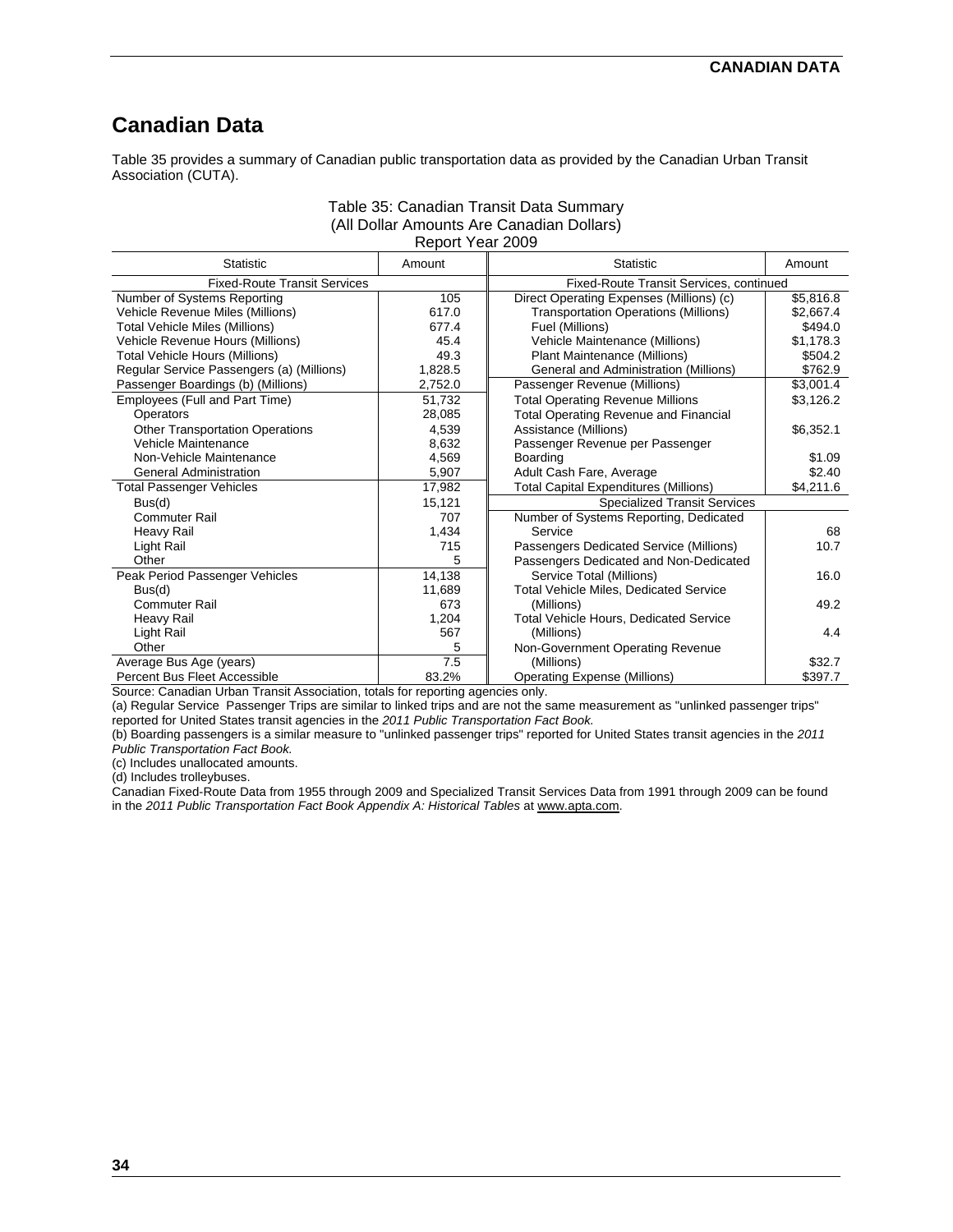# **Glossary**

Definitions are grouped by topic, consistent with groupings on tables, in the following categories:

- **Employee and Labor Definitions**
- Energy Use and Vehicle Power Definitions
- Financial—Capital Expense Definitions
- Financial—Operating Expense Definitions
- Financial—Fare Structure Definitions
- Financial—Revenue Definitions
- General Definitions
- Mode of Service Definitions
- Service Consumed Definitions
- Service Supplied Definitions
- Vehicle Characteristics and Amenities

#### **EMPLOYEE AND LABOR DEFINITIONS:**

**Capital Employee** is an employee whose labor hour cost is reimbursed under a capital grant or is otherwise capitalized.

**Operating Employee** is an employee engaged in the operation of the transit system. Operating employees are classified into the following four categories describing the type work they do:

**General Administration Employee** is an operating employee at any level engaged in general management and administration activities including transit system development, customer services, promotion, market research, injuries and damages, safety, personnel administration, general legal services, general insurance, data processing, finance and accounting, purchasing and stores, general engineering, real estate management, office management and services, general management, and planning.

**Non-Vehicle Maintenance Employee** is an operating employee at any level engaged in nonvehicle maintenance or a person providing maintenance support to such persons for inspecting, cleaning, repairing and replacing all components of vehicle movement control systems; fare collection and counting equipment; roadway and track; structures, tunnels, and subways; passenger stations; communication systems; and garage, shop, operating station, and general administration buildings, grounds and equipment. In addition, it includes support for the operation and maintenance of electric power facilities.

**Vehicle Operations Employee** is an operating employee at any level engaged in vehicle operations or a person providing support in vehicle operations activities, a person engaged in ticketing and fare collection activities, or a person engaged in system security activities.

**Vehicle Maintenance Employee** is an operating employee at any level engaged in vehicle maintenance, a person performing inspection and maintenance, vehicle maintenance of vehicles, performing servicing functions for revenue and service vehicles, and repairing damage to vehicles resulting from vandalism or accidents.

**Number of Employees** is the number of actual persons directly working for a transit agency, regardless of whether the person is full-time or parttime.

**Salaries and Wages** are payments to employees for time actually worked.

**Fringe Benefits** are payments to employees for time not actually worked and the cost of other employee benefits to the transit agency. Payment for time not actually worked includes payments to the employee for vacations, sick leave, holidays, and other paid leave. Other benefits include transit agencies payments to other organizations for retirement plans, social security, workmen's compensation, health insurance, other insurance, and other payments to other organizations for benefits to employees.

**Total Compensation** is the sum of Salaries and Wages and Fringe Benefits.

#### **ENERGY USE AND VEHICLE POWER DEFINITIONS:**

**Alternate Power** is fuel or electricity generated from fuel that is substantially not petroleum.

**Electric Power Consumption** is the amount of electricity used to propel transit vehicles, also called **propulsion power**. It does not include electricity used for lighting, heating, or any use other than propulsion power.

**Fossil Fuel** is any fuel derived from petroleum or other organic sources including diesel fuel, compressed natural gas, gasoline, liquefied natural gas, liquid petroleum gas or propane, and kerosene.

#### **FINANCIAL - CAPITAL EXPENSE DEFINITIONS:**

**Capital Expenses** are expenses related to the purchase of equipment. Equipment means an article of non-expendable tangible personal property having a useful life of more than one year and an acquisition cost which equals the lesser of the capitalization level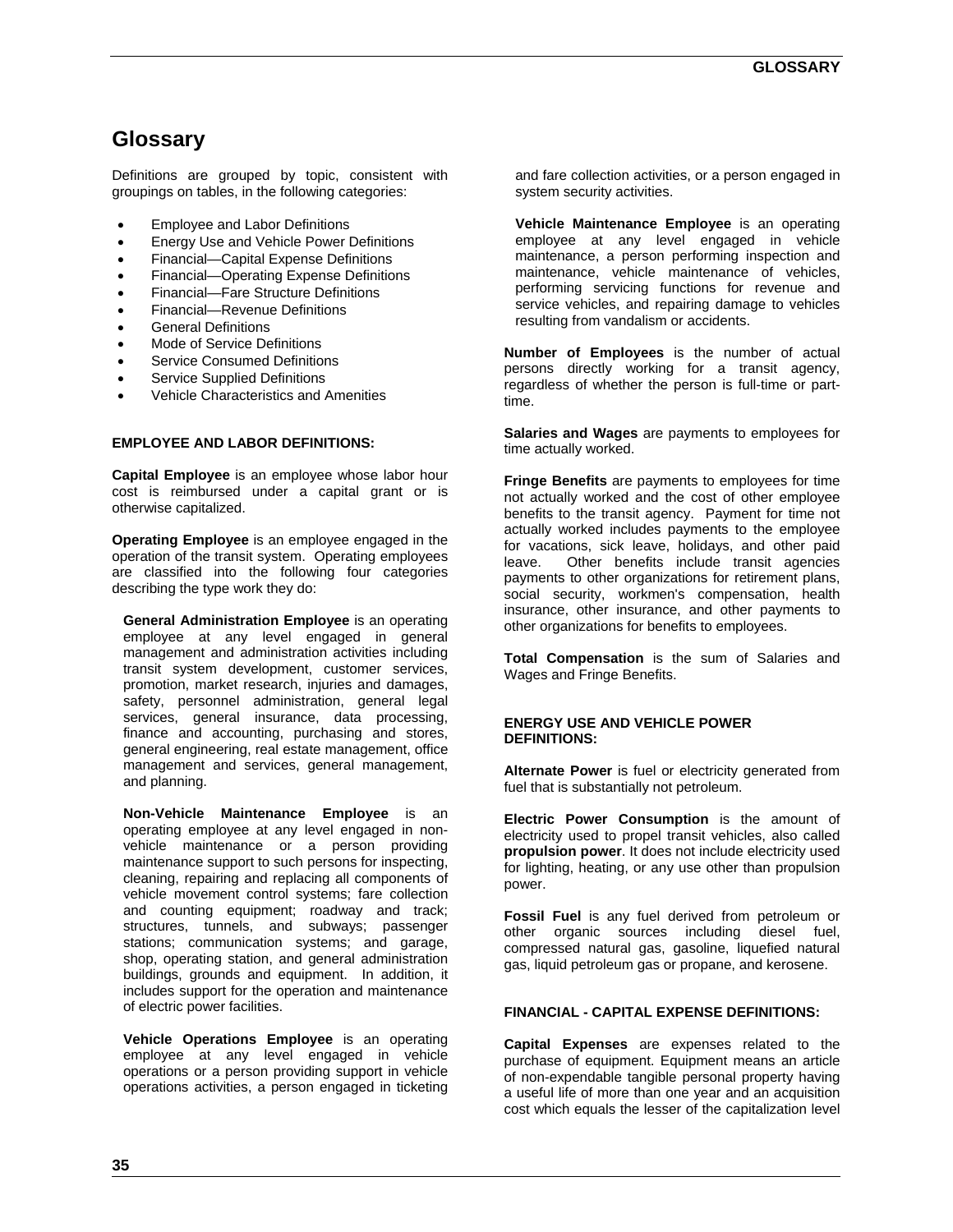established by the government unit for financial statement purposes or \$5,000. Capital expenses in the NTD accounting system do not include all expenses which are eligible uses for federal capital funding assistance; some of those expenses are included with operating expenses in the National Transit Database accounting system used herein.

**Facilities** capital expense includes administration, central/overhaul maintenance facilities. light central/overhaul maintenance facilities, light maintenance and storage facilities, and equipment of any of these items. Categories of Facilities capital expense are:

**Guideway** is capital expense for right-of-way facilities for rail or the exclusive use of buses including the buildings and structures dedicated for the operation of transit vehicles including elevated and subway structures, tunnels, bridges, track and power systems for rail, and paved highway lanes dedicated to bus. Guideway does not include passenger stations and transfer facilities.

**Passenger Stations** is capital expense for passenger boarding and debarking areas with platforms including transportation centers and parkand-ride facilities but excluding transit stops on streets.

**Administration Buildings** is capital expense for buildings which house management and support activities.

**Maintenance Facilities** is capital expense for building used for maintenance activities such as garages and shops.

**Rolling Stock** capital expense is expense for vehicles, including boats, used by transit agencies. Categories of Rolling Stock capital expense are:

**Revenue Vehicles** is capital expense for vehicles used to transport passengers.

**Service Vehicles** is capital expense for vehicles used to support transit activities such as tow trucks, supervisor cars, and police cars

**All Other** capital expense includes furniture, equipment that is not an integral part of buildings and structures, shelters, signs, and passenger amenities (e.g., benches) not in passenger stations. Categories of All Other capital expense are:

**Fare Revenue Collection Equipment** is capital expense for equipment used to collect fares such as fare boxes, turnstiles, and ticket machines.

**Communications and Information Systems** is capital expense for equipment for communicating such as radios and for information management such as computers and software.

**Other** is capital expense that does not fall in the categories defined above.

#### **FINANCIAL—OPERATING EXPENSE DEFINITIONS:**

**Operating Expenses** are the expenses associated with the operation of the transit agency and goods and services purchased for system operation. It is the sum of either the functions or the object classes listed below.

An **Operating Expense Function** is an activity performed or cost center of a transit agency. The four basic functions are:

**Vehicle Operations** includes all activities associated with the subcategories of the vehicle operations function: transportation administration and support; revenue vehicle operation; ticketing and fare collection; and system security.

**Vehicle Maintenance** includes all activities associated with revenue and non-revenue (service) vehicle maintenance, including administration, inspection and maintenance, and servicing (cleaning, fueling, etc.) vehicles.

**Non-Vehicle Maintenance** includes all activities associated with facility maintenance, including: maintenance of vehicle movement control systems; fare collection and counting equipment; structures, tunnels and subways; roadway and track; passenger stations, operating station buildings, grounds and equipment; communication systems; general administration buildings, grounds and equipment; and electric power facilities.

**General Administration** includes all activities associated with the general administration of the transit agency, including transit service development, injuries and damages, safety, personnel administration, legal services, insurance, data processing, finance and accounting, purchasing and stores, engineering, real estate management, office management and services, customer services, promotion, market research and planning.

An **Operating Expense Object Class** is a grouping of expenses on the basis of goods and services purchased. Nine Object Classes are reported as follows:

**Salaries and Wages** are the pay and allowances due employees in exchange for the labor services they render on behalf of the transit agency. The allowances include payments direct to the employee arising from the performance of a piece of work.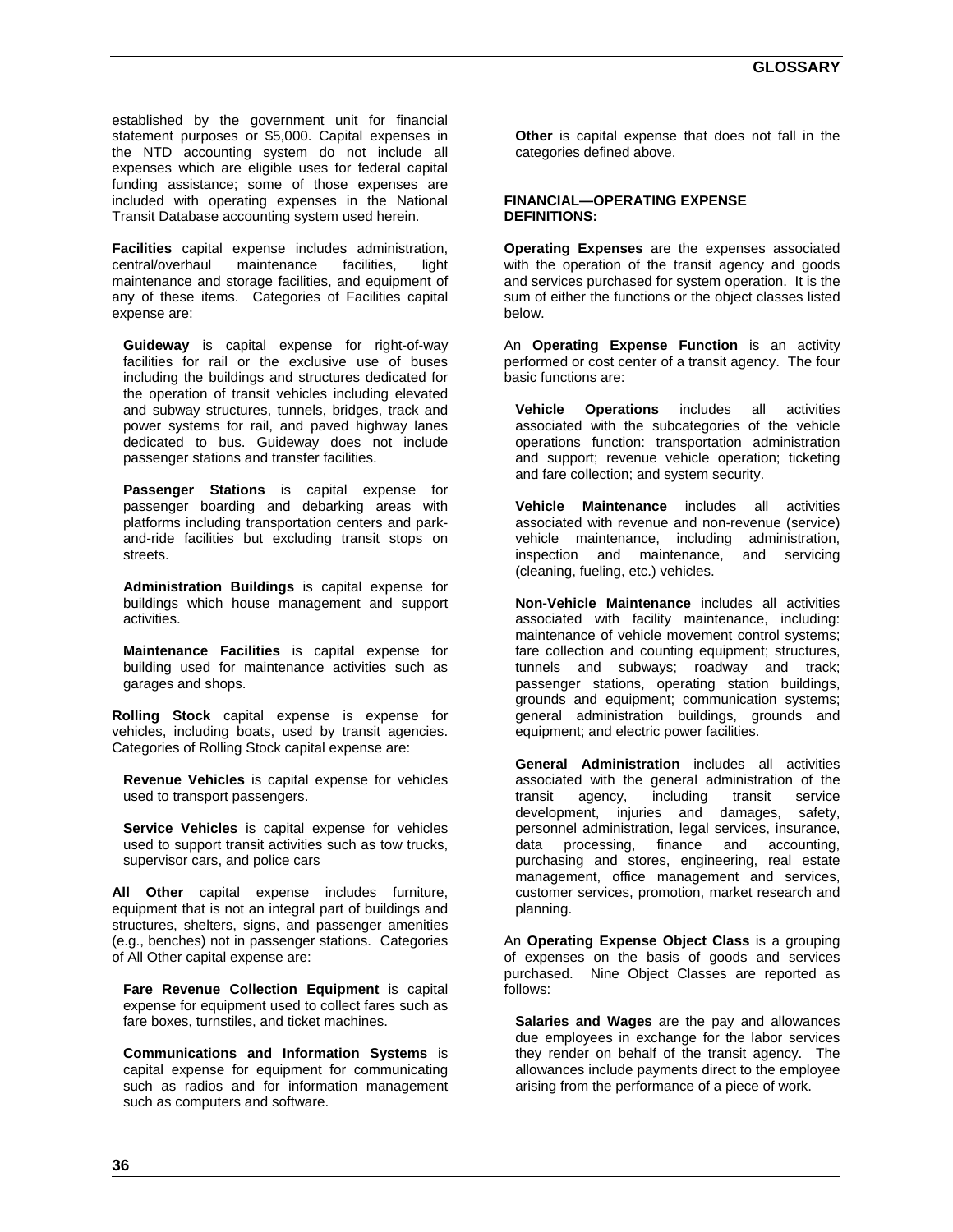**Fringe Benefits** are the payments or accruals to others (insurance companies, governments, etc.) on behalf of an employee and payments and accruals direct to an employee arising from something other than a piece of work.

**Employee Compensation** is the sum of "Salaries and Wages" and "Fringe Benefits."

**Services** include the labor and other work provided by outside organizations for fees and related expenses. Services include management service fees, advertising fees, professional and technical services, temporary help, contract maintenance services, custodial services and security services.

**Materials and Supplies** are the tangible products obtained from outside suppliers or manufactured internally. These materials and supplies include tires, fuel and lubricants. Freight, purchase discounts, cash discounts, sales and excise taxes (except on fuel and lubricants) are included in the cost of the material or supply.

**Utilities** include the payments made to various utilities for utilization of their resources (e.g., electric, gas, water, telephone, etc.). Utilities include propulsion power purchased from an outside utility company and used for propelling electrically driven vehicles, and other utilities such as electrical power for purposes other than for electrically driven vehicles, water and sewer, gas, garbage collection, and telephone.

**Casualty and Liability Costs** are the cost elements covering protection of the transit agency from loss through insurance programs, compensation of others for their losses due to acts for which the transit agency is liable, and recognition of the cost of a miscellaneous category of corporate losses.

**Purchased Transportation** is transportation service provided to a public transit agency or governmental unit from a public or private transportation provider based on a written contract. Purchased transportation does not include franchising, licensing operation, management services, cooperative agreements or private conventional bus service.

**Other Operating Expenses** is the sum of taxes, miscellaneous expenses, and expense transfers:

**Total Operating Expense** is the sum of all the object classes or functions.

#### **FINANCIAL - PASSENGER FARE STRUCTURE DEFINITIONS:**

**Passenger Fares** are revenue earned from carrying passengers in regularly scheduled and paratransit service. Passenger fares include: the base fare; zone premiums; express service premiums; extra cost transfers; and quantity purchase discounts applicable to the passenger's ride.

**Adult Base Cash Fare** is the minimum cash fare paid by an adult for one transit ride; excludes transfer charges, zone or distance charges, express service charges, peak period surcharges, and reduced fares.

**Passenger Fares Received per Unlinked Passenger Trip** is "Passenger Fares" divided by "Unlinked Passenger Trips."

**Peak Period Surcharge** is an extra fee required during peak periods (rush hours).

**Transfer Surcharge** is an extra fee charged for a transfer to use when boarding another transit vehicle to continue a trip.

**Zone or Distance Surcharge** is an extra fee charged for crossing a predetermined boundary.

**Smart Cards** are small cards, usually plastic, with an imbedded computer chip good for one or more trips that is usually altered by a fare collection machine removing some or all of the stored value as each trip is taken.

#### **FINANCIAL—REVENUE DEFINITIONS:**

**Passenger Fare Revenue** is revenue earned from carrying passengers in regularly scheduled and paratransit service. Passenger fares include: the base fare; zone premiums; express service premiums; extra cost transfers; and quantity purchase discounts applicable to the passenger's ride. Passenger Fare Revenue is listed only for operating revenue sources.

**Government Funds, Federal** (also called **Federal Assistance**) is financial assistance from funds that are from the federal government at their original source that are used to assist in paying the operating or capital costs of providing transit service. On tables in the Public Transportation Book, federal financial assistance is counted as either operating or capital funding consistent with accounting practices of the federally mandated National Transit Database reporting system rather than as defined in federal transit funding laws.

**Government Funds, State** (also called **State Assistance**) is financial assistance obtained from a state government(s) to assist with paying the operating and capital costs of providing transit services.

**Government Funds, Local** (also called **Local Assistance**) is financial assistance from local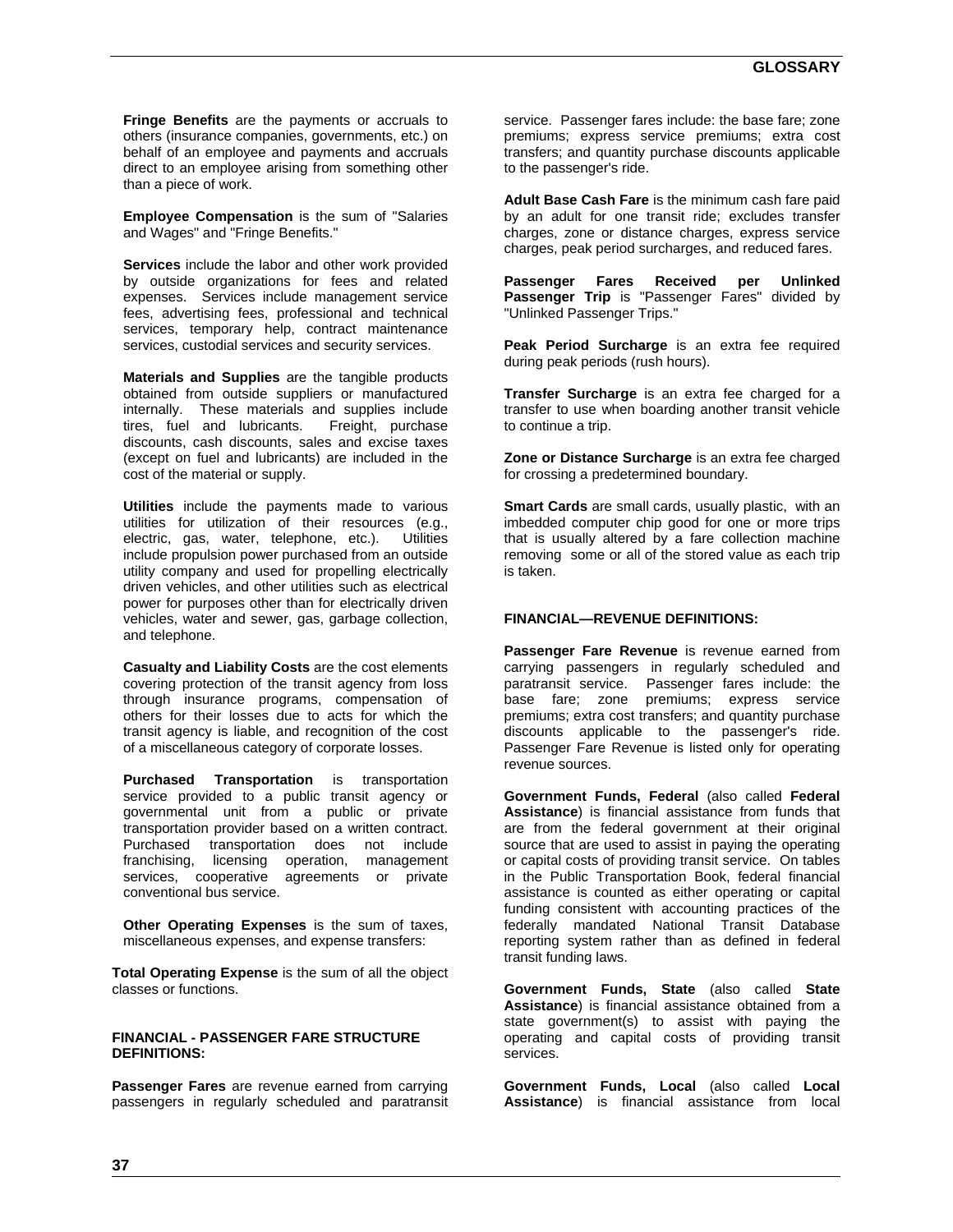governments (below the state level) to help cover the operating and capital costs of providing transit service. Some local funds are collected in local or regional areas by the state government acting as the collection agency but are considered local assistance because the decision to collect funds is made locally.

**Directly Generated Funds** are any funds generated by or donated directly to the transit agency, including passenger fare revenues, advertising revenues, concessions, donations, bond proceeds, parking revenues, toll revenues from other sectors of agency operations such as bridges and roads, and taxes imposed by the transit agency as enabled by a state or local government. Some Directly Generated Funds are funds earned by the transit agency such as fare revenues, concessions, and advertising, while other Directly Generated Funds are Financial Assistance such as taxes imposed by the transit agency. Directly Generated Funds are listed in three categories:

**Passenger Fares** which is defined above.

**Transit Agency Funds, Other Earnings** are Directly Generated Funds that do not come from passenger fares or from government funds.

**Government Funds, Directly Generated** are Directly Generated Funds that come from taxes, toll transfers, and bond proceeds.

**Total Government Funds** is the sum of Federal assistance, state assistance, local assistance, and that portion of directly generated funds that accrue from tax collections, toll transfers from other sectors of operations, and bond proceeds.

#### **GENERAL DEFINITIONS:**

**Public Transportation** (also called **transit**, **public transit**, or **mass transit**) is transportation by a conveyance that provides regular and continuing general or special transportation to the public, but not including school buses, charter or sightseeing service.

**Transit agency** (also called **transit system**) is an entity (public or private) responsible for administering and managing transit activities and services. Transit agencies can directly operate transit service or contract out for all or part of the total transit service provided. When responsibility is with a public entity, it is a **public transit agency**. When more than one mode of service is operated, it is a **multimodal transit agency**.

**Report year** is the year for which data are summed in the Fact Book. The report year data are the sum of the fiscal year data for each U.S. transit agency that ends during a calendar year. For most Fact Book tables it is data for all transit agency fiscal years that end in calendar year 2008.

#### **MODE OF SERVICE DEFINITIONS:**

**Mode** is a system for carrying transit passengers described by specific right-of-way, technology, and operational features.

**Aerial Tramway** is electric system of aerial cables with suspended powerless passenger vehicles. The vehicles are propelled by separate cables attached to the vehicle suspension system and powered by engines or motors at a central location not on board the vehicle.

**Automated Guideway Transit** (also called **personal rapid transit**, **group rapid transit**, or **people mover)**  is an electric railway (single or multi-car trains) of guided transit vehicles operating without an onboard crew. Service may be on a fixed schedule or in response to a passenger activated call button.

**Bus** is a mode of transit service (also called **motor bus**) characterized by roadway vehicles powered by diesel, gasoline, battery, or alternative fuel engines contained within the vehicle. Vehicles operate on streets and roadways in fixed-route or other regular service. Types of bus service include **local service**, where vehicles may stop every block or two along a route several miles long. When limited to a small geographic area or to short-distance trips, local service is often called **circulator**, **feeder**, **neighborhood**, **trolley**, or **shuttle service**. Other types of bus service are **express service**, **limitedstop service**, and b**us rapid transit (BRT)**.

**Cable Car** is a railway with individually controlled transit vehicles attached while moving to a moving cable located below the street surface and powered by engines or motors at a central location not on board the vehicle.

**Commuter Rail** is a mode of transit service (also called **metropolitan rail**, **regional rail**, or **suburban rail**) characterized by an electric or diesel propelled railway for urban passenger train service consisting of local short distance travel operating between a central city and adjacent suburbs. Service must be operated on a regular basis by or under contract with a transit operator for the purpose of transporting passengers within urbanized areas, or between urbanized areas and outlying areas. Such rail service, using either locomotive hauled or self-propelled railroad passenger cars, is generally characterized by multitrip tickets, specific station to station fares, railroad employment practices and usually only one or two stations in the central business district. Intercity rail service is excluded, except for that portion of such service that is operated by or under contract with a public transit agency for predominantly commuter services. Most service is provided on routes of current or former freight railroads.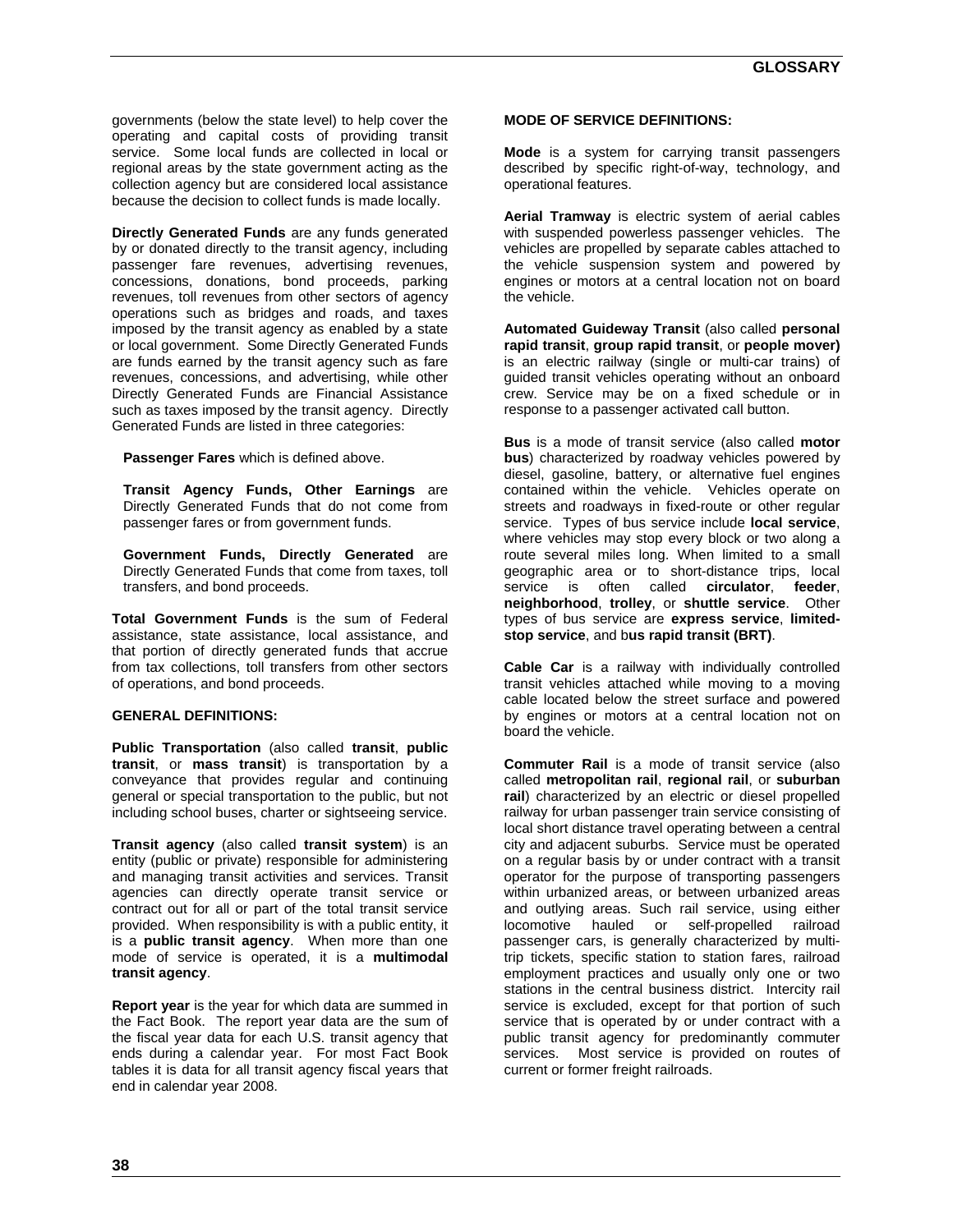**Ferry Boat** is a transit mode comprising vessels carrying passengers and in some cases vehicles over a body of water, and that are generally steam or diesel-powered. When at least one terminal is within an urbanized area, it is **urban ferryboat** service. Such service excludes international, rural, rural interstate, island, and urban park ferries.

**Heavy Rail** is a mode of transit service (also called **metro**, **subway**, **rapid transit**, or **rapid rail**) operating on an electric railway with the capacity for a heavy volume of traffic. It is characterized by high speed and rapid acceleration passenger rail cars operating singly or in multi-car trains on fixed rails; separate rights-of-way from which all other vehicular and foot traffic are excluded; sophisticated signaling, and high platform loading.

**Inclined Plane** is a railway operating over exclusive right-of-way on steep grades (slopes) with powerless vehicles propelled by moving cables attached to the vehicles and powered by engines or motors at a central location not on board the vehicle. The special tramway type of vehicles has passenger seats that remain horizontal while the undercarriage (truck) is angled parallel to the slope.

**Light Rail** is a mode of transit service (also called **streetcar**, **tramway**, or **trolley**) operating passenger rail cars singly (or in short, usually two-car or threecar, trains) on fixed rails in right-of-way that is often separated from other traffic for part or much of the way. Light rail vehicles are typically driven electrically with power being drawn from an overhead electric line via a trolley or a pantograph; driven by an operator on board the vehicle; and may have either high platform loading or low level boarding using steps.

**Monorail** is an electric railway of guided transit vehicles operating singly or in multi-car trains. The vehicles are suspended from or straddle a guideway formed by a single beam, rail, or tube.

**Paratransit** is a mode of transit service (also called **demand response** or **dial-a-ride**) characterized by the use of passenger automobiles, vans or small buses operating in response to calls from passengers or their agents to the transit operator, who then dispatches a vehicle to pick up the passengers and transport them to their destinations. The vehicles do not operate over a fixed route or on a fixed schedule. The vehicle may be dispatched to pick up several passengers at different pick-up points before taking them to their respective destinations and may even be interrupted en route to these destinations to pick up other passengers.

**Trolleybus** is a mode of transit service (also called **trolley coach**) using vehicles propelled by a motor drawing current from overhead wires via connecting poles called a trolley poles from a central power source not on board the vehicle.

**Vanpool** is ridesharing by prearrangement using vans or small buses providing round trip transportation between the participant's prearranged boarding points and a common and regular destination. Data included in this report are the sum of vanpool data reported in the National Transit Database (NTD) and do not include any data for vanpools not listed in the National Transit Database. Vanpool service reported in the NTD must be operated by a public entity, or a public entity must own, purchase, or lease the vehicle(s). Vanpool included in the NTD must also be in compliance with mass transit rules including Americans with Disabilities Act (ADA) provisions, be open to the public and that availability must be made known, and use vehicles with a minimum capacity of 7 persons.

#### **SERVICE CONSUMED DEFINITIONS:**

**Unlinked Passenger Trips** is the number of times passengers board public transportation vehicles. Passengers are counted each time they board vehicles no matter how many vehicles they use to travel from their origin to their destination and regardless of whether they pay a fare, use a pass or transfer, ride for free, or pay in some other way. Also called **boardings**.

**Passenger Miles** is the cumulative sum of the distances ridden by each passenger.

**Average Trip Length** is the average distance ridden for an unlinked passenger trip computed as passenger miles divided by unlinked passenger trips.

**Average Passenger Load** is the average number of passengers aboard a vehicle at any one time for its entire time in revenue service including late night and off-peak hour service as well as peak rush hour service.

#### **SERVICE SUPPLIED DEFINITIONS:**

**Average Speed** of a vehicle is the miles it operated in revenue service divided by the hours it is operated in revenue service.

**Miles of Track** is a measure of the amount of track operated by rail transit systems where each track is counted separately regardless of the number of tracks on a right-of-way.

**Revenue Service** is the operation of a transit vehicle during the period which passengers can board and ride on the vehicle. Revenue service includes the carriage of passengers who do not pay a cash fare for a specific trip as well as those who do pay a cash fare; the meaning of the phrase does not relate specifically to the collection of revenue.